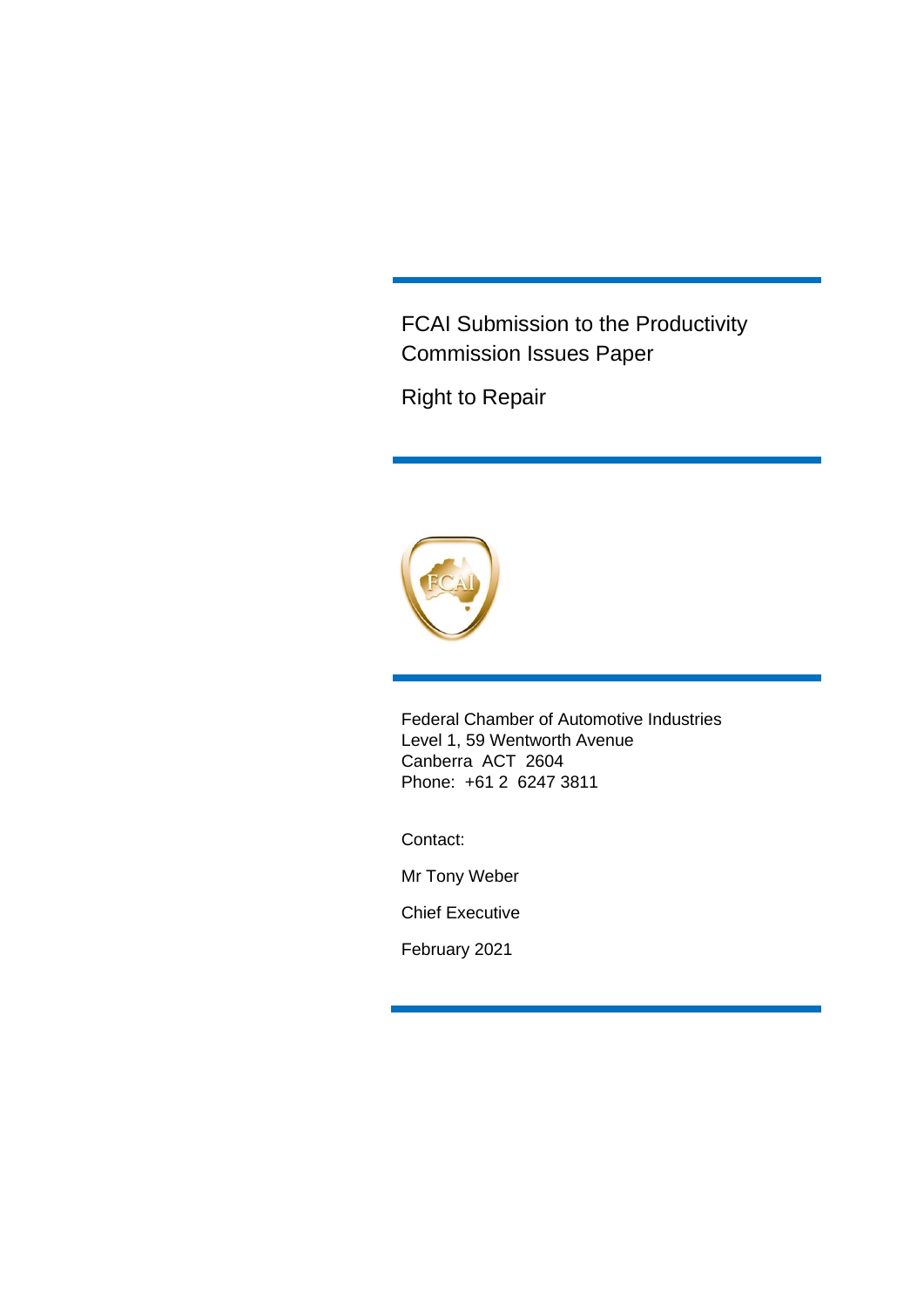#### **1. Executive Summary**

The Federal Chamber of Automotive Industries (FCAI) is the peak industry body representing the interests of the Australian importers and distributors of passenger motor vehicles, light commercials, motorcycles and ATVs. The FCAI members are listed on our website [www.fcai.com.au.](http://www.fcai.com.au/)

The Productivity Commission (PC) Issues Paper on the topic of Right to Repair raises some interesting questions from a new motor vehicle perspective. This PC inquiry coincides with the closely related Treasury work on a proposed regulatory regime for provision of motor vehicle service and repair information to the independent repair market. Whilst this is somewhat confusing for industry, the thrust of the PC Issues Paper does provide the opportunity for a more considered analysis of the market.

The FCAI members are, collectively, the providers of advanced mobility solutions for Australian consumers having demonstrated considerable investment in environmental, safety and congestion improvements for all Australians. The PC notes that there are two different approaches to the consideration of the regulatory drivers for market intervention, a consumer and competition approach or, alternatively, an environmental driver aimed at minimising waste in resources through repairability built into the product design process. Interestingly, both these approaches are considered in the motor vehicle industry in Australia, and the FCAI does not find them, as principles, mutually exclusive. FCAI does, however, find that the consumer and competition arguments behind the Government rhetoric around access to service and repair information in Australia lacks foundation. That said, our position is to support the Governmental process that is currently underway and mentioned above.

Consumers generally make few large purchases in their lifetime and a new motor vehicle is often considered the second largest investment. This segregates the purchasing considerations apart from the general, run-of-the-mill, consumer products that are often mentioned when discussing repairability, for example mobile phones or small electrical appliances. Importantly, the other major differentiator for new motor vehicles is that while many products rely on establishing their liability through reference to the consumer guarantees under the ACL, new motor vehicle suppliers have an added warranty provided by the manufacturer or their agent which adds significant value to the product and warrants the service and repair should an issue arise in service. Given that the suppliers are warranting that they will repair the vehicles, clearly this refutes any arguments about nonrepairability for these advanced machines.

The PC often refers to the ACCC 2017 Market Study of the new motor vehicle repair sector in the issues paper. FCAI notes that that study, based on information that is now dated, did not conduct any cost-benefit analysis in reaching the conclusions. Nor in fact did the study make any findings of fact, rather a series of hypothesise that the FCAI believes lack a detailed understanding of the market. While not suggesting that the PC intends to rely on that previous work in their findings, we urge a fresh consideration of the competition and consumer aspects of the market and provide more comment on this later in this submission.

FCAI would also welcome a fuller discussion on the alternative approach to product obsolescence, based on environmental perspectives and end of life treatments. The pace of change in technology in automotive has increased significantly over the last ten years with some observing that the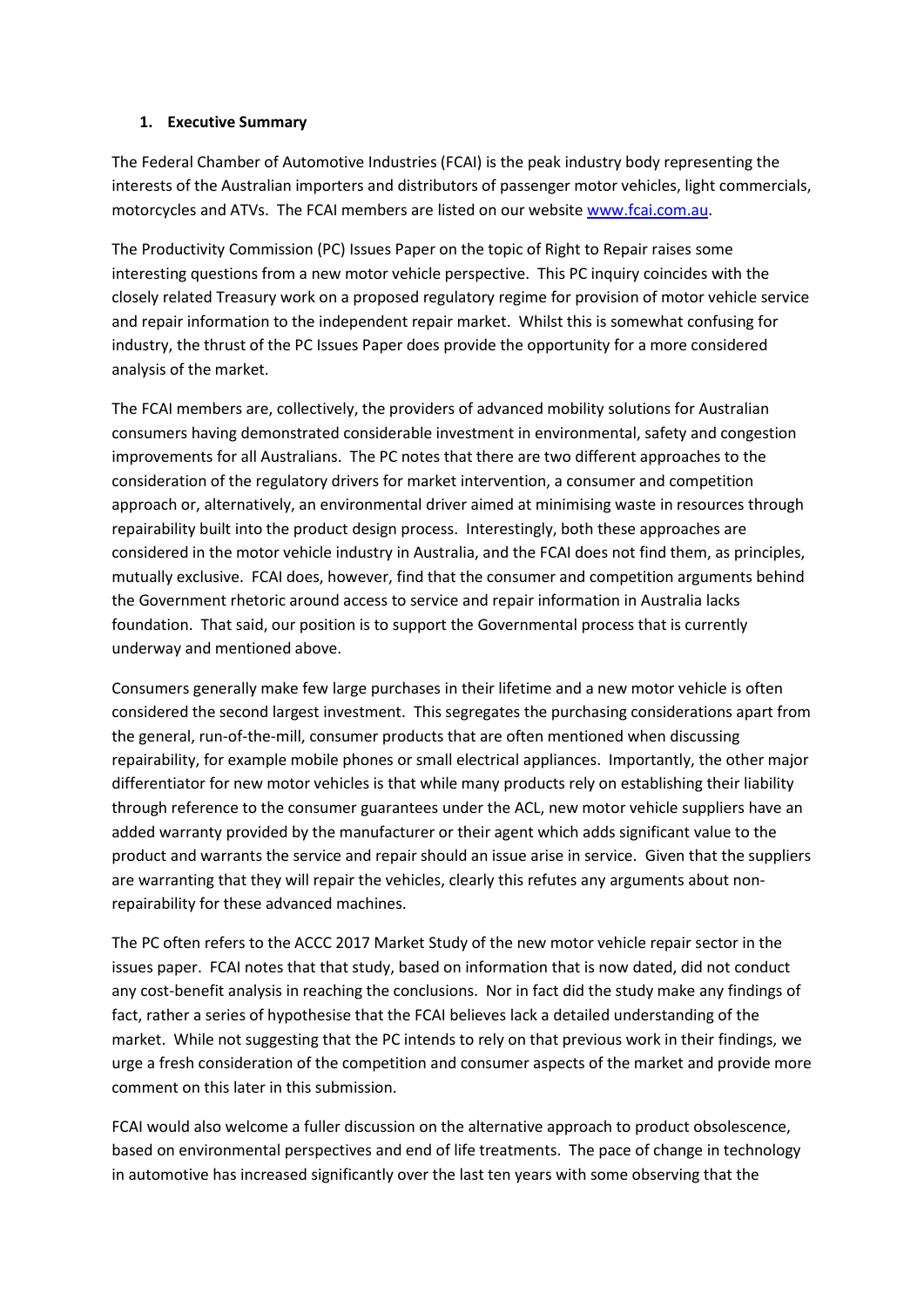change over the last ten years has been more significant than the changes seen in the previous fifty years.

#### **1. Information Request 1**

#### **What would a 'right to repair' entail in an Australian context? How should it be defined?**

In Australia, the term "right to repair" is used in much the same way it is used in the United States: that is, it look at matters such as access to necessary spare parts, tools and information for consumers and independent repairers. It is not used in the European sense of the phrase - i.e. matters such as product design and resource management and the ability to maximise a consumer's opportunity to repair the goods and avoid creating additional waste.

#### **2. Information Request 2**

#### **What types of products and repair markets should the Commission focus on?**

The Australian motor vehicle market is characterised by a very large number of repairers, both authorised by the OEM and independent, that are indicative of a healthy availability of options for consumers. Of equal relevance is that fact that the majority of service and repairs in Australia are carried out by the aftermarket sector. While this does make the motor vehicle sector different from other sectors where the availability of authorised and independent service and repairs is not so prominent, the FCAI suggests that the PC continue to consider the automotive sector which will provide an independent assessment from which related Government policies may be better informed.

#### **3. information request 3**

### **(a) Do the consumer guarantees under the ACL provide adequate access to repair remedies for defective goods? If not, what changes could be made to improve access to repair remedies? Are there barriers to repairing products purchased using new forms of payment technologies, such as 'buy now pay later'?**

Yes, consumer guarantees under the ACL provide adequate access to repair remedies for defective goods. Section 58 of the ACL provides a specific guarantee as to the availability of repairs and spare parts. In addition, section 259 of the ACL provides that if there is a failure of one of the consumer guarantees which is not a major failure and the supplier cannot remedy the failure within a reasonable time, the consumer may, among other things, reject the goods and obtain a refund or replacement. There is therefore, a real incentive on suppliers and OEMs to ensure that goods are repaired as quickly as possible.

In addition to the ACL requirements, the Australian new vehicle market is characterised by one of the highest levels of competition in the world, with over 60 brands competing for around one million sales annually. This has in turn aided the development of significant voluntary warranties over, and above the ACL requirements, to the benefit of consumers.

'Buy now pay later' has no direct impact on the automotive sector.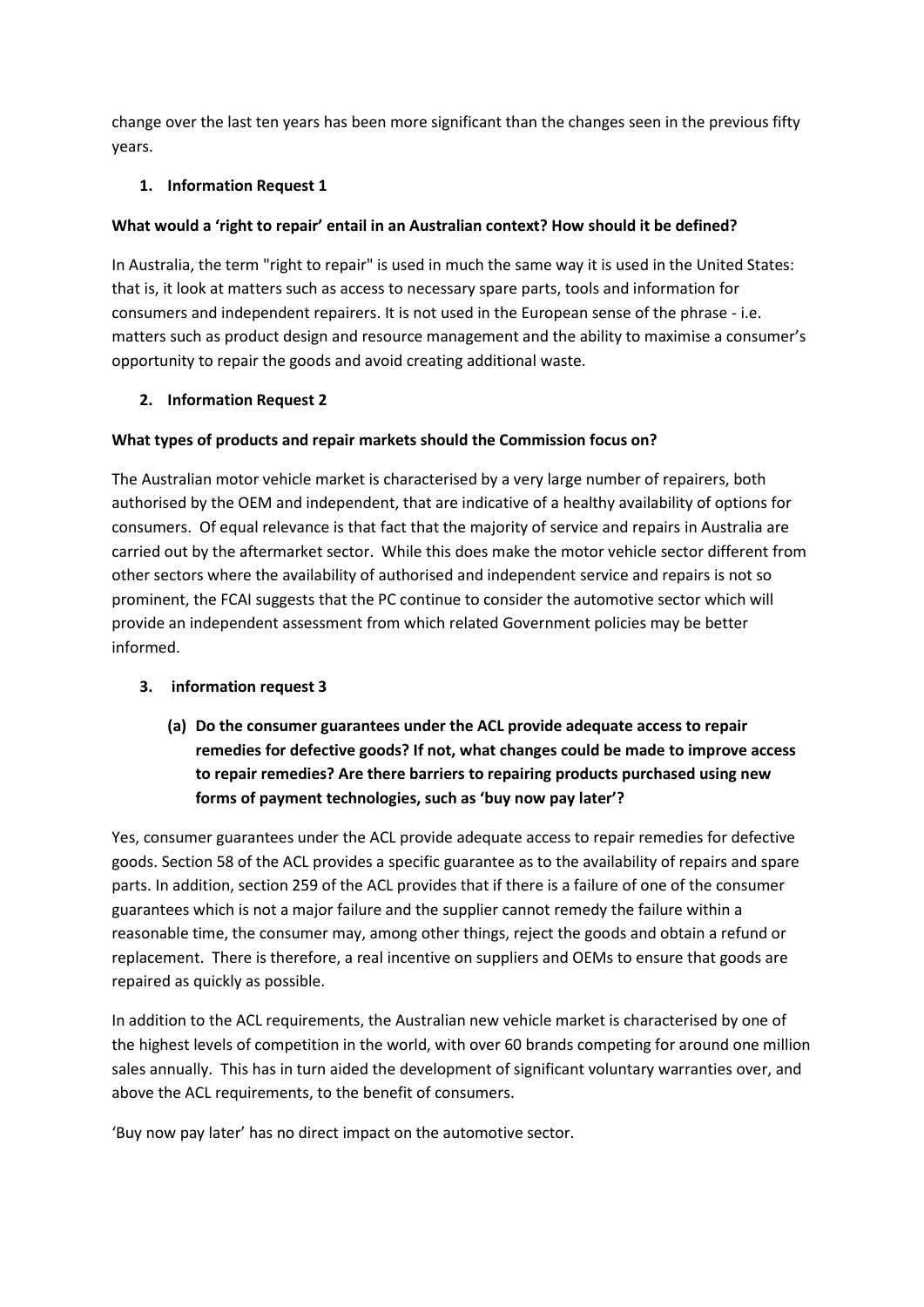**(b) Is the guarantee of available repair facilities and spare parts effective in providing access to repair services and parts? Or is the opt out clause being widely used, making the guarantee ineffective?**

Yes, the guarantee of available repair facilities and spare parts is effective in providing access to repair services and parts in the Australian automotive market. Additionally, and perhaps a more definitive driver of service and repairability, is the fact that vehicle OEMs and their dealers take this obligation extremely seriously and invest substantial amounts of money to ensure that their vehicles can be properly and conveniently repaired in one of the most competitive markets in the world. It should also be noted that there is a significant volume of aftermarket parts, often reverse engineered from genuine parts, that are available and routinely used by the independent repair sector. The provisions of the Designs Act are relevant in this respect.

The opt-out clause is rarely, if ever used.

#### **(c) Should consumer guarantees seek to balance the broader societal costs of remedy choices (such as the environmental impacts of replacements) with consumer rights, and if so how? For example, should repairs be favoured as a remedy?**

If a consumer has a failure in their motor vehicle, they will invariably return the vehicle and ask for a repair, or if considered a major failure or multiple minor failures, a replacement or a full refund (which they will presumably use to buy another new vehicle) rather than allowing the supplier the opportunity to repair their vehicle. The current regulatory regime is lacking precision as to the ability of the supplier to repair, as opposed to a deemed obligation to replace or refund the consumer. While this is not a topic the subject of this inquiry, FCAI suggests improvements to the ACL that clarify that in the case of a major failure or multiple minor failures the consumers right to refund or replacement must take into account the good use of the vehicle up until this occurrence.

FCAI recalls that the ACCC market study identified a "culture of repair" within the motor vehicle industry in the negative. This observation, wrongly developed in the eyes of the FCAI, is a little bewildering when the value (commercial, environmental and personal) of the product and the benefits of an extended life are considered.

While hard data on the rate of recycling for motor vehicles is difficult to gather, FCAI understands that it is extremely high, with many valuable metals and other products reclaimed and applied in secondary lives.

This significant environmental impact would be reduced if the supplier/manufacturer was given a greater opportunity to repair defective motor vehicles. Of course, should the vehicle be off the road for a long period of time the consumer should not be disadvantaged, but this could be addressed by ensuring that the consumer is provided with an equivalent replacement loan while the repair was being carried out.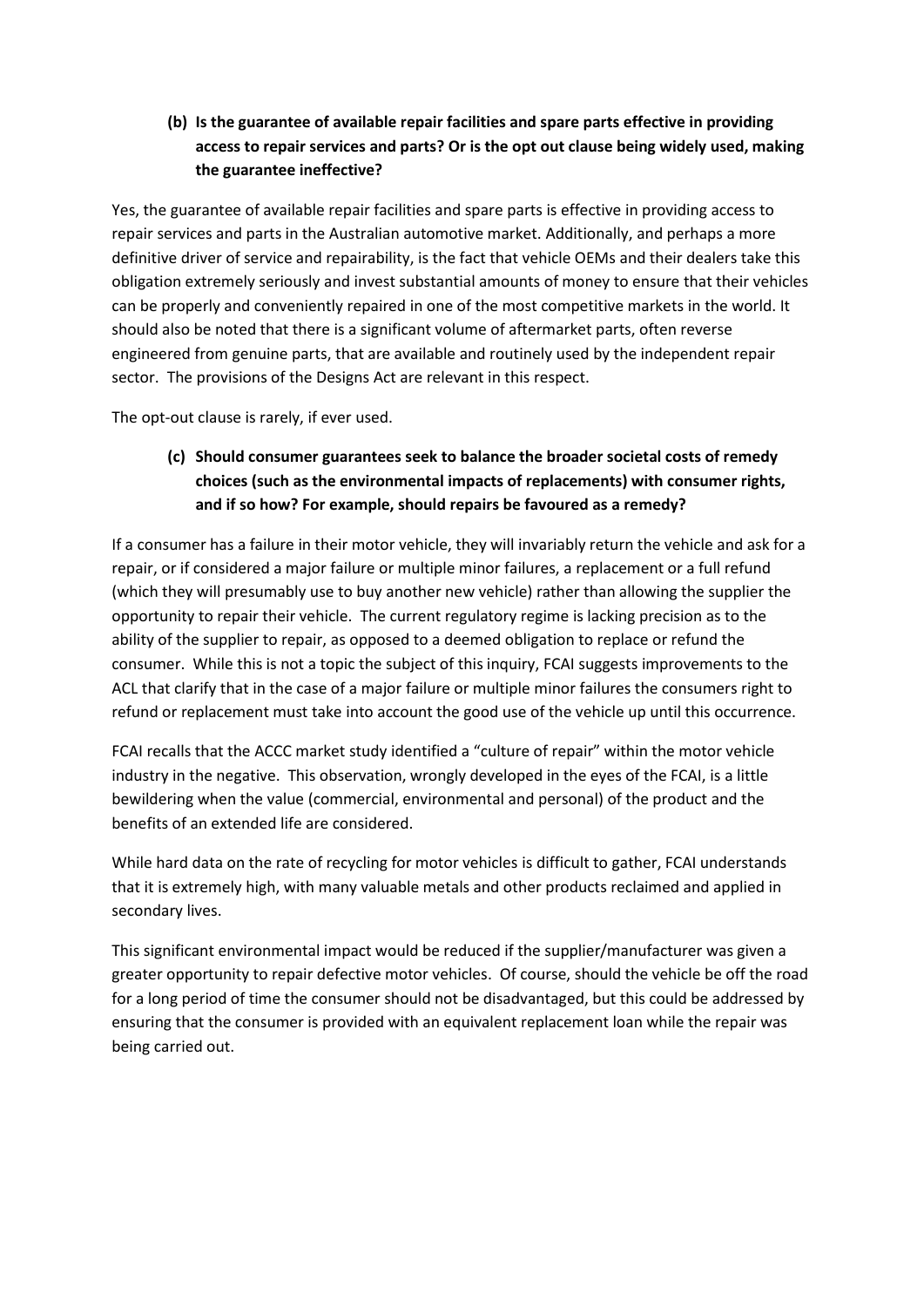**(d) Are consumers sufficiently aware of the remedies that are available to them, including the option to repair faulty products, under the ACL's consumer guarantees? If not, would more information and education be a cost effective measure to assist consumers understand and enforce guarantees? What would be the best way to deliver this information? What other measures would be more effective.**

At the time a consumer purchases a new motor vehicle, the dealer provides the consumer with a brochure prepared by the ACCC explaining the consumer's rights under the ACL. It is called 'Just bought a new car? Know your consumer rights.' In addition, most if not all vehicle handbooks include references to the consumers rights.

#### **4. INFORMATION REQUEST 4**

- **(a) The Commission is seeking information on the nature of repair markets in Australia, including detailed data on the repair markets for specific products, covering:** 
	- **market size — by employment, revenue, number of businesses, profit margins**
	- **market composition — such as market share between authorised, independent and DIY repairers Is there any evidence of a difference in quality, safety or data security between authorised repair networks and independent repairers? Are there ways to address concerns around quality, safety or data security while promoting a vibrant independent repair market?**

In terms of market size it is difficult to accurately determine the revenue as this would require a contemporary survey of a large number of participants, which is not possible within this submission deadline. In terms of the market share held by authorised dealers and the independent repairers it is widely held that vehicles leave the dealer network and move to the independent sector for servicing when the warranty period expires. Under the current warranty offerings this would mean vehicles begin to move to the independent sector from about 5 years of age. However, the car parc consists of 17 million light vehicles of varying age and varying warranty periods including a range of vehicles that were and perhaps still are sold with 3 year warranty periods.

In terms of quality of repair there are two relevant factors: genuine parts and training of technicians. In respect of parts, authorised repairers will use genuine parts where they are available. FCAI is of the view this improves the residual value of the vehicle and also ensures that the underlying design and engineering within the vehicle remains compliant with the Australian Design Rules and that the vehicle is maintained to factory standard.

In respect of training, the modern vehicles are highly complex and specialisation through the authorised repair route, along with a significant and on-going investment in training of technicians, will ensure the highest quality of repairs. Anecdotally much of the time an independent repairer spends in diagnosing a fault with a vehicle is due to the need to familiarise themselves with the operating systems of a wide range of different vehicles. This does not signal an inefficiency in provision of information to repair the vehicle, nor the development of a needlessly complex machine. It simply reflects the widely acknowledged principle of the value of specialisation.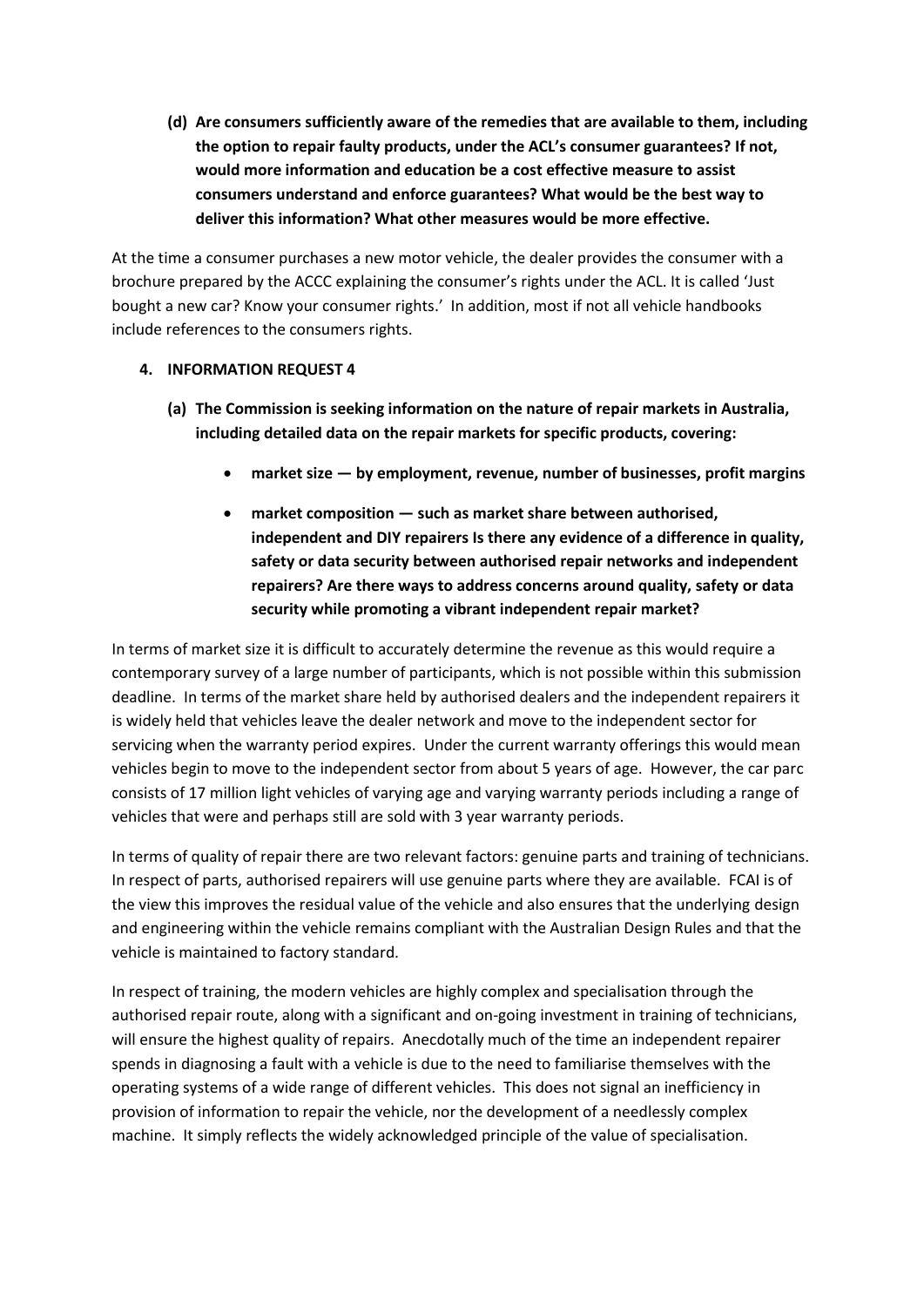**(b) Is there any evidence of a difference in quality, safety or data security between authorised repair networks and independent repairers? Are there ways to address concerns around quality, safety or data security while promoting a vibrant independent repair market?**

In the absence of any Australia-wide registration and certification system for repairers it is not possible to generalise about the capabilities of independent repairers. Authorised repairers on the other hand have to satisfy the exacting standards and requirements of the OEM.

In terms of safety, the new technologies coming to the market pose significant injury risk should a technician or other party without a high degree of specific technical knowledge and training, approach a service or repair task in an uninformed manner. In the case of an electrified vehicle or a hydrogen vehicle, these risks are extremely high particularly as they relate to the technician. With the addition of Advanced Driver Assistance (ADAS) functions such as Lane Keep Assist (LKS), Pre Collision Systems (PCS) and Radar Cruise Control (RCC) systems to name but a few, these systems use a combination of RADAR, Cameras and other advanced range detection systems to monitor the vehicles environment. All of these systems must be accurately initiated and aimed after vehicle repairs for them to operate correctly. Uninformed repairers while innocuously undertaking even minor repairs can alter these systems, resulting in incorrect operation with consequent safety implications for vehicle operators. The independent repair sector must, like any other workplace, ensure that they and their staff are aware of these risks.

With respect to data security FCAI recently updated our data and privacy code. A copy can be found at [https://www.fcai.com.au/news/codes-of-practice/view/publication/172.](https://www.fcai.com.au/news/codes-of-practice/view/publication/172)

**(c) Are there available examples of the contracts between OEMs and authorised repairers? Do these contracts limit effective competition in repair markets (such as by limiting the number and reach of authorised repairers or requiring authorised repairers to not be authorised by a competing brand)?**

Dealers are authorised repairers and are party to a dealer agreement with their OEM. Some OEMs, especially those selling prestige vehicles, have agreements with authorised crash repairers.

Dealers are generally allocated an area within which they are encouraged to market their services. They are also generally prevented from establishing premises in another authorised dealer's prime market area. However, they are able to sell vehicles and genuine parts, provide associated financial and insurance agency services as well as service customers regardless of where they may reside. Authorised crash repairers generally do not have areas allocated to them.

In reality many new vehicle dealerships are multi-brand sites with service and repair facilities for a range of brands. Authorised dealers may also, depending on their location, service and repair vehicles for consumers well outside their prime market area. For example, a CBD based dealership may service commuter vehicles.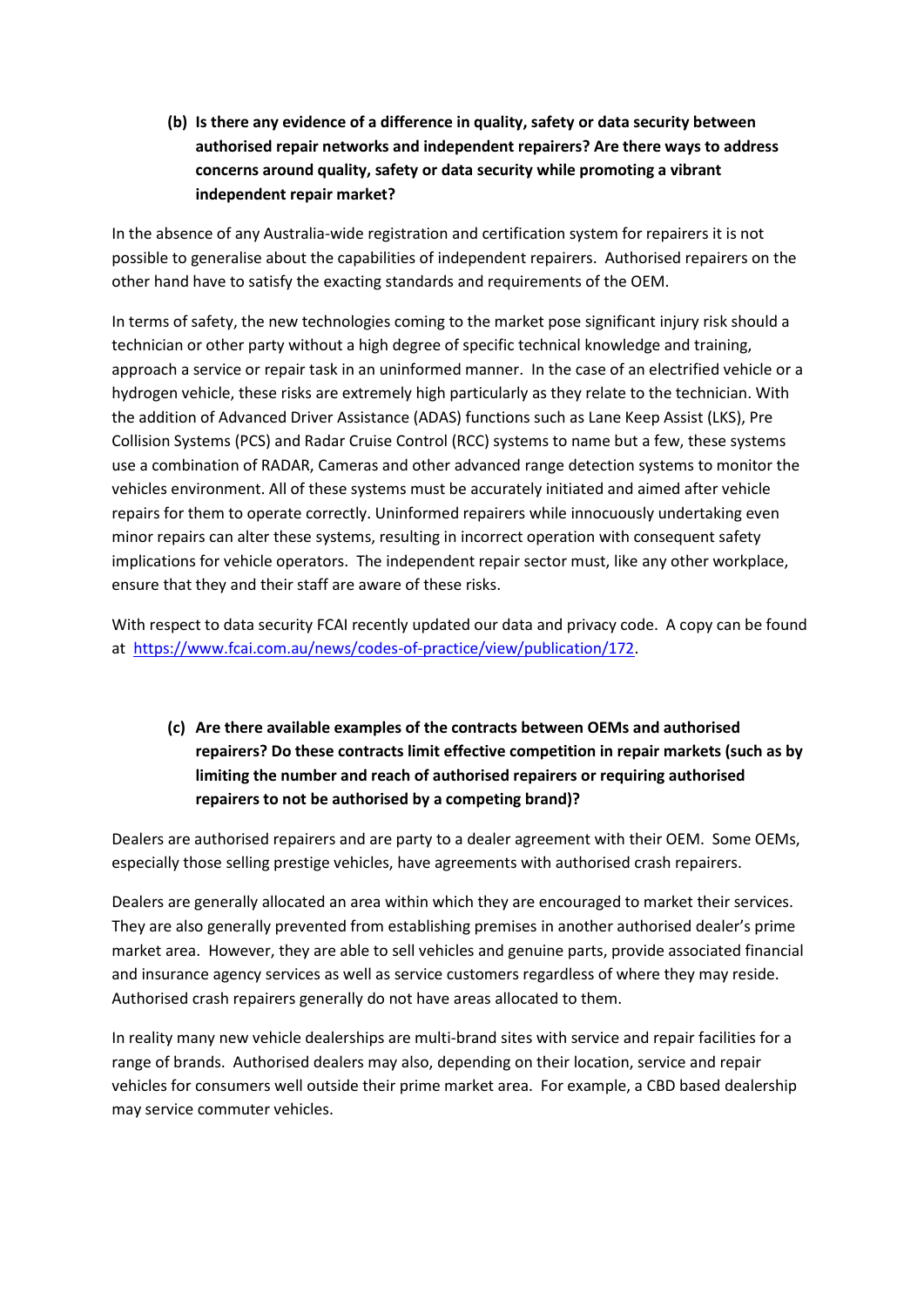#### • **What is the process to become authorised? Is it open and competitive?**

Most new dealers come about through buying an existing dealership. An OEM has to consent to the new dealer and cannot withhold their consent unreasonably. FCAI understands that it is rare for a new dealer to come from a background that has no experience in operating an automotive sales, service and repair facility.

#### **(d) Are there specific examples or other evidence of practices by OEMs or their authorised repairers that create barriers to competition in repair markets?**

OEMs require that vehicles being repaired under either an OEM warranty or a consumer guarantee are repaired by an authorised repairer, who has demonstrated their investment in the tools, technology and staff to enable quality service repairs to be undertaken. Given that the OEM is paying for this work, it is reasonable that the OEM can select who it wants to do the work.

### • **Do other factors also create barriers to competition in repair markets, such as short sighted consumer behaviours, switching costs, poor information availability or consumer lock in?**

The motor vehicle sector is one subject to:

- Increasing sophistication of product;
- Increasing range of models;
- An incredibly competitive market in Australia;
- An increased need to specialise in particular brands or components, even for technicians with authorised dealerships.

Even when taking this into account it should be noted that the bulk of servicing does not require access to additional and highly complex information. Basic maintenance such as replacing filters, oil, brake pads etc are taking place around the country every day and the majority of this work is carried out by the independent repair sector. Over and above this there is a range of repair and some service work carried out by the authorised dealer network under warranty at no cost to the consumer. The residual service and repair work, which is a much lesser component of the overall service and repair market, may require some form of product specialisation or specific information. This evolution in the market is not a barrier to competition, but in fact a reflection of increased consumer value and decreasing price (see page 14 of Appendix A).

- **(e) What is the relationship between the intensity of competition in the primary product market and the risk of consumer harm from a lack of competition in repair markets? Can competitive primary markets compensate for non competitive repair markets?**
	- **Is an absence of effective competition in the primary market a necessary condition for consumer harm from non-competitive repair markets?**

The primary and secondary markets for motor vehicles and repairs in Australia reflect high degrees of competition with resulting positive consumer outcomes. As previously touched on there are over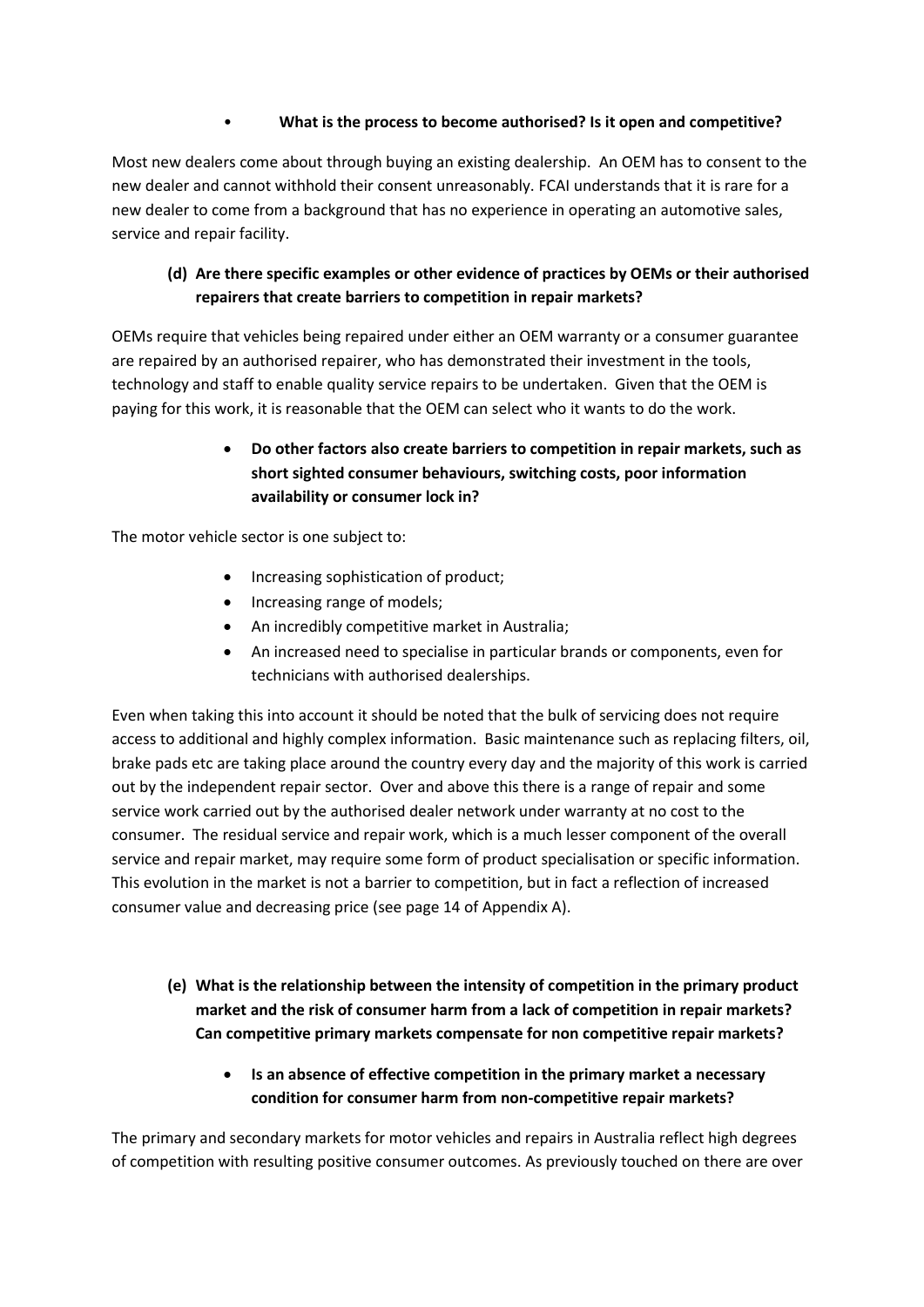60 brands fighting for a slice of the approximately 1 million sales in the primary market every year. In addition, the service and repair market is well serviced with both authorised and independent repairers competing for business. The bulk of the service and repair work is in fact carried out by the independent repair sector.

FCAI have also provided further economic comment on this in Appendix A.

#### • **To what extent would measures that enhance competition in the primary market address concerns about a lack of competition in repair markets?**

See Appendix A. FCAI also notes that the current regulatory environment in Australia has encouraged an extremely competitive primary market.

**(f) Are the restrictive trade practices provisions of the CCA (such as the provisions on misuse of market power, exclusive dealing or anti-competitive contracts) sufficient to deal with any anti competitive behaviours in repair markets?**

In the automotive market, there is no anticompetitive behaviour, at least insofar as the OEMs are concerned. To the extent that there could be, the existing provisions are more than adequate to deal with it.

The restrictive trade practice provisions of the CCA have been relatively recently reviewed by Professor Harper and his committee. As a result of that review a number of amendments were made – including introducing the prohibition on concerted practices.

The concepts dealt with by these provisions are complex and significant amounts of jurisprudence have been developed over the years. Any further amendments would require a separate detailed analysis.

- **(g) What policy changes could be introduced if there is a need to increase competition in repair markets and improve consumer access to, and affordability of, repairs?**
	- **What are the costs and benefits of any such proposal to the community as a whole? How does it balance the rights of manufacturers and suppliers, with those of consumers and repairers?**

There is no need to increase competition in repair markets or improve consumer access to, and affordability of, repairs. FCAI questions what need there is for regulatory interference to "balance the rights" of any parties?

#### **5. INFORMATION REQUEST 5**

**(a) To what extent do current IP laws already facilitate repairs by consumers or independent third parties (e.g. the spare parts defence under the Design Act)?**

The current IP laws adequately facilitate repairs by consumers and independent third parties.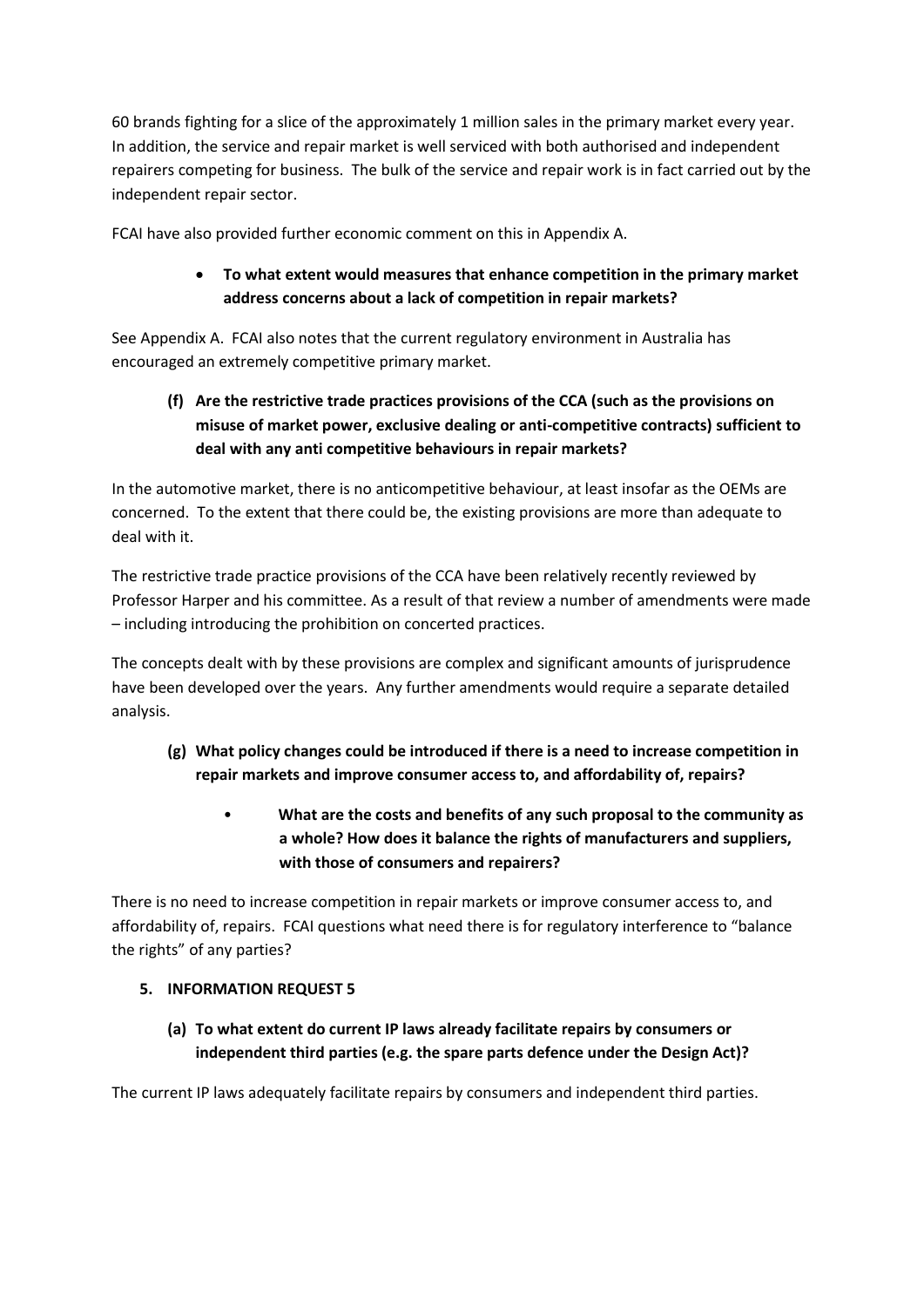**(b) Are there any aspects of IP laws where consumers' rights with respect to repairs are uncertain?**

No.

**(c) Do current IP protections (e.g. intellectual property rights, technological protection measures, end user licencing agreements) pose a significant barrier to repair in Australia?**

No, they do not. This is demonstrated by the recent experience of Toyota Australia which, at considerable expense, set up a portal through which repairers could access all of Toyota's technical information. The number of requests for information was and continues to be extremely small.

#### **If yes, please comment on any or all of the following:**

- **• the specific IP protections that prevent consumers from sourcing competitive repairs and/or inhibit competition in repair markets**
- **the types of products or repair markets these barriers mainly affect**
- **• the prevalence of these barriers**
- **• the impacts of these barriers on third party repairers and consumers (e.g. financial cost, poorer quality repairs)**
- **• options for reducing these barriers and their associated benefits, costs and risks (including potential impact on market offerings).**
- **(d) In what ways might government facilitate legal access to embedded software in consumer and other goods for the purpose of repairs? What are the pros and cons of these approaches.**

From an automotive perspective this is being dealt with through the Treasury consultations on Access to Service and Repair Information.

#### **6. INFORMATION REQUEST 6**

**(a) What evidence is there of planned obsolescence in Australian product markets? Do concerns about planned obsolescence principally relate to premature failure of devices or in them being discarded still working when more attractive products enter the market?**

There is no evidence of planned obsolescence in the Australian automotive market. FCAI has observed over the past few years a step change in the rate of increase in technological advances. This has also been commented upon by long-time industry members. As the automated and connected vehicles, along with low and zero emission vehicles, continue to be developed the rate of technological change will continue to grow. This is far from a state of planned obsolescence, particularly given that the existing vehicle fleet is maintained and serviced by a range of providers to ensure the product is not obsolete ahead of time. In fact, it is estimated that over 70% of the vehicle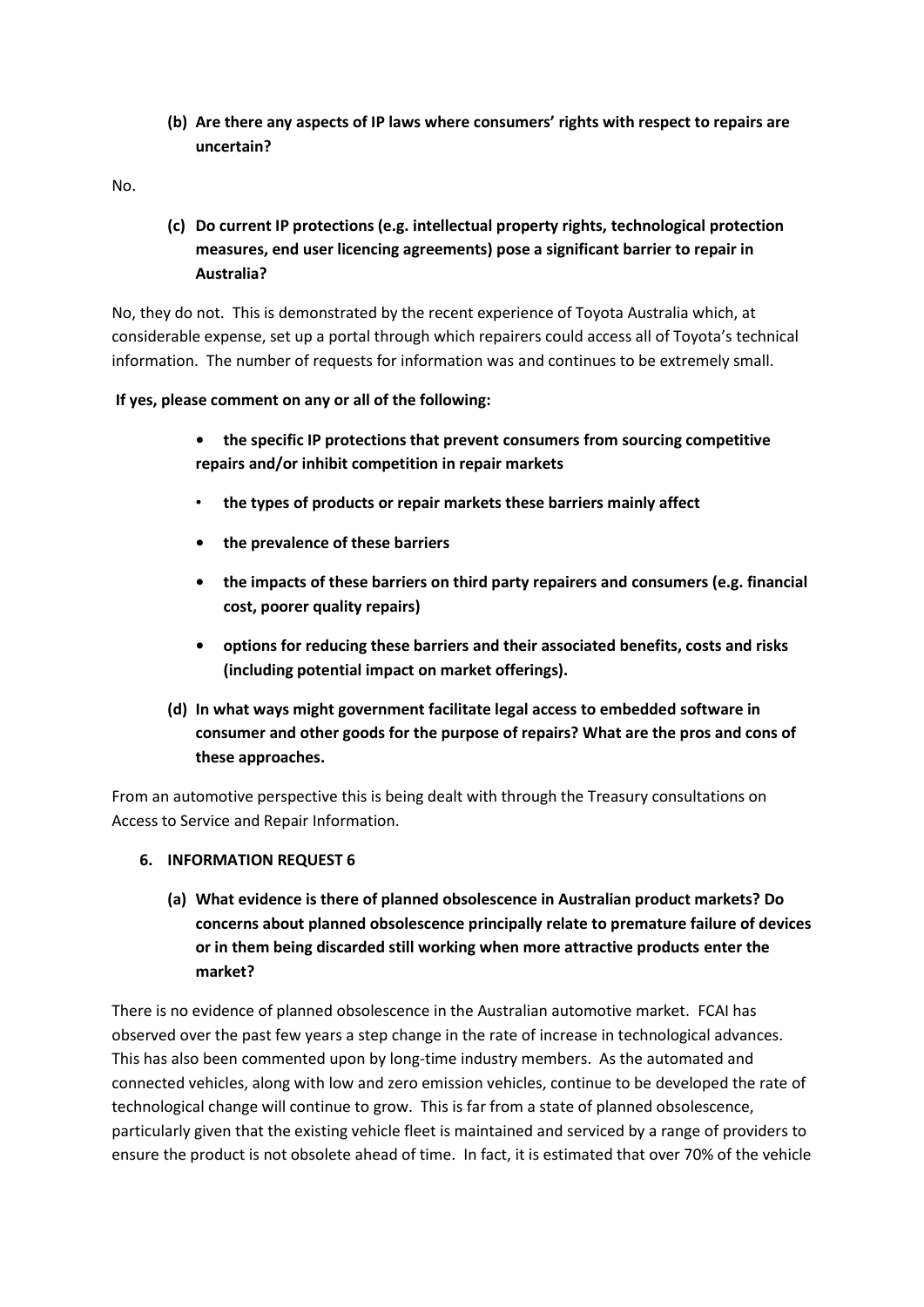fleet is serviced by the independent repairers. Given the fleet average age is 10.5 years, there is clearly no argument to support "planned obsolescence" in the motor vehicle market.

A further indicator of the longevity of motor vehicles is the practice of over the wire updates of software to ensure that the vehicle is up-to-date from a range of perspectives. With the evolution of autonomous driving systems and the responsibility the supplier takes for these vehicles the regularity of software updates will increase significantly to ensure that the consumers vehicles are far from obsolete.

#### **(b) How can the Commission distinguish between planned product obsolescence and the natural evolution of products due to technological change and consumer demand?**

A good way to distinguish this is by considering the warranty and parts that the supplier/manufacturer makes available for their product. In the case of automotive there is an extensive service and repair network and a full range of genuine and aftermarket parts.

#### **(c) How does planned obsolescence affect repairers, consumers and the broader community in Australia?**

Not relevant to automotive.

**(d) What measures do governments currently use to prevent planned obsolescence or mitigate its effects (in Australia and overseas)? How effective are these measures?**

No comments.

#### **(e) What are the benefits, costs and risks of Australia adopting measures similar to those currently used overseas, such as product design standards and reparability ratings?**

In the case of Australia any move toward regulation for new motor vehicles in this vein would be a significant increase in red tape without any additional consumer or community benefit.

#### **(f) Do consumers have access to good information about durability and reparability when making purchases? If not, how could access to information be improved.**

There are many sources of information available to a potential purchaser of a motor vehicle, including information about durability, reparability and maintenance costs. In addition, consumers are well protected by the consumer guarantees in the ACL and manufacturers warranty. These give consumers significant protections in the event that a motor vehicle is not as durable or repairable as a 'reasonable consumer' would expect.

The Australian automotive clubs such as RACQ [\(https://www.racq.com.au/cars-and](https://www.racq.com.au/cars-and-driving/cars/owning-and-maintaining-a-car/car-running-costs)[driving/cars/owning-and-maintaining-a-car/car-running-costs\)](https://www.racq.com.au/cars-and-driving/cars/owning-and-maintaining-a-car/car-running-costs) often publish information to assist consumers to better understand the whole of life costs for motor vehicles which includes the potential or likely service costs. All of this information, together with private reviews and motoring journal reviews, provide the consumer with substantial information from which to make a purchasing decision.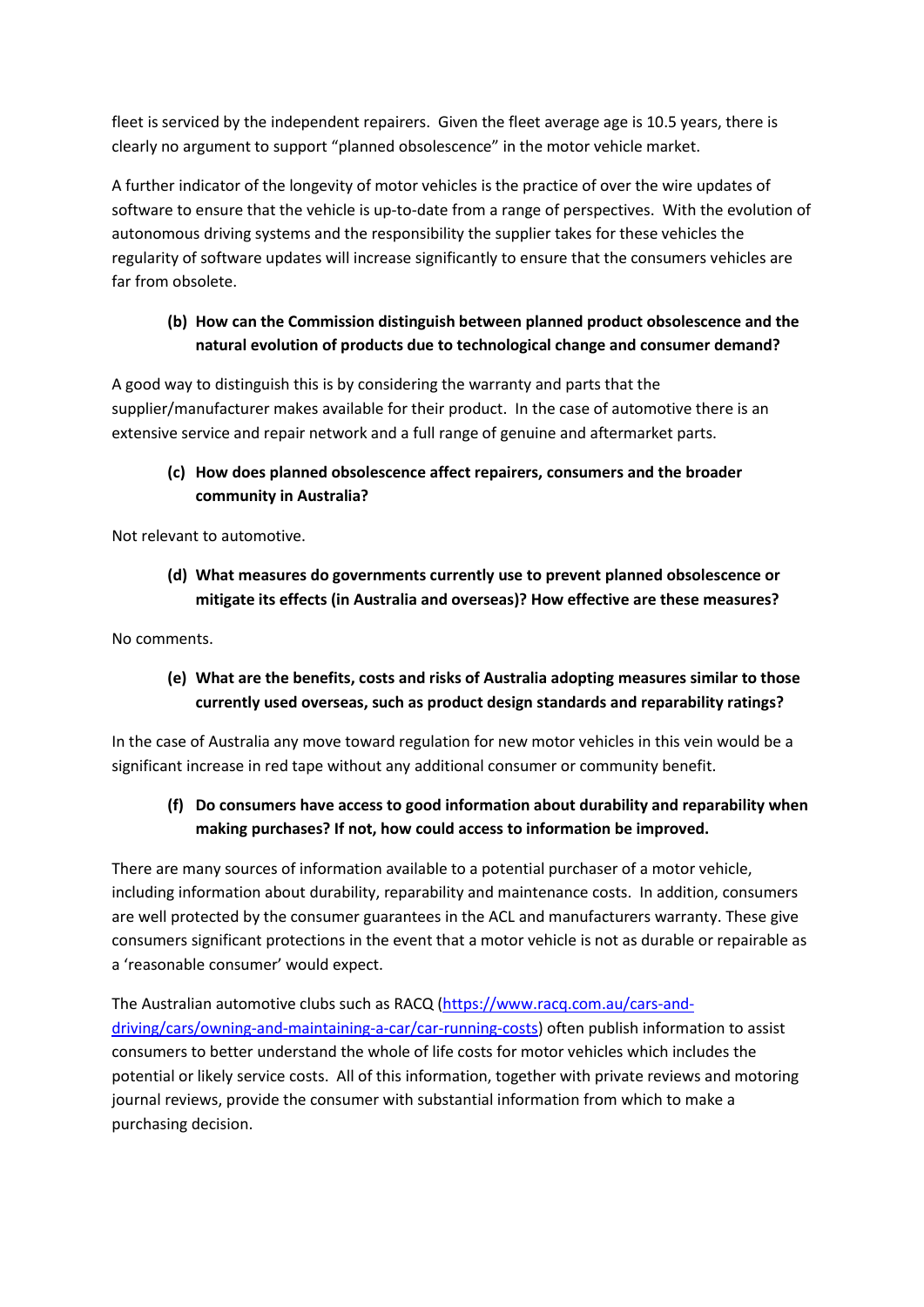#### **7. INFORMATION REQUEST 8**

- **(a) What policy reforms or suite of policies (if any) are necessary to facilitate a 'right to repair' in Australia?**
- **(b) Are there any other barriers to repair and/or policy responses that the Commission should consider?**

No. There is no need to introduce any policy reforms to facilitate the 'right to repair' for motor vehicles.

Closely related to this question, the Commonwealth Government has recently released an Exposure Draft of the 'Competition and Consumer Amendment (Motor Vehicle Service and Repair Information Sharing Scheme) Bill 2020, with an accompanying Exposure Draft Explanatory Memorandum. This Bill has been developed without the benefit of a cost-benefit analysis nor a rigorous regulatory impact assessment. The FCAI has prepared a submission which demonstrates the significant costs that will be imposed on the vehicle distributors (which will flow to consumers) and the limited if any benefit that could be expected *(copy of final submission to be provided).*

While the FCAI has taken a position that supports sensible industry led regulation of the supply of service and repair information we would take this opportunity to submit that in the absence of anyone making a serious case of a gap in the existing restrictive trade practices provisions of the CCA as they relate to access to service and repair information, this leaves the distinct possibility that the regulatory solution is being pursued at the behest of special interest groups. This would in turn suggest that access to service and repair regulation, including the proposed Part IVE of the CCA (motor vehicle service and repair information sharing scheme), is being pursued in order to protect certain competitors rather competition. This is further explored in Appendix A.

#### **(c) What are the costs and the benefits of the various policy responses that have been proposed to facilitate repair (such as those outlined in table 1)?**

See the FCAI's submission to the Exposure Draft of the 'Competition and Consumer Amendment (Motor Vehicle Service and Repair Information Sharing Scheme) Bill 2020.

**(d) Are there other international policy measures or proposals that the Commission should consider as part of this inquiry?**

No.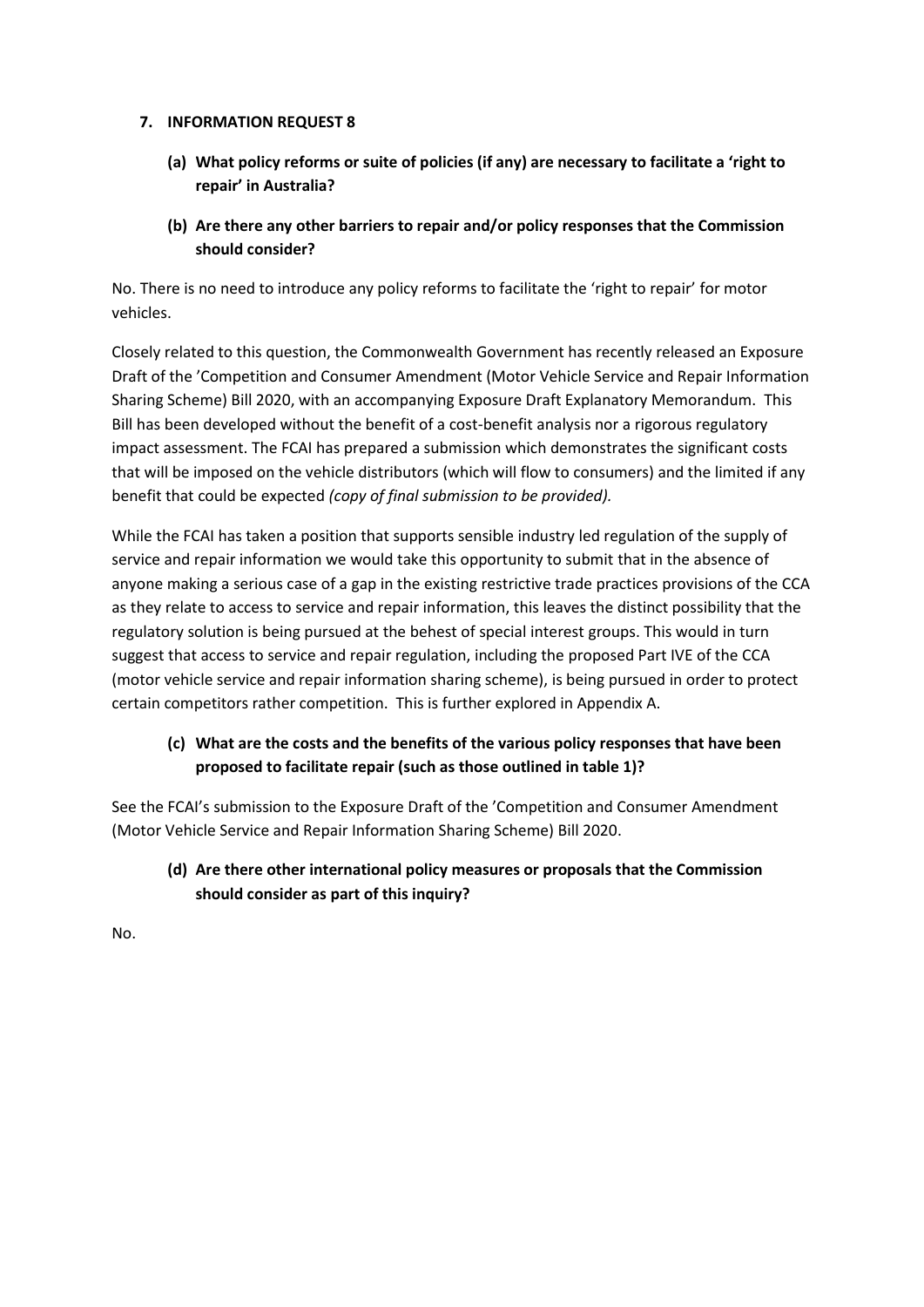## **APPENDIX A**

## Durable Goods and Aftermarkets

Durable goods are purchased with the expectation of using them and obtaining associated benefits over an extended period of time (MacKie-Mason & Metzler, 2009, p. 559).

Aftermarkets are markets for goods and services used in combination with durable goods but purchased after the consumer has invested in the equipment (Borenstein, MacKie-Mason, & Netz, 1995, p. 455). Aftermarkets comprise markets for complementary goods and services that are often purchased subsequent to the purchase of the durable goods (Gundlach, 2007, p. 18). The market in the durable good is known as the primary market.

An example of a primary market is for new cars that has aftermarkets in repair parts and servicing. Demand for repair services is composed entirely of consumers of the primary market. Consumers don't demand vehicle repair unless they own a car in the first instance.

Once a durable good is purchased, consumers are required to buy aftermarket products or services that are compatible with that primary product (Organisation for Economic Co-operation and Development, 2017, p. 5). The primary good manufacturer, who has the technology, know-how, information and incentives to produce high quality secondary products, is often a major supplier in the aftermarket (Organisation for Economic Co-operation and Development, 2017, p. 5).

Products sold in aftermarkets, together with the primary product to which they relate, are components of a product system (Gundlach, 2007, p. 18). Like individual products that compete in various ways against one another, product systems also can compete against other product systems in various ways (Gundlach, 2007, p. 19). Referred to as *systems competition*, competition involving product systems can include *intrasystem* competition as well as *intersystem* competition. Intersystem competition occurs where primary and aftermarket product providers compete against other product systems (Gundlach & Foer, 2007, pp. 1-2). Intrasystem competition occurs where providers in the primary market and aftermarkets compete against each other in relation to the sale of same product and in the provision of aftermarket services.

## Motor Vehicle Repair

Once a consumer buys a new car they require a range of ongoing aftermarket services and parts to ensure the car is maintained and repaired (Australian Competition and Consumer Commission, 2017, p. 38). Manufacturer car servicing requirements, including the replacement of certain high wear service parts, are set out in the logbook and service manual.

New car logbooks and service manuals detail the car manufacturer's service requirements typically up to the first 200,000km (Australian Competition and Consumer Commission, 2017, p. 40). The logbook tells the consumer when a service is required and what needs to be done.

A consumer can choose to have their car serviced by two main groups: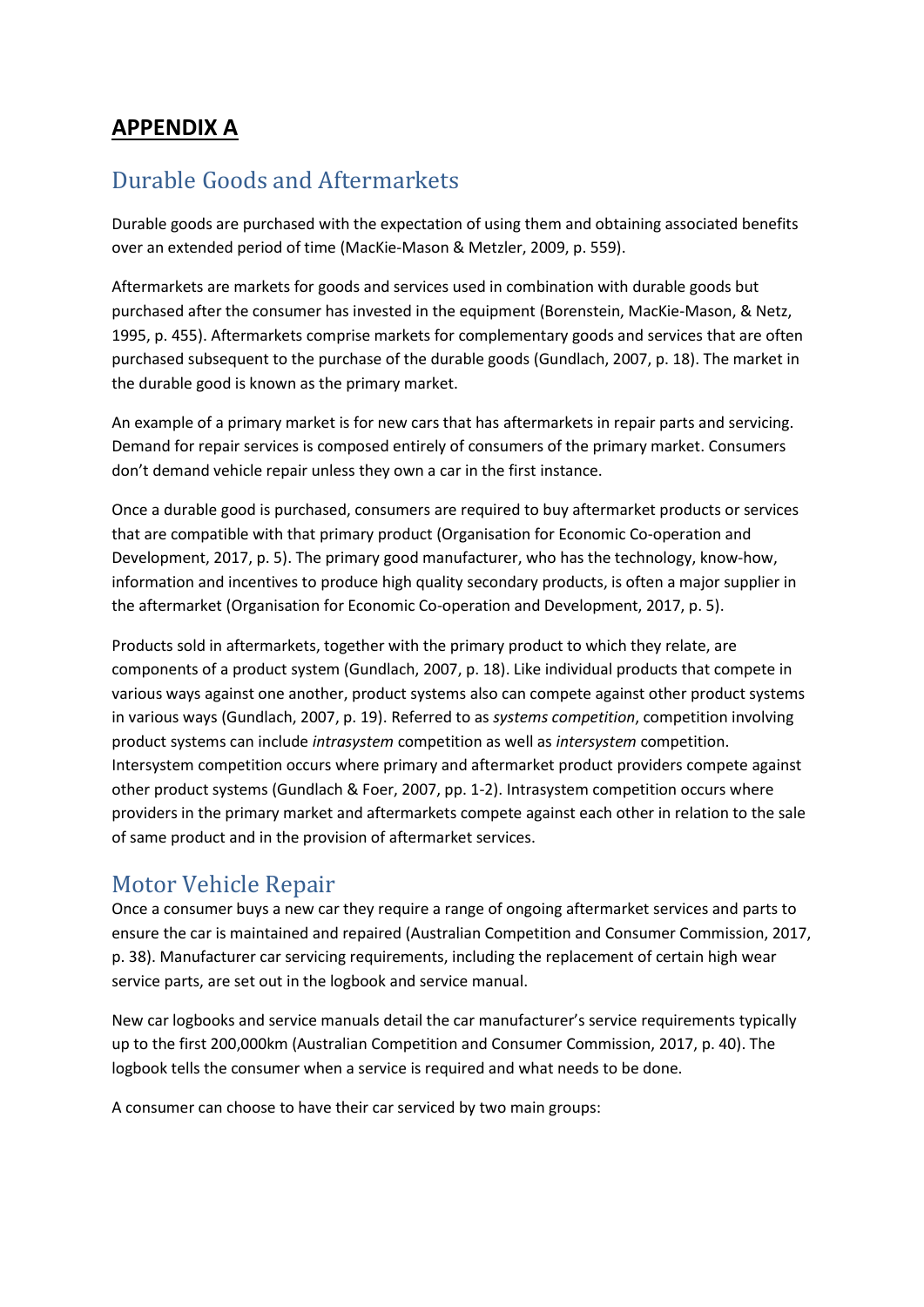- Authorised repairers that are aligned with a motor vehicle manufacturer (or new vehicle importer) (Commonwealth Consumer Affairs Advisory Council, 2011, p. vi). <sup>1</sup> *Authorised* means a manufacturer has authorised the supply of a good and/or service to the Australian market under their brand name (Australian Competition and Consumer Commission, 2017, p. 25).
- Independent repairers that are not authorised or affiliated with car manufacturers (Australian Competition and Consumer Commission, 2017, p. 2).

#### Authorised Repairers

Authorised repairers are part of an authorised new car dealer network. A dealer agreement is typically required to sell a car manufacturer's models in Australia (Australian Competition and Consumer Commission, 2017, p. 32). The agreement is a legal contract which establishes the terms and conditions the manufacturer and authorised dealer are required to meet for the period of the contract. Dealer agreements typically have a duration of one to five years and expire unless a new agreement is reached. Dealer agreements are deemed by the Franchising Code of Conduct to also be franchise agreements (Australian Competition and Consumer Commission, 2017, p. 9).

The pro-competitive rationales for vertical restraints in the new motor vehicle market are numerous and varied and intrabrand restraints initiated by manufacturers acting without coercion from their dealers are almost certain to be competitive (Hovenkamp, 2005, pp. 184-185). The most commonly cited one is the *free-rider* problem. A free rider is someone who enjoys the benefits of someone else's investment without having to pay compensation (Elzinga & Mills, 2008, p. 1842).

In the case of intrabrand competition, the free rider's business policy uses discounted retail prices to attract shoppers whose demands are enhanced by the influence of the full-service retailer even though the free rider does not itself provide the retail service in question and so can undercut the full-service retailer's prices (Elzinga & Mills, 2010, p. 357). This is unsustainable as the full-service retailer cannot incur the extra expense of these services and still match the discounter's low price, and must cut back on their marketing efforts. This reduction in retail service reduces demand for the manufacturer's product and this produces detrimental consequences for consumers as well as for the manufacturer. Even in the absence of free riding, retailers may not be inclined to make the level of investments in service that would maximize the overall competitiveness of a manufacturer's products (Baumol, et al., 2006).

Imposing service requirements is one means through which car manufacturers seek to address the free riding problem and ensure the quality of service associated with a vehicle's branding is maintained to a particular standard. In relation to car servicing, the Australian Automotive Dealer Association (AADA) (2011, p. 1), representing new car dealers, has observed:

*Manufacturers / suppliers provide strict guidelines and procedures for the equipping, tooling and operations of workshops; the training and development of technicians, and; the methodologies and responsibilities for accessing information at cost to the dealer. The options available to manufacturers / suppliers for any breaches of these requirements can be cause for the termination of a dealer's franchise agreement.*

 $1$  Other parties engaged in the business of distribution of new motor vehicles supplied by manufacturers overseas will also be referred to manufacturers.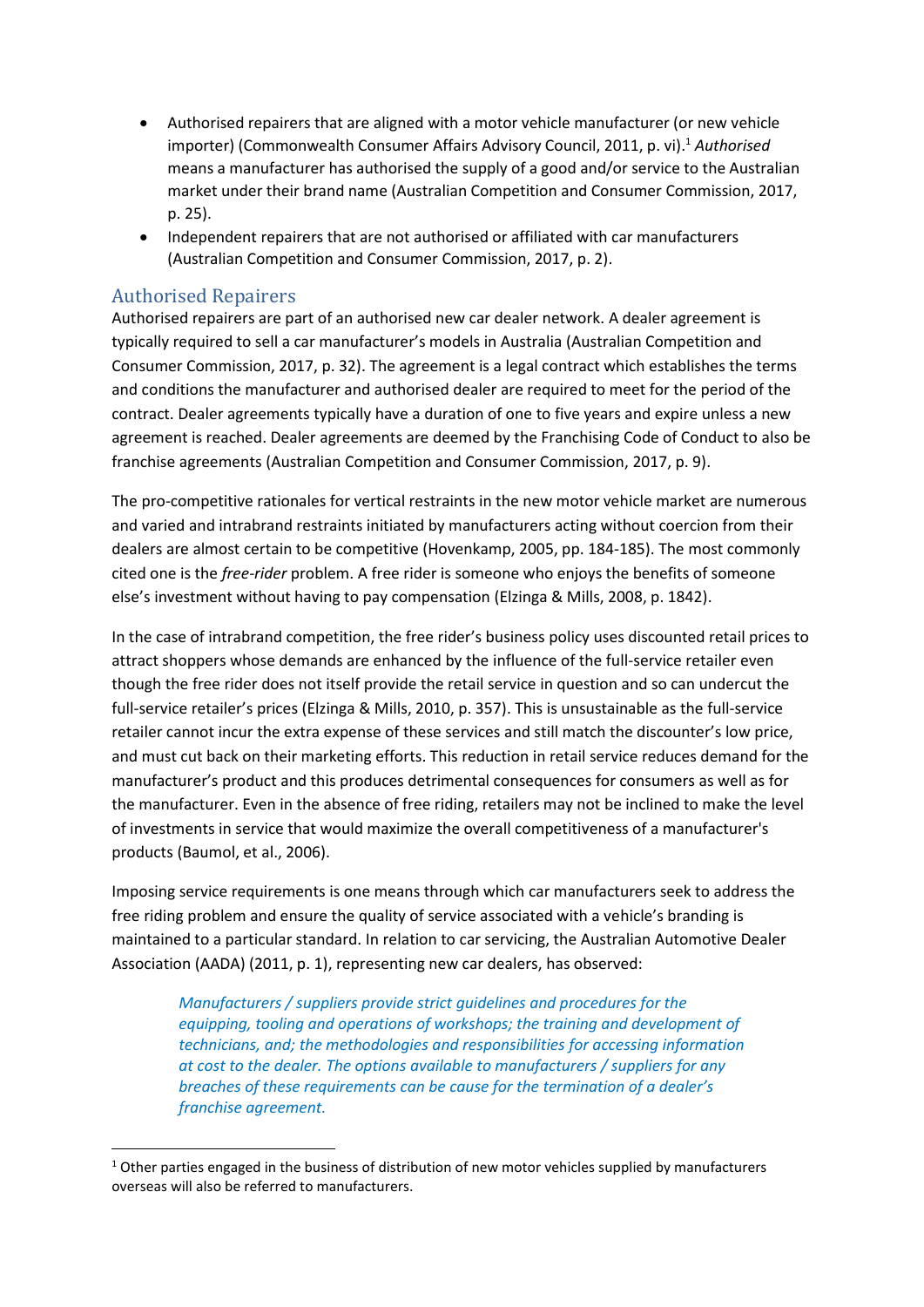As part of their dealership agreement, authorised dealers are required to undertake ongoing investment in training of their service personnel, to acquire expensive special tools and to maintain equipment and relevant campaign and repair parts inventories (Australian Automotive Dealer Association, 2016a, p. 32).

The imposition of service requirements also ensure that service and repair shops are part of authorised dealers, thereby fulfilling the obligations of manufacturers under Australian Consumer Law (ACL) to take reasonable action to ensure that facilities for the repair of motor vehicles are reasonably available for a reasonable period after the vehicle was supplied.<sup>2</sup>

Authorised new car dealerships across the country typically operate a repair and service centre which aims to service their manufacturer's cars within the geographical area defined in their dealer agreements (Australian Competition and Consumer Commission, 2017, p. 38).

There are around 1,500 authorised new car dealers in Australia operating from approximately 3,135 dealerships (Australian Automotive Dealer Association, 2020, pp. 3-4). Authorised new car dealers employ more than 55,000 people including almost 4,500 apprentices, and have a total turnover/sales of more than \$55 billion and generate more than \$2 billion in tax revenue.

#### Independent Repairers

Most independent repairers are small businesses operating as sole proprietors, partnerships or family businesses servicing cars in their local area (Australian Competition and Consumer Commission, 2017, p. 38). It has been estimated that there are some 30,000 independent car repair businesses operating in Australia (Australian Automotive Aftermarket Association, 2020).

There are a small number of branded repairers consisting of franchise repairers (e.g. Midas, Ultra Tune and mycar Tyre & Auto), repairers with supported relationships (e.g. Repco Authorised Service and Bosch Authorised Service), and motoring club affiliated repairers (NRMA MotorServe and RAC Auto Services in Western Australia), although these control only a small share of the overall national repair and service market (Australian Competition and Consumer Commission, 2017, p. 38). In addition, some independent repairers are approved repairers for the motoring clubs.

### Competition between Authorised and Independent Repairers

From a systems perspective, one could view each car manufacturers and its authorised dealer network as firms within a single system that manufactures and supports cars (Hawker, 2011, p. 60). The car manufacturer supply interface in the form of new cars as well as the hardware and software components that dealers connect to the cars in the service aftermarket. However, intersystem rivalry in the primary market is not the only form of competition.

There is intrasystem rivalry among authorised dealers of a specific car manufacturer from sales of cars to consumers (Hawker, 2011, p. 60). The integrated product system assembled by car manufacturers also faces further intrasystem competition from third party alternatives to its original equipment manufacturer (OEM) parts as well as competition to its authorised repairers from independent repairers.

<sup>2</sup> Part 3-2 Division 1 s. 58, Schedule 2 of the *Competition and Consumer Act 2010.*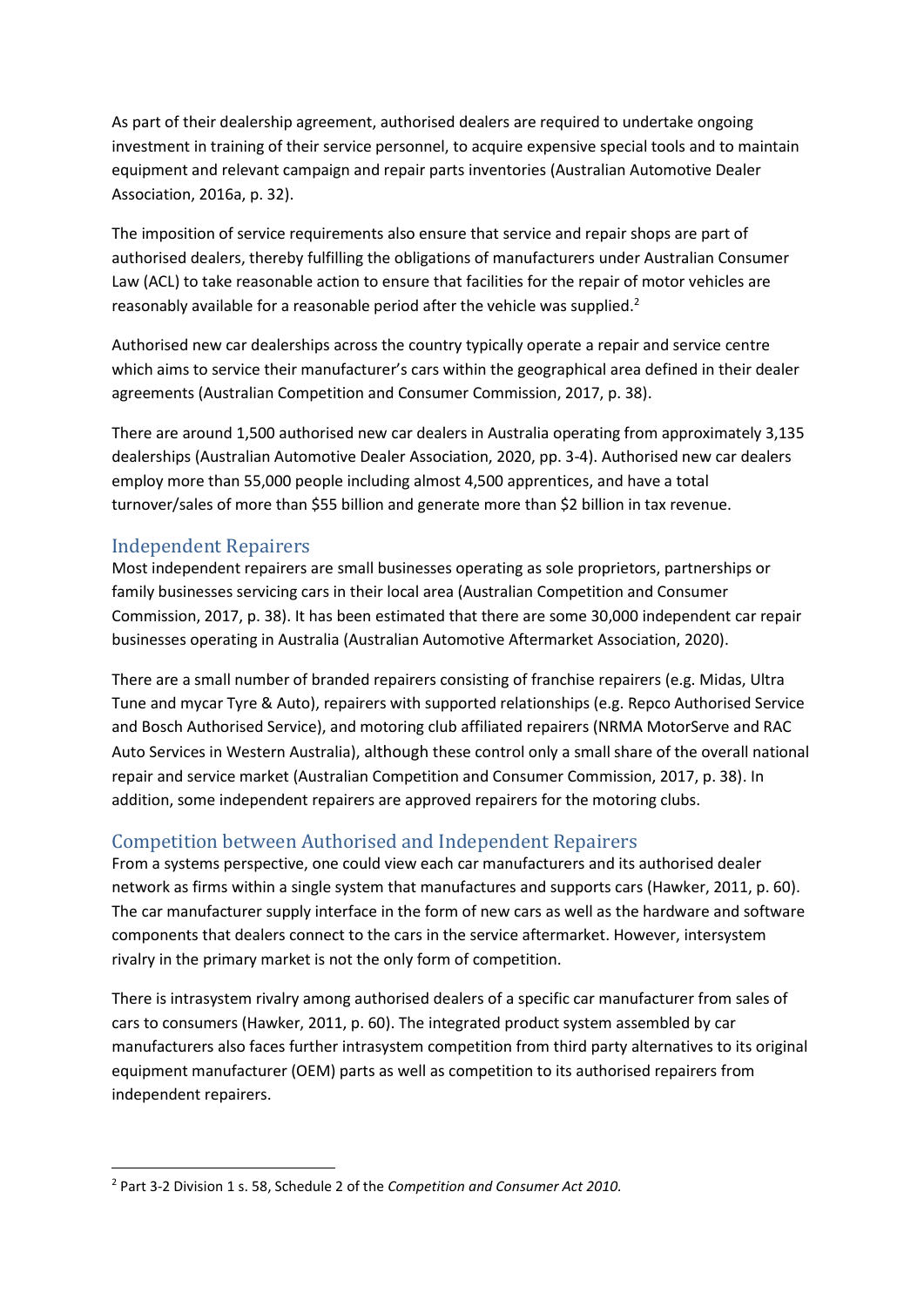Authorised dealer service centres and independent repairers compete on a range of factors including the price of servicing, repairs and replacement parts, the quality and speed of their work, geographical convenience for consumers, the provision of loan cars, guarantees and other complementary services (Australian Competition and Consumer Commission, 2017, p. 41).

The nature of technical information to repair and service new cars is rapidly changing, with digital files and codes and appropriate diagnostic tools now often necessary to complete a car repair or service (Australian Competition and Consumer Commission, 2017, p. 124).

In Australia independent repairers have complained in experiencing problems in relation to being denied access to specific technical information or proprietary diagnostic tools.

Car manufacturers have participated in several initiatives through the FCAI to address the concerns expressed by independent repairers. The *Agreement on Access to Service and Repair Information for Motor Vehicles* between the FCAI, AADA, the Australian Automotive Aftermarket Association (AAAA), and the Australian Motor Industry Association (AMIA) that was signed in December 2014. The *Agreement on Access to Service and Repair Information for Motor Vehicles* ensures that service and repair information is available in a timely manner to the consumer's repairer of choice at a fair and reasonable cost. In February 2015 the FCAI established the *Voluntary Code of Practice – Access to Service and Repair Information for Motor Vehicles* to provide for an information pathway and a means of access to repair information for parties outside the authorised dealer network.

The Australian Competition and Consumer Commission (ACCC) (2017, p. 3) has found "that some car manufacturers provide independent repairers with access to most of the technical information they need to repair and service new cars" and that some car manufacturers are providing a good level of access to technical information. Despite this, the ACCC (2017, p. 122) has found that problems continue to be experienced by independent repairers in accessing technical information, and to some degree proprietary diagnostic tools, for the repair and servicing of new cars.

# Competition Issues in New Car Servicing

#### ACCC Conclusions on New Car Servicing

It has been claimed that barriers to accessing technical information is resulting in a reduction in competition in car repair and servicing markets because independent repairers cannot compete with authorised dealers and preferred repairer networks on an even playing field (Australian Competition and Consumer Commission, 2017, p. 114). In turn, the ACCC (2017, p. 128) has come to the view that the competitive discipline imposed by independent repairers on competition in aftermarkets remains valuable and of benefit to consumers. To ensure that this competitive discipline continues, the ACCC (2017, p. 133) has recommended that a mandatory scheme should be introduced for car manufacturers to share technical information with independent repairers, on commercially fair and reasonable terms.

In reaching its conclusion, the ACCC has drawn very narrowly and selectively on the available economic and competition law (antitrust) literature that exists in relation to aftermarkets. For instance, the ACCC (2017, p. 143n) has drawn on the work of economic consultant Dr Lorenzo Coppi (2007, pp. 70-71) who has asserted: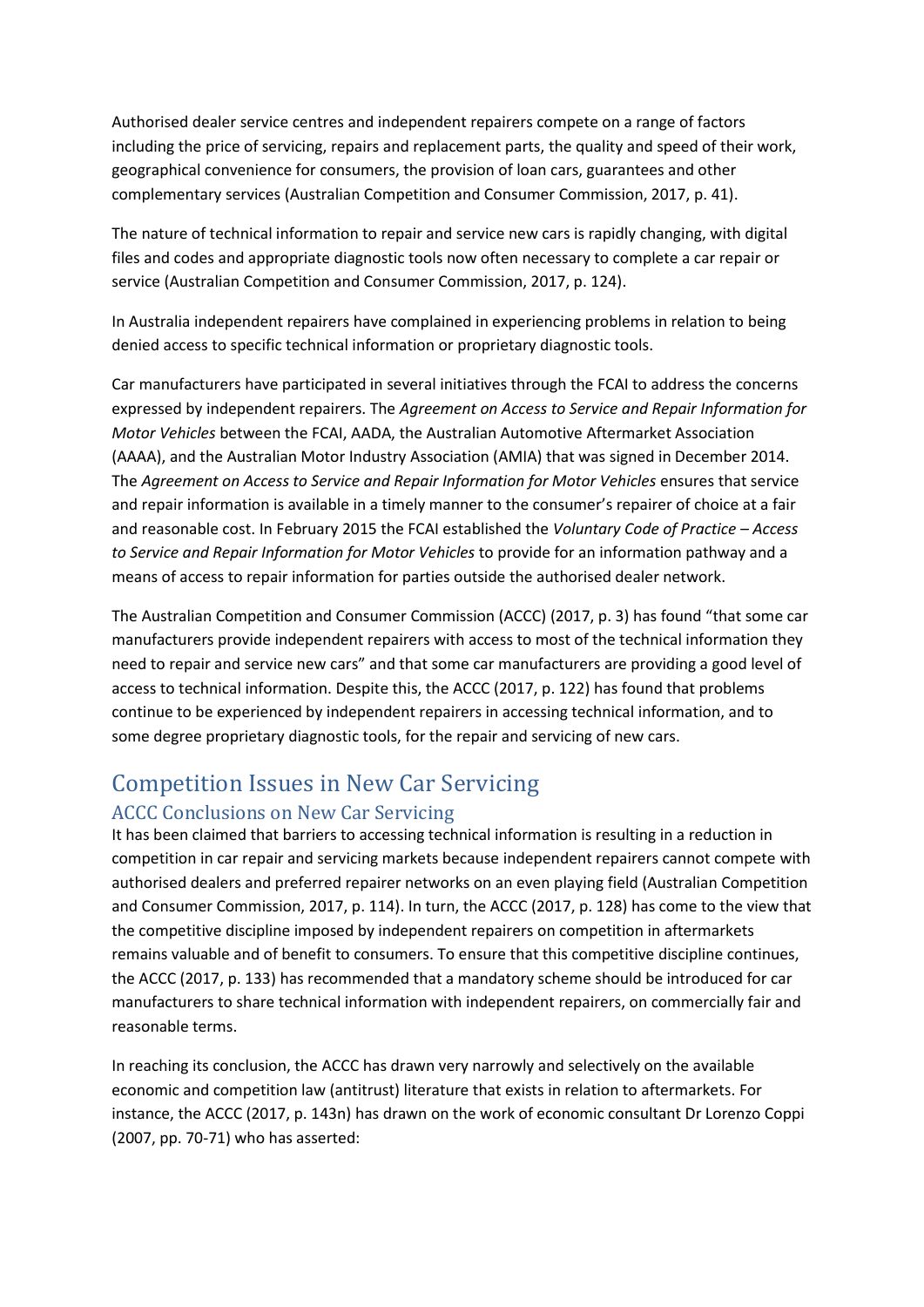*There is an emerging consensus in economics that the potential for anticompetitive effects exists whenever customers are locked in, that is, they can purchase only those aftermarket products produced by the manufacturer of the primary product. … Most commentators now agree that:*

*1. The potential for harm from aftermarket monopolization is present under fairly general circumstances, even when the primary market is quite competitive and consumers are fully informed about the product lifecycle costs.*

It is submitted that if the ACCC had conducted a more thorough review of the available literature then it would have found that the circumstances in which producers can exploit consumers in aftermarkets is actually very narrow indeed and that Dr Coppi's assertions are not accurate. According to Professor Emeritus Joseph P Bauer (2007, p. 39) of Notre Dame Law School:

*Many instances in which firms attempt to retain or expand their market shares in the aftermarket sector of a systems industry will not harm consumers. Indeed, those firms may offer a wide variety of explanations for this behavior, arguing that the use of these techniques either is efficiency-enhancing and thus has procompetitive results or, at worst, is competitively neutral.*

#### Tying

Precluding access for independent repairers to vehicle service and repair information could constitute an attempt on the part of car manufacturers to engage in a tying arrangement. The Commonwealth Consumer Affairs Advisory Council (CCAAC) (2012, p. 24) commented that it "would be concerned if manufacturers were engaging in conduct that effectively 'tied' or 'bundled' the supply of a new car with servicing by a dealership if this impacted on competition in the supply of automotive repair services."

Tying refers to conditioning the sale of one good on the purchase of another (Church & Ware, 2000, p. 168). In this case, a car manufacturer would condition the sale of a motor vehicle on the purchase of spare parts and servicing from the car manufacturer or their agent.

There are three potential reasons why firms seek to engage in tying behaviour:

- preservation of quality
- price discrimination or metering
- leveraging market power (Nalebuff, 2003, p. 70).

These reasons are examined further below.

#### Preservation of Quality

Firms may be motivated to tie for reasons related to quality (Nalebuff, 2003, p. 70). For example, if a car breaks down, then the manufacturer could suffer from a loss of reputation. Quality standards lower consumer search and information costs which tends to enhance competition (Cohen, 1996, p. 548).

Car manufacturers seek to maintain their quality standards through trade marks. A trade mark is a word, symbol, or other signifier used to distinguish a good or service produced by one firm from the goods or services of other firms (Landes & Posner, 1987, p. 268).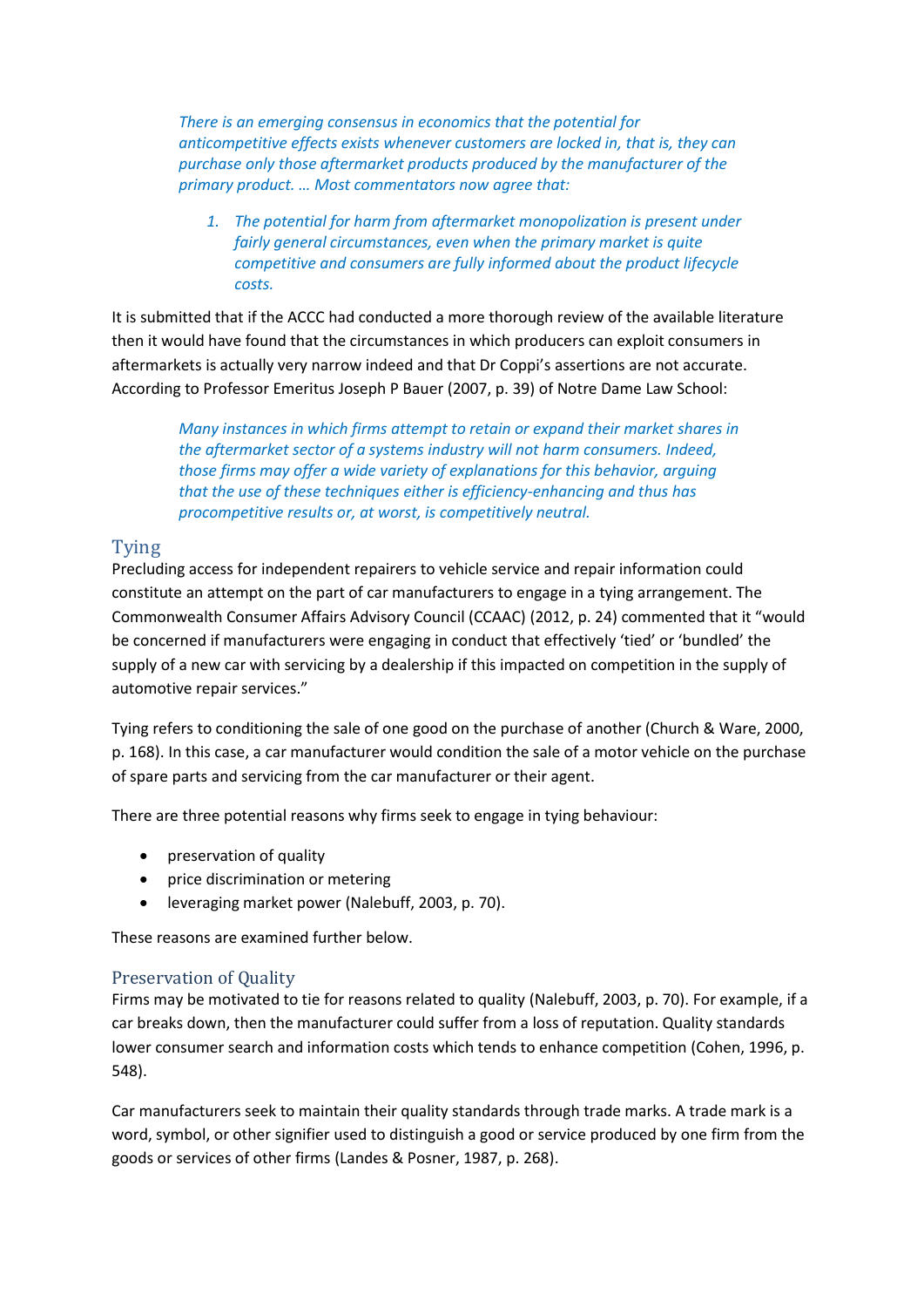Trade marks promote economic efficiency through reducing consumer search costs (Landes & Posner, 1988, p. 270). Trade marks lower consumer search costs by providing consumers with a means for distinguishing between products that differ in quality but that, absent a brand name, would be difficult to distinguish at the point of purchase (Blair & Cotter, 1999, p. 13). Trade marks accomplish this goal by conferring upon the trade mark owner the right to exclude others from using the same or a similar mark on the same or related products or services, in cases in which such use would be likely to cause confusion as to source, sponsorship, or affiliation (Blair & Cotter, 1999, p. 13).

The benefits of trade marks in reducing consumer search costs require that the producer of a trade marked good maintain a consistent quality over time and across consumers (Landes & Posner, 1988, p. 271). In this way, trade mark protection encourages expenditures on quality. Rather than investigating the attributes of all goods, the consumer may find it less costly to search by identifying the relevant trade mark and purchasing the corresponding brand. For this strategy to be efficient, however, not only must it be cheaper for the consumer to search for the right trade mark than for the desired attributes of the good, but past experience must be a good predictor of the likely outcome of current consumption choices. Thus, the brand must exhibit consistent quality through time.

In turn, a firm's incentive to invest resources in developing and maintaining a strong trade mark, such as through advertising, depends on its ability to maintain consistent product quality (Landes & Posner, 1987, p. 270). Trade marks are valuable because they denote consistent quality, and a firm has an incentive to develop a trade mark only if it is able to maintain consistent quality. If a brand's quality is inconsistent, then consumers will learn that the trade mark does not enable them to relate their past to future consumption experiences and the branded product will then be like a good without a trade mark; the trade mark will not lower search costs, so consumers will be unwilling to pay more for the branded than for the unbranded good (Landes & Posner, 1988, pp. 271-272). As a result, the firm will not earn a sufficient return on its expenditures promoting the trade mark to justify the expenditures. Similarly, a firm with a valuable trade mark would be reluctant to lower the quality of its brand because it would suffer a capital loss on its investment in the trade mark.

#### Price Discrimination

Firms may also be motivated to tie in order to engage in price discrimination or metering. Price discrimination occurs when like goods or services are provided to different persons at different prices, the difference in price being unrelated to the cost of providing the goods or services (Dawson, Segal, & Rendall, 2003, p. 89).

If a customer's value for a product is positively related to their intensity of use, then it will typically be possible to extract more consumer surplus through a two-part pricing scheme (Nalebuff, 2003, p. 70). The consumer pays some reduced initial price for the product plus a per-use fee (Nalebuff, 2003, pp. 70-71). This allows a firm to charge more to high-value customers, while still making sales at lower prices to low-value customers (Nalebuff, 2003, p. 71).

In what has been described as a *razor/razor blade* strategy, a manufacturer will sell the durable good in the primary market relatively cheaply, earning the bulk of its profits from sales in the aftermarket (Glick & Cameron, 1999, p. 357). This has been characterised as second-degree price discrimination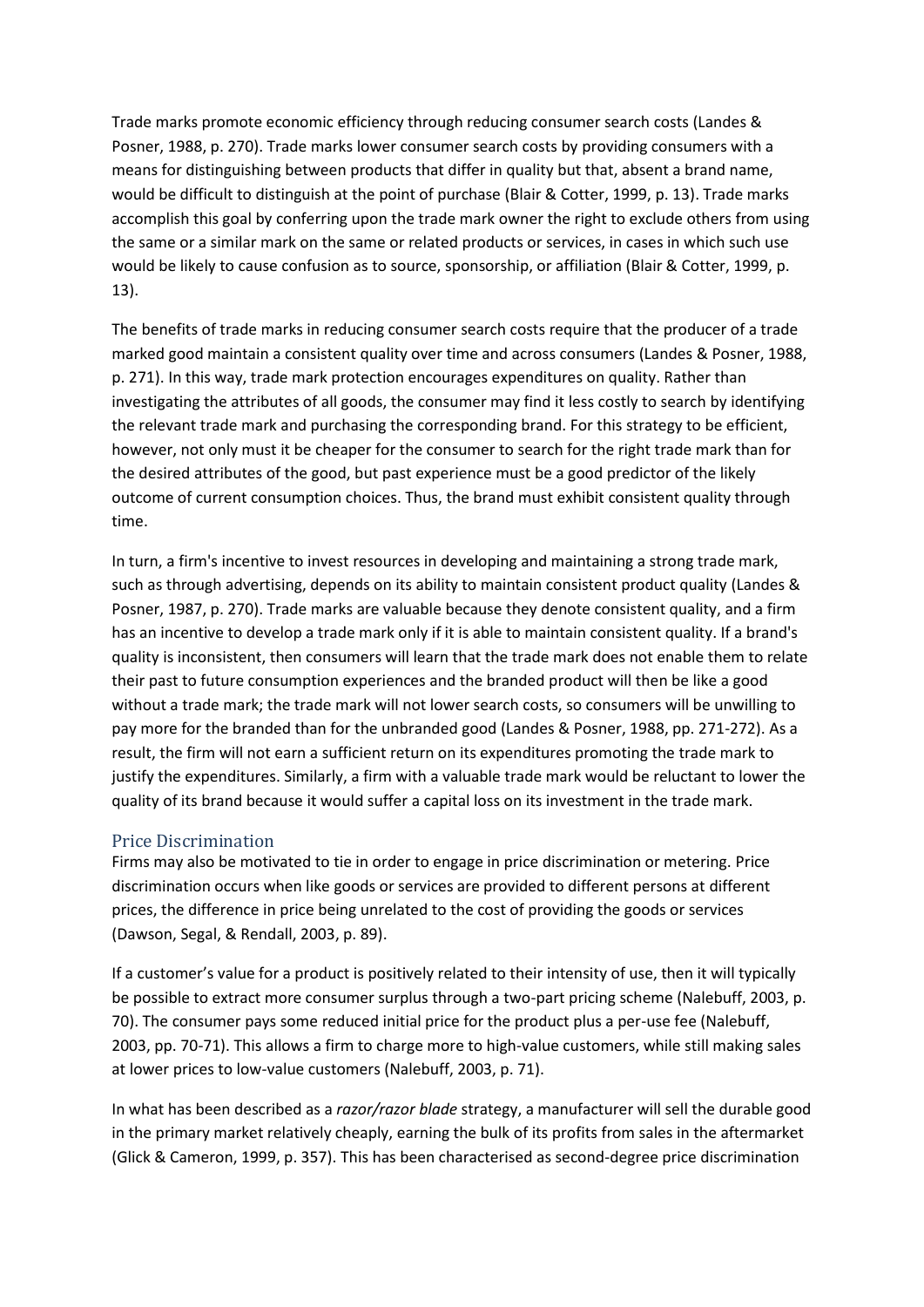whereby the producer sells different units of output for different prices, but every individual who buys the same amount of the good pays the same price.

Economic theory provides no general guidance as to whether price discrimination increases or decreases overall efficiency, consumer surplus or total output (Shapiro, 1995, p. 499).

The objective of any monopolist or participant in a tacitly collusive agreement is to reduce output and raise prices to increase profits. For this reason, Professor Hal Varian (1996) of the University of California at Berkeley has commented in regard to the welfare effects of price discrimination that:

*… if price differentiation allows more consumers to be served it will generally increase welfare... Market segmentation that allows markets to be served that would otherwise be neglected is also a case where overall welfare can be expected to be enhanced.*

*On the other hand, price differentiation that merely shuffles prices paid by preexisting customer groups and that does not result in an increase in the number of customers served, or the amount that they consume, will tend to reduce overall welfare.*

*...*

*The key concern in examining the welfare consequences of differential pricing is whether or not such pricing increases or decreases total output.*

According to Commissioner Dr Stephen King (2011) of the Productivity Commission:

*Price discrimination may not be a bad thing. To the degree that it puts a wedge between consumers' marginal valuations for the same product (in other words, different consumers face different prices) price discrimination leads to a loss in economic surplus. But price discrimination also changes the quantity of product sold. To the degree that total sales rise with price discrimination, there may be an overall economic benefit.*

In its 2008 grocery inquiry, the ACCC made the following observations in regard to price discrimination:

> *The ACCC considers that there can be significant economic efficiency and competition benefits resulting from price discrimination … (Australian Competition and Consumer Commission, 2008, p. 552)*

*The ACCC recognises that there can be genuine economic efficiency reasons for price discrimination. (Australian Competition and Consumer Commission, 2008, p. 553)*

According to distinguished American economist William Baumol Baumol (2005, p. 31):

*... it should be noted that the market's imposition of discriminatory pricing in a wide range of circumstances is not necessarily to be deplored. It has long been known ... that discriminatory prices can enhance output and increase economic welfare.*

Professor Varian (1996) has observed that price discrimination is ubiquitous in industries that exhibit large fixed costs. Where fixed costs are high, pricing at short-run marginal cost would prevent firms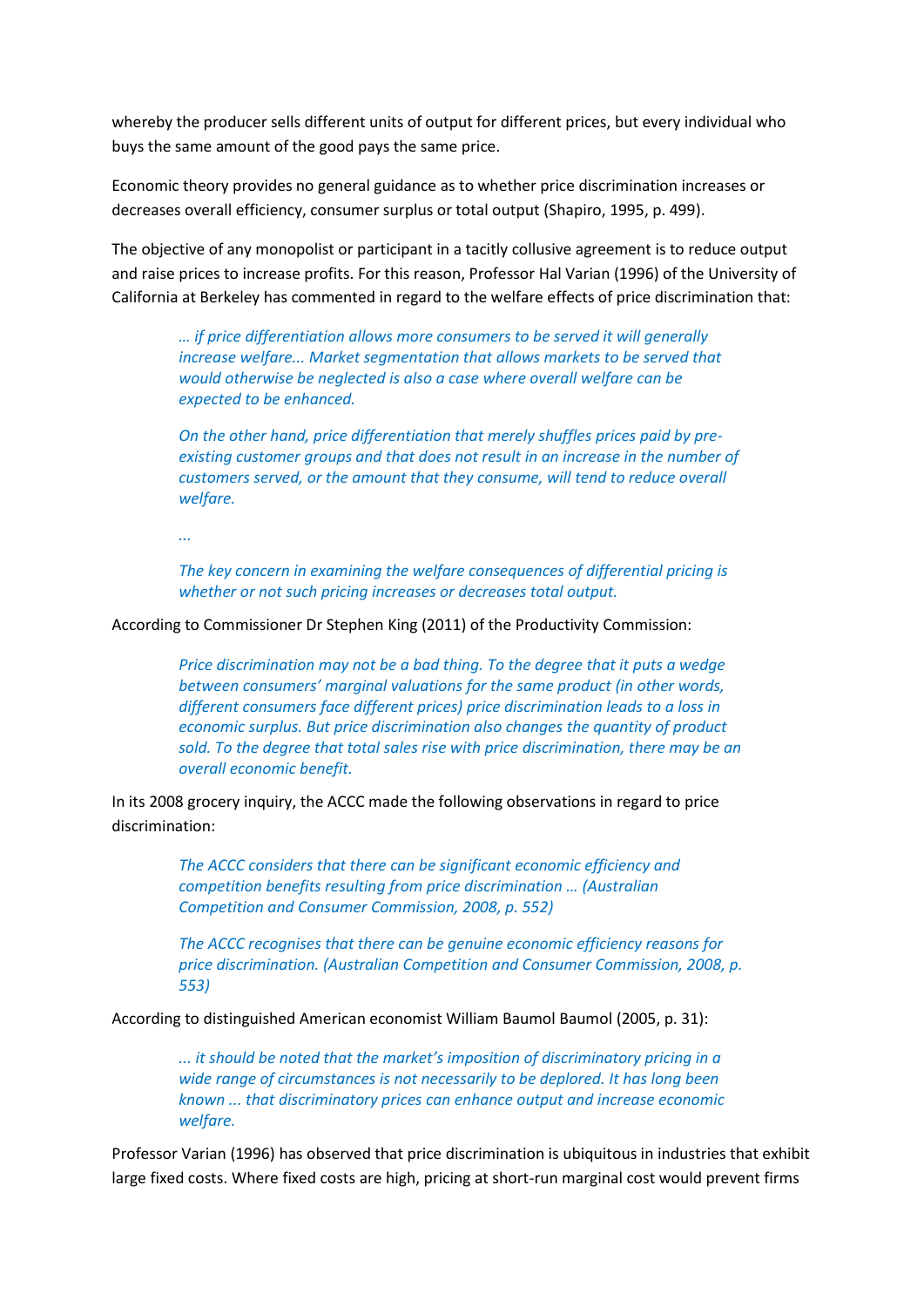being able to fully recover their fixed costs which would have a detrimental impact on future investment decisions as well as product provision. Under these circumstances, price discrimination that enables firms to recover their fixed costs can be beneficial. According to Professor Damien Geradin and Nicolas Petit of the University of Liege (2006, pp. 484-485):

*A key insight of economics is that price discrimination is most likely to expand output where the seller has declining average total costs. Expanding output through price discrimination is an essential strategy for firms facing problems of fixed cost recovery. Price discrimination allows firms facing large fixed costs (in practice all firms that make substantial investments) to expand their output and thus spread fixed costs over a large number of units. When marginal costs are low … any positive price allows the firm to contribute to its fixed costs. Prohibiting price discrimination would thus prevent efficient recovery of fixed costs and would, in the long run, have a negative impact on investments.*

In relation to fixed costs in car manufacturing, the Productivity Commission (2014, p. 50) has observed:

> *There are large fixed costs involved in manufacturing vehicles, starting with the design of new platforms and models, and new powertrains, as well as in general market research and advertising. These costs are usually incurred by motor vehicle producers at a global level, particularly with the move toward global platforms (discussed below). There are also large fixed costs associated with establishing infrastructure and equipment at the plant level (and retooling for upgrades and new car models).*

According to Professor Mark Glick of the University of Utah and economic consultant Duncan J Cameron (1999, pp. 358-359):

> *We think that the razor/razor blade strategy frequently, if not generally, benefits rather than harms consumers. … the strategy of pricing the initial product low and earning profits on aftermarket sales tends to succeed only with good product quality and aftermarket support. As a result, the pricing strategy itself providers important consumer information about product quality and continued support. This pricing strategy also makes the products accessible to a larger base of users. In addition, the razor/razor blade strategy typically will increase manufacturer profits and incentives for innovation, and consumer welfare. Our ultimate conclusion is that the razor/razor blade strategy is more likely to benefit competition and that the antitrust laws should more explicitly allow for the protection of proprietary aftermarkets when it does.*

#### Leveraging Market Power

Leveraging occurs where market power in one market is leveraged to obtain a competitive advantage in a second market (Chang, 2009, p. 328).<sup>3</sup> Traditionally, leveraging was viewed as a threat to competition under the assumption that a firm with market power could reap additional profits by leveraging their power into a second market. The ability to leverage market power across from one market into another market would see market power exercised in two markets and thus increase the overall level of profitability.

 $3$  A firm possesses market power when it can behave persistently in a manner different from the behaviour that a competitive market would enforce on a firm facing otherwise similar cost and demand conditions. (Kaysen & Turner, 1959, p. 75).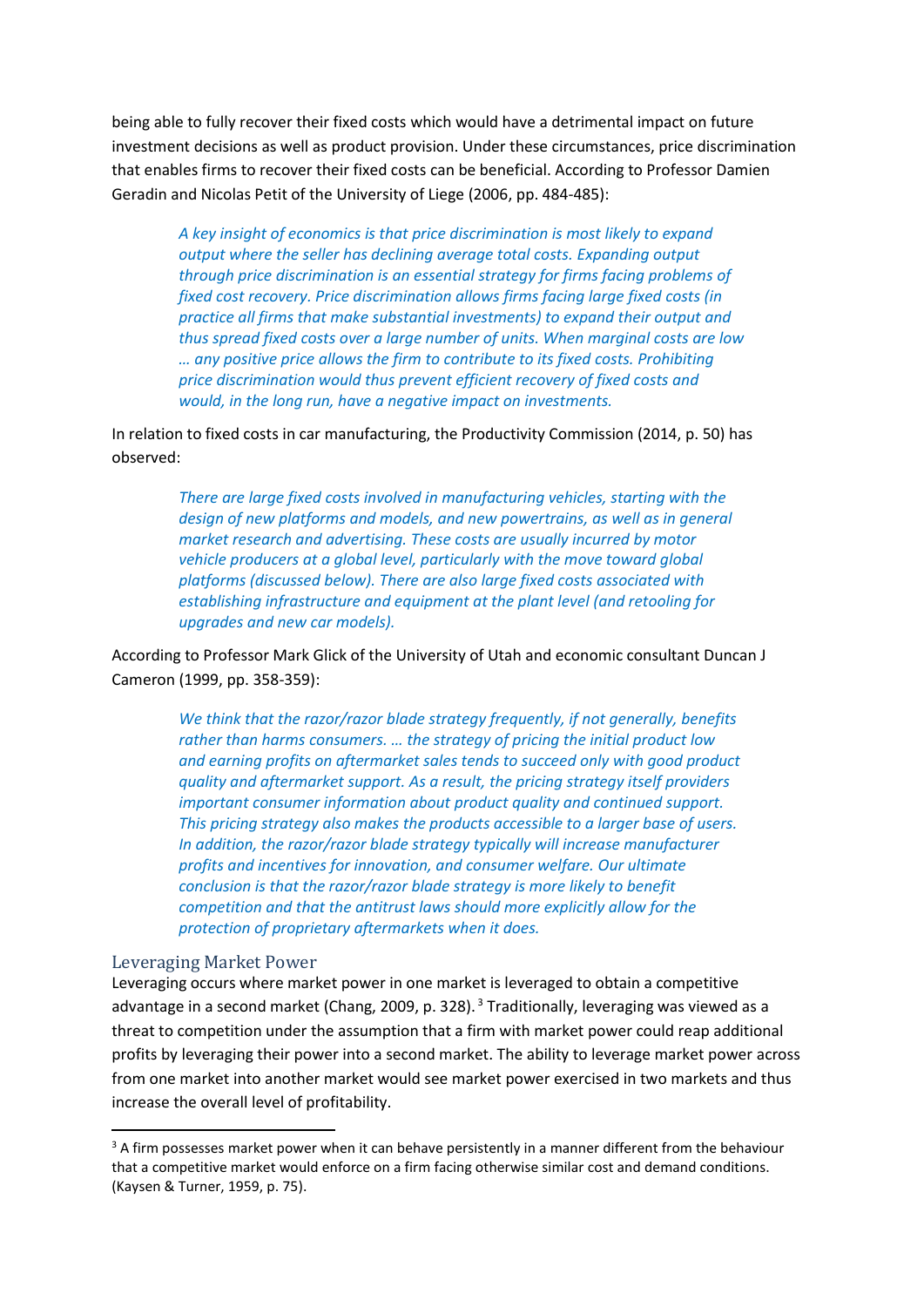The theory of leveraging has been a controversial topic in the field of competition law and economics. The so-called *Chicago* school of antitrust has queried the ability of firms to leverage market power from one market across to another market and thereby increase the overall level of profits. According to this line of reasoning, a firm with pre-existing market power in one market will not be able to leverage this market power over to another market and thereby extend its overall level of market power and increase the overall level of profits (Bork, 1978, p. 372).

While the Chicago school view on leveraging has not gone unchallenged (Kaplow, 1985; Clarke-Smith, 2002), Professor Barry Nalebuff (2003, p. 88) of the Yale School of Management has observed:

#### *This idea of leveraging power is a commonly told story, but it is not one that has a solid theoretical or empirical basis.*

The notion of car manufacturers leveraging their market power presupposes the existence of any meaningful market power on their part in the first instance. The available evidence suggests that new car manufacturing worldwide as well as new car retailing in Australia is extremely competitive, with the Productivity Commission observing:

*Competition within the global automotive industry is intense…*

*As a result of this competition, especially amongst the lower-priced, high-volume vehicle models, there is limited ability for producers to raise their prices …*

*The limited scope for producers to raise their selling prices within particular vehicle market segments has resulted in cost pressures throughout the automotive supply chain. (Productivity Commission, 2014, pp. 48-49)*

and

*The highly competitive Australian automotive market limits the scope for all sellers of cars in Australia to increase the selling price of their vehicles. (Productivity Commission, 2014, p. 67)*

### Aftermarket Tying – Competition or Contracting Failure?

In its 1992 decision in the matter of *Eastman Kodak Co. v. Image Technical Services Inc.* (*Kodak*), the US Supreme Court found that a nondominant firm could abuse its market power with respect to "locked in" purchasers of the primary product in the aftermarket.<sup>4</sup> Kodak sold high speed photocopiers (Hovenkamp, 2005, p. 98). The largest firm in the market was Xerox, and Kodak's share of the copier market was only 23 per cent. However, consumers who already owned a Kodak photocopier were said to be "locked in" to Kodak's replacement parts because these parts were unique in that many of them were not interchangeable with the replacement parts for Xerox or other machines.

A "lock-in" raises concerns regarding the ability of a durable goods manufacturer to charge prices above the competitive level for their aftermarket parts and/or services (Goldfine & Vorrasi, 2004, p. 212). In this case, it has been suggested that a consumer could be "locked-in" to paying a higher price for aftermarket goods and services by virtue of their original investment in a durable good.

<sup>4</sup> 504 U.S. 451 (1992).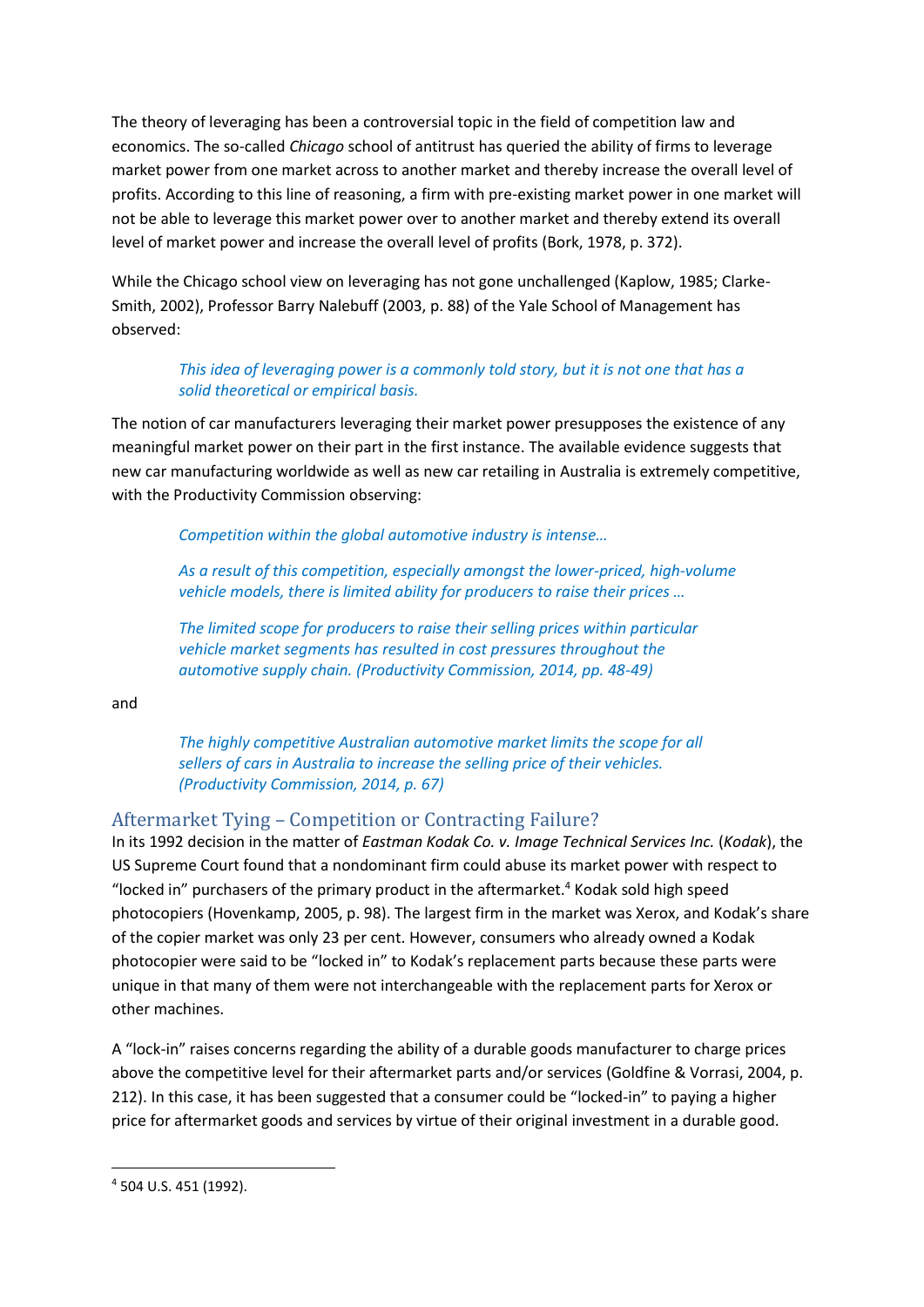Tying customers in an aftermarket does not pose a problem if customers are reasonably well informed and are able to engage in life-cycle pricing. Life cycle costing refers to a buyer's contemplation at the time of purchase of not only the initial purchase price, but also expected future costs including any subsequent maintenance, repairs, parts, or services purchased over the expected duration of the product's use (Gundlach, 2007, p. 25).

However, the US Supreme Court raised concerns that there might be a group of myopic, or uniformed buyers who could be duped because they lacked the information to engage in life-cycle cost calculations (Hovenkamp, 2005, p. 98). <sup>5</sup> These buyers would not discover that aftermarket price were too high until after they had made their purchase in the primary market.

Customers who invest in a proprietary durable good are vulnerable to hold-ups. An investment in a specialised asset creates quasi-rents which provide the potential scope for opportunistic behaviour.<sup>6</sup> A quasi-rent value of an asset has been defined as the excess of its value over its salvage or its value in its next best use to another renter (Klein, Crawford, & Alchian, 1978, p. 298). The potentially appropriable specialised portion of the quasi-rent is that portion, if any, in excess of its value to the second highest-valuing user (Klein, Crawford, & Alchian, 1978, p. 298).

Asset specificity creates the scope for opportunistic behaviour that leads to the hold-up problem as outlined by former Industry Commission economist Jim Rose (1999, pp. 81-82):

*Asset specialisation creates openings for opportunistic behaviour in which one party to the relationship manoeuvres to extract wealth from the other; and that wealth is wealth that could not be extracted in the absence of the interdependence. Specialised assets are vulnerable to hold-ups.* 

The ACCC has previously recognised the possibility of a hold up occurring in a matter before the Australian Competition Tribunal:

> *... a contracting problem that can arise where (a) incomplete or otherwise limited contracts exist between two or more parties who can engage in a mutually beneficial activity, and (b) prior to the parties engaging in the mutually beneficial activity, one of the parties must make an investment that is substantially sunk and, as such, the recoverable value of the investment for the investor is significantly below the initial investment cost. 'Hold up' occurs in this situation when the party making the relevant investment cannot, through the contracting process and prior to making his or her investment, be guaranteed to receive an adequate share of the returns from the mutually beneficial activity after the investment is made and the activity occurs.<sup>7</sup>*

Professor Emeritus Benjamin Klein (1993, pp. 50-51) of the University of California Los Angeles has characterised the potential for hold-ups in durable good aftermarkets as a failure to contract:

*Buyers aware of a "hold-up" potential will protect themselves either by dealing with sellers that possess sufficiently large reputations for fair dealing and, therefore, who have more to lose than they could gain by a "hold-up" policy or* 

<sup>5</sup> 504 U.S. 451 (1992) at 473-475.

<sup>6</sup> Opportunism has been described as a variety of self-interest seeking but extends simple self-interest seeking to include self-interest seeking with guile (Williamson, 1979, p. 234).

<sup>7</sup> Re VFF Chicken Meat Growers' Boycott Authorisation [2006] ACompT 2, para. 103.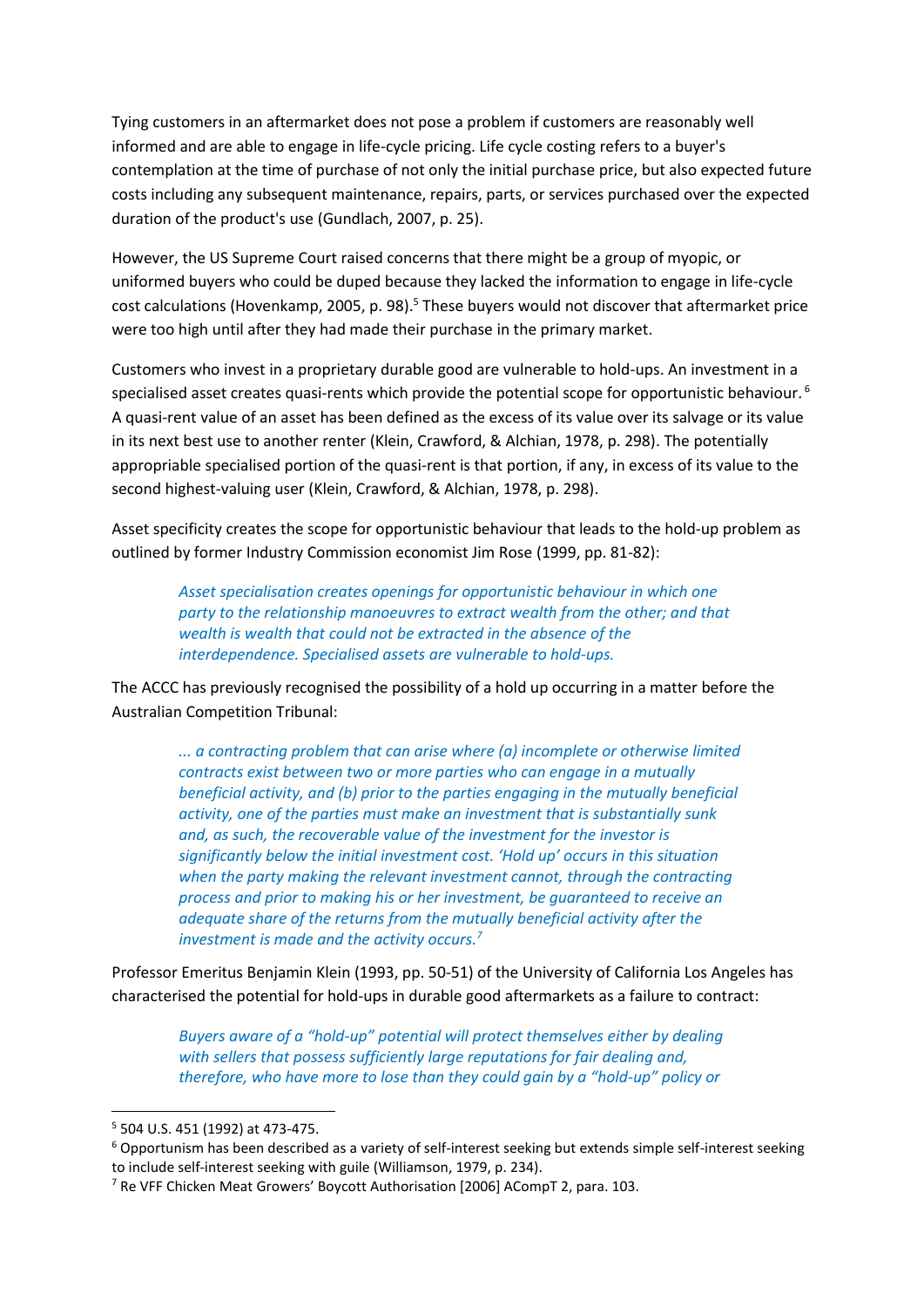*they will write contract terms that prevent "hold-ups" by limiting what the seller can do.*

Klein (1993, p. 52) suggests that in order to protect themselves from hold-ups in aftermarkets, all consumers need to do is to contract with durable good manufacturers:

*The important general point that can be made from what we know about "holdup" problems is that ... buyers need not be fully knowledgeable, and, in particular, need not know all future aftermarket prices at the time they make their equipment purchase, in order to avoid a "hold-up." Buyers need only know that switching costs are present and, therefore, that a "hold-up" potential exists. This will motivate buyers ... to take the relevant precautions, namely demanding sufficient reputation capital and/or contract protection.*

According to distinguish competition law scholar Professor Herbert Hovenkamp (2005, p. 99) of the University of Pennsylvania, the *Kodak* decision risks turning competition law into a free-ranging engine for repair of any contract that either deceives or has not taken every possible contingency into account.

Initiatives by car manufacturers in relation to aftermarket contracting of new car buyers are outlined further below.

Other Anticompetitive Detriments with Aftermarket Tying According to the US Supreme Court in its *Kodak* decision:

> *If the cost of switching is high, consumers who already have purchased the equipment, and are thus "locked in," will tolerate some level of service-price increases before changing equipment brands. Under this scenario, a seller profitably could maintain supracompetitive prices in the aftermarket if the switching costs were high relative to the increase in service prices, and the number of locked-in customers were high relative to the number of new purchasers.*<sup>8</sup>

Switching costs are the additional costs over the market price that consumers incur if they elect to abandon their investment and switch to another product (Goldfine & Vorrasi, 2004, p. 213). The costs of switching increase when consumers are unable to recover the useful life of their investment in a product if they choose to shift to another brand. Large switching costs lock in a consumer once they have made an initial product purchase, so they are effectively buying a series of goods and services (Farrell & Klemperer, 2007, p. 1972).

The reasoning outlined by the US Supreme Court in its *Kodak* decision is consistent with the ACCC's view that customer switching between new car brands is unlikely to impose any competitive constraint on car manufacturers:

*Consumer switching in the new car market is unlikely to provide strong competitive discipline on manufacturers and dealers in aftermarkets … (Australian Competition and Consumer Commission, 2017, p. 129)*

The FCAI concurs with the ACCC that because switching costs are high, that consumer switching in turn provides no short-term competitive constraint on the behaviour of producers and related

<sup>8</sup> 504 U.S. 451 (1992) at 476.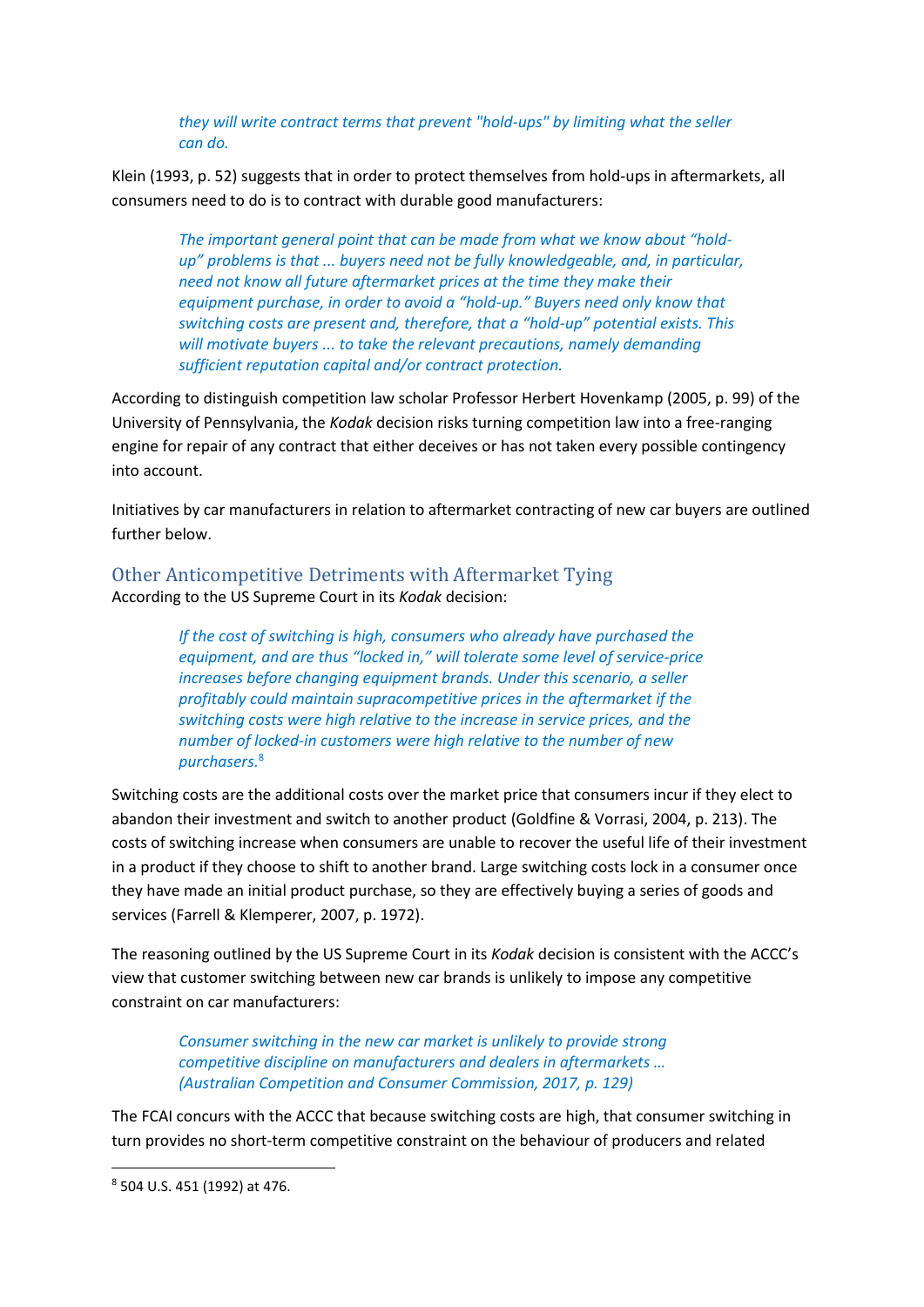entities in aftermarkets. However, the available literature suggests the situation is far more complicated and nuanced than the ACCC is suggesting and that there are other mechanisms available to protect consumers in aftermarkets and discipline producers.

According to Professors Carl Shapiro and David Teece from the University of California at Berkeley (1994, p. 148):

*... aftermarket power is most likely to be significant if switching costs are high and long lived, if customers lack the protection of long-term contracts, and if information costs prevent most customers from engaging in life-cycle costing.*

According to Professor Shapiro (1995, pp. 487-488), there are four theories of consumer exploitation in aftermarkets:

- 1. *The Surprise Theory*. The durable goods manufacturer can engage in exploitation of locked-in consumers in aftermarkets by making unexpected changes in policies that exclude aftermarket rivals and thus allow the manufacturer to extract more money from consumers who have already purchased the good.
- 2. *The "Costly Information" Theory*. There are a large number of myopic or poorly informed consumers who fail to account for aftermarket costs when purchasing the durable good. Since these consumers are not frightened away by monopolistic aftermarket prices, it creates incentives for manufacturers to extract the greatest profits possible from these locked-in consumers.
- 3. *The "Limited Manufacturer Commitment" Theory*. The durable good manufacturer has limited ability, at the time a consumer purchases the durable good to make credible and binding price and quality commitments for aftermarket service. As a result, the manufacturer inevitably takes advantage of customers in the aftermarket, at least to some degree, if not prevented from doing so by aftermarket competition.
- 4. *The "Price Discrimination" Theory*. A firm with market power in the overall interbrand market for the durable good as well as associated aftermarket goods and services can price discriminate more effectively if it can separately control the prices of parts and service for its durable good. Exclusion of aftermarket rivals can therefore be profitable by permitting enhanced price discrimination by the manufacturer.

The first three theories are discussed further below. As price discrimination as already been considered above, it will not be discussed further.

#### The Surprise Theory

In relation to the Surprise Theory, Shapiro (1995, p. 488) notes that any consumer injury would likely be short-lived, and typically confined to those consumers who already owned the durable good by the time the manufacturer made its policies more restrictive or less favourable to consumers and aftermarket rivals. Shapiro (1995, pp. 488-489) suggests that consumers will have strong incentives to obtain contractual protections to prevent their exploitation in aftermarkets through various mechanisms including:

- 1. Warranty Coverage. By obtaining warranty coverage, the consumer contracts for some service when the durable good is purchased before any lock-in occurs.
- 2. Long-Term Service Contracts. Buyers frequently obtain long-term service contracts concurrently with the purchase of durable goods.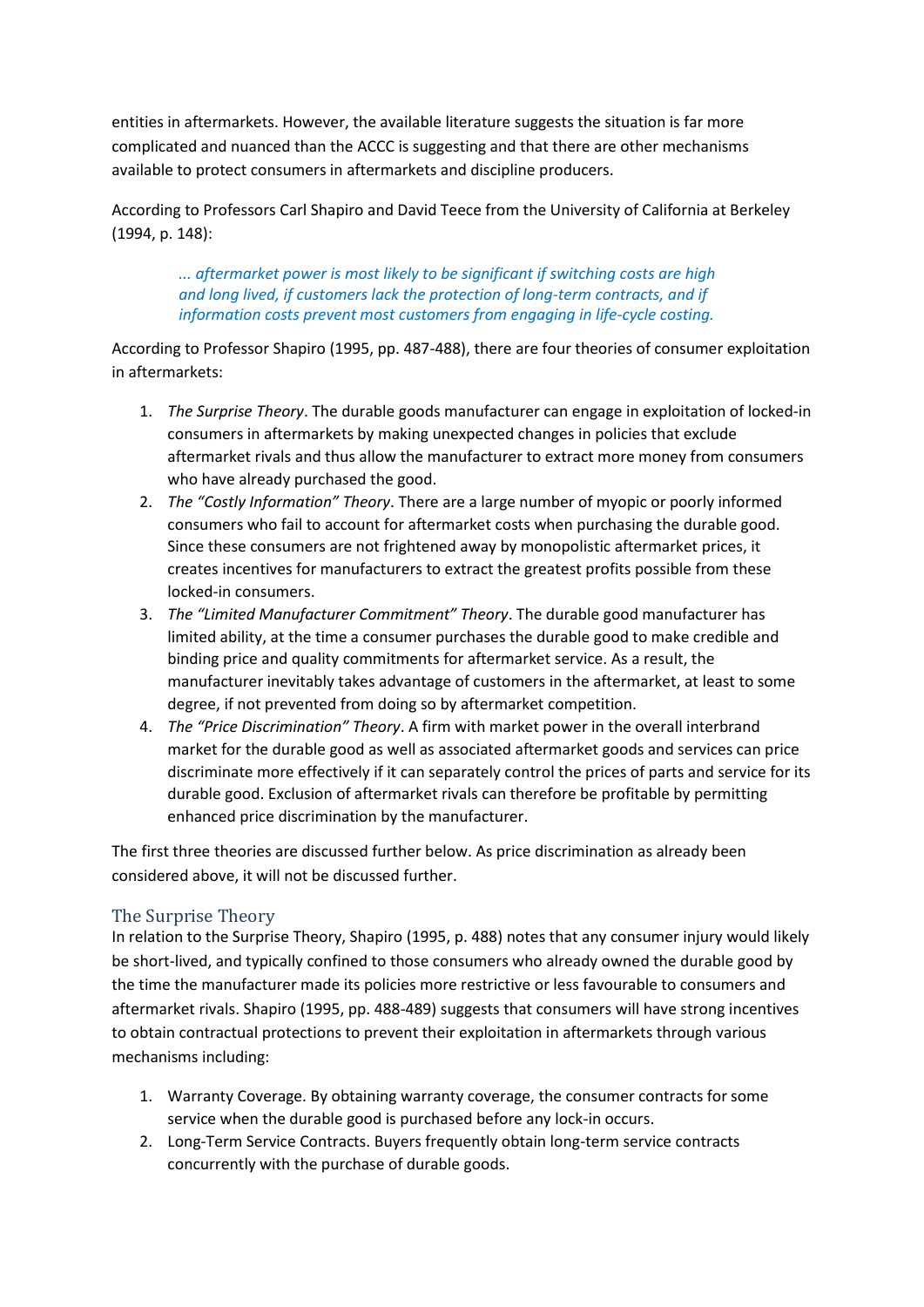These types of contractual arrangements all serve the function of shifting the consumer's purchases from the aftermarkets to the durable goods market (Shapiro, 1995, p. 489). It should be noted that such contractual arrangements are now widely available with the sale of new cars in Australia and likely to continue to expand in scope and coverage. According to the AADA (2015, p. 5):

*The intense competition in the Australian motor vehicle retail market has led to a situation where manufacturers … , distributors and dealers augment the consumer guarantees under the ACL by offering additional consumer benefits including warranting a vehicle for longer than required by the ACL guarantees, or providing free or capped price servicing. Such offers have obvious public benefits.*

[Hyundai](https://www.caradvice.com.au/hyundai/) introduced five-year warranty coverage back in 1999 with Mitsubishi following in 2004 (Dowling, 2020). In recent years most car manufacturers have moved to extend their new car warranties from three years to five years (Jeremic, 2019a). In 2014 Kia offered its 7-7-7 deal (seven years warranty, roadside assist and capped-price servicing). In July 2017 Honda rolled out a five-year and unlimited kilometre warranty on all vehicles (Costello, 2017).

In 2018 Holden, Ford, Mazda and Volkswagen all increased their coverage from three to five years, with Toyota and Subaru following suit in the first week of 2019. In April 2019, Nissan became the last of the top selling brands to offer a 5 year warranty (Jeremic, 2019b). In September 2020 Mitsubishi began offering a 10 year or 200 000km (whichever occurs first) warranty to purchasers of new Mitsubishi vehicles on the condition that those consumers acquire aftermarket servicing for their new vehicle exclusively from a Mitsubishi dealer or service centre (Australian Competition and Consumer Commission, 2020, p. 1).

Basically every car manufacturer operating in Australia has introduced capped-price servicing on its vehicles in recent times (Jeremic, 2019). Capped price servicing is used to give transparency of the cost of each scheduled service ahead of time instead of revealing the cost at the end (Camden Haven Courier, 2019). In some cases the capped-price servicing plans are built into the purchase of the car. Capped-price servicing sets a maximum price that a dealer can charge for a particular service (Fung, 2020).

Luxury car makers have by-and-large opted to offer pre-paid servicing schemes instead (Fung, 2020). Pre-paid service plans are popular overseas and lock in pricing years in advance. Pre-paid servicing can be bought at the same time as the car, or at any time prior to a car's first scheduled service.

Additional consumer protection is afforded by damage to the reputation of a manufacturer if they seek to exploit their customers in aftermarkets. This is because the damage done to a manufacturer's reputation through consumer exploitation in aftermarkets may not be limited to the product market in question, but undermine the consumer's trust in the firm, or alter the consumer's expectations on how that manufacturer will behave in the future, thereby undermining the brand in general (Shapiro, 1995).

#### The "Costly Information" Theory

In relation to the Costly Information Theory, if most buyers are ignorant of aftermarket costs when buying a durable good, then a competitive durable good market might do little in assisting in protecting them in ensuring competitive aftermarkets (Shapiro, 1995, p. 492). However, Shapiro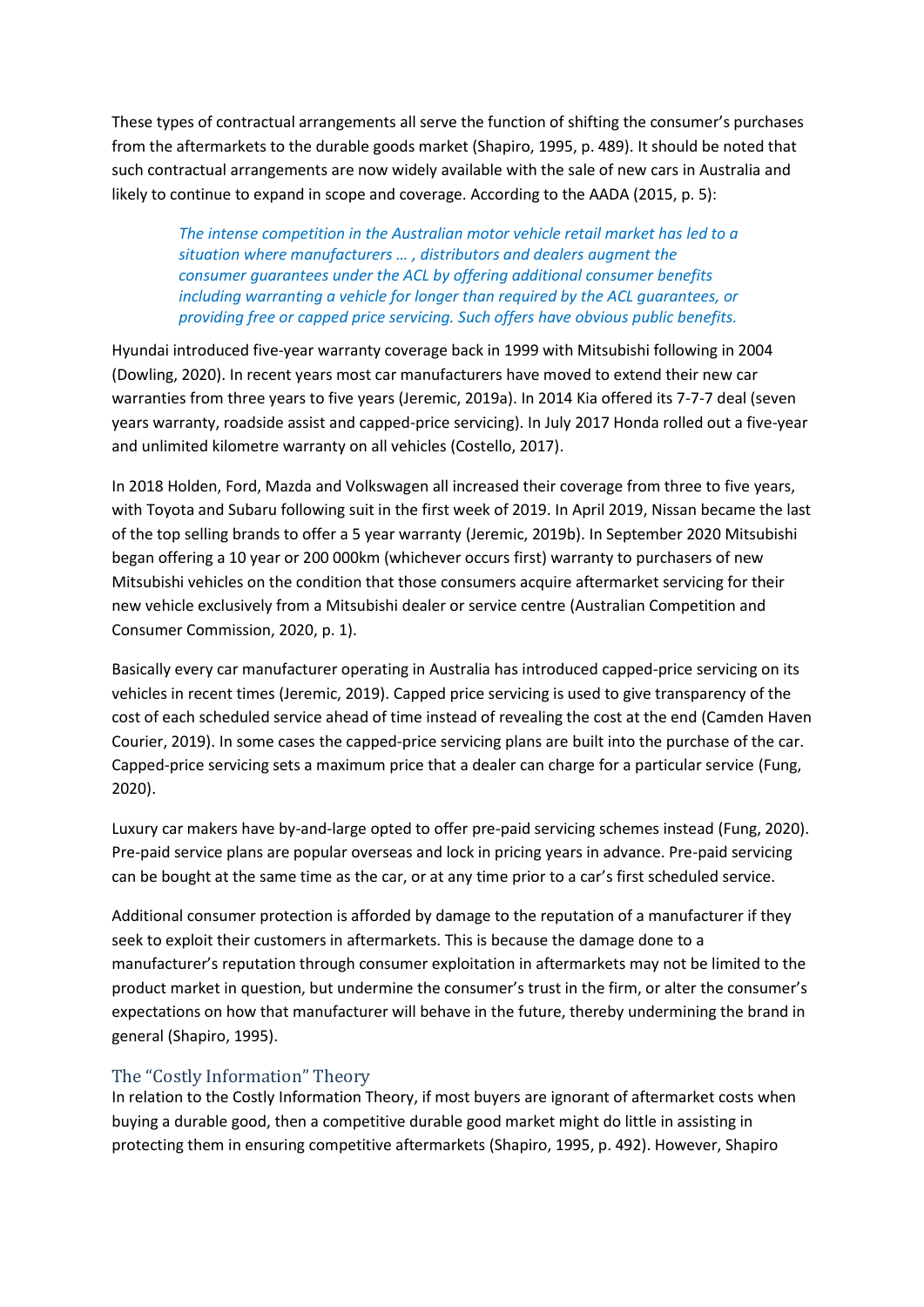(1995, p. 492) observes that competitive durable goods markets still offer substantial protections to consumers even if they are poorly informed or myopic.

According to Shapiro (1995, p. 493), information costs are lowered by:

- 1. third party sources of information such as consultants, brokers and publications
- 2. buyers' ability to spread information costs over multiple units
- 3. repeat buyers who have experience with life cycle costs.

Thus Shapiro (1995, p. 493) observes the Costly Information Theory is unlikely to apply for expensive equipment and very difficult to sustain where buyers are large and/or experienced. The Costly Information Theory is only viable if customers are unable to evaluate equipment on a life-cycle basis, which is difficult to argue if the equipment is expensive and the buyers are businesses (Shapiro, 1995, p. 501).

In any event it is not necessary for all consumers to have good information in order for aftermarket prices to be disciplined by durable good market competition (Shapiro, 1995, p. 493). Instead, poorly informed buyers can be protected by informed buyers, whose presence forces durable goods manufacturers to compete on a total cost of ownership basis, especially as it may be difficult for sellers to identify poorly informed buyers so as to price discriminate against them.

The evidence for Australia suggests the Costly Information Theory is unlikely to be applicable to the new car market given that new car sales are fairly evenly split between private buyers and sophisticated purchasers (including fleet, rental and government purchasers) who are presumably well informed consumers (even if one makes the rather large assumption that most private buyers are ill-informed). This is outlined in Figure 1 below.





\* Includes sales of passenger motor vehicles, sports utility vehicles and light commercial vehicles.

Source: VFACTS database.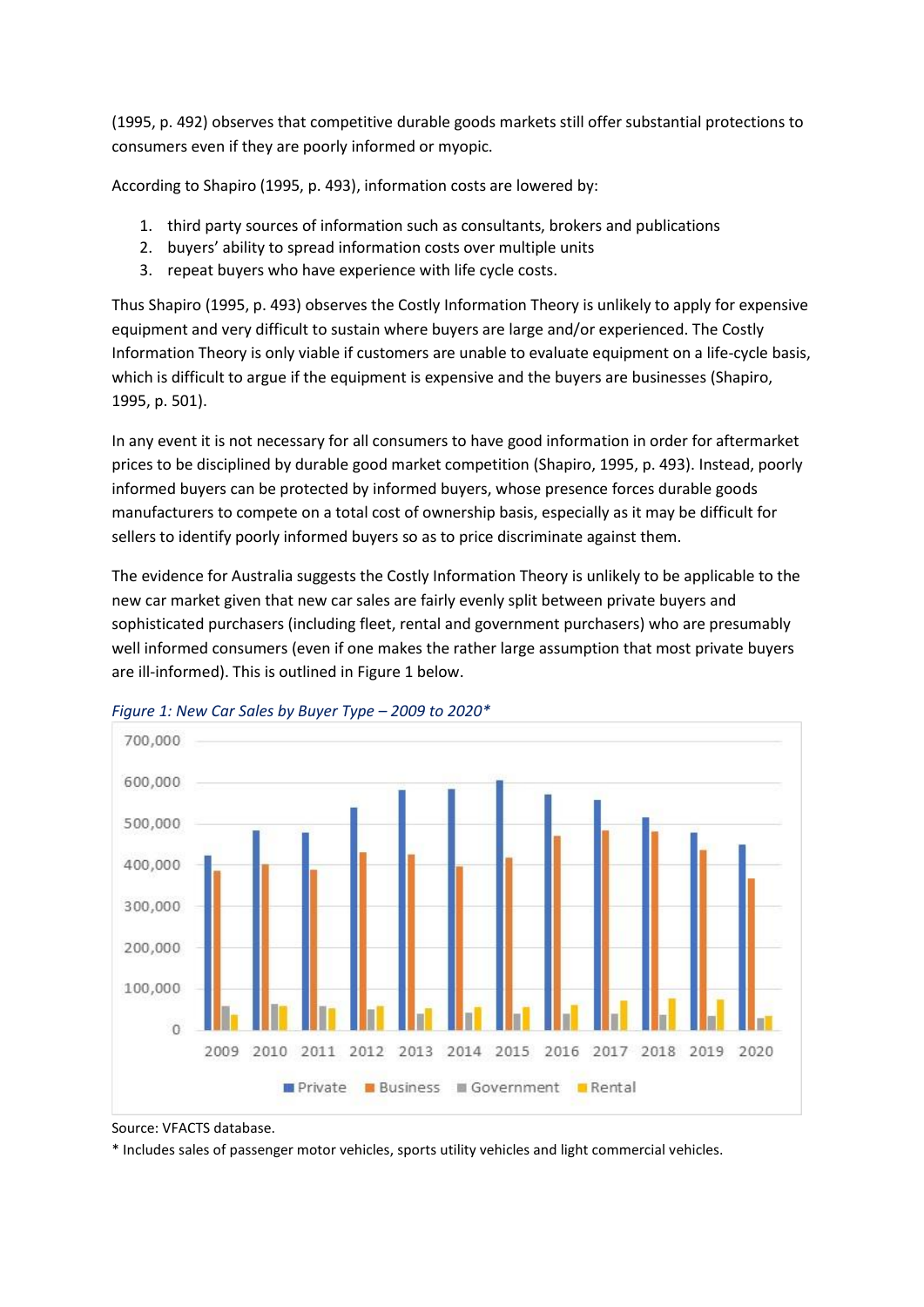Even if consumers were to suffer from exploitation in aftermarkets due to the Costly Information Theory, Shapiro (1995) argues the welfare implications would be limited and reduced as consumers would be compensated by discounting in the durable good market once exploitation in the aftermarkets was taken into account by the manufacturers.

#### The "Limited Manufacturer Commitment" Theory

The notion behind the Limited Manufacturer Commitment Theory is that because manufacturers cannot commit to aftermarket prices due to imperfections in the contracting process, they will inevitably be tempted to raise their aftermarket prices to consumers to above the competitive level and thus exploit their locked-in customers (Shapiro, 1995, p. 495). In this instance, reputation does provide some constraint on the conduct of the manufacturer. It may not be profitable for a manufacturer to charge above-competitive aftermarket prices to locked-in service customers if the information easily spreads, inducing potential new consumers to purchase other brands (Borenstein, MacKie-Mason, & Netz, 2000, pp. 162-163).

According to Shapiro (1995, p. 496) the Limited Manufacturer Commitment Theory implies that each manufacturer has the incentive to try to offer stronger commitments to consumers than other manufacturers in order to gain market share that in turn will offer additional consumer protection and reduce the level of exploitation. The proliferation of extended warranties and capped price servicing packages being offered to new car purchasers through authorised dealers at the instigation of manufacturers is a pertinent example of stronger commitments being provided to new car purchasers. According to the AADA (2016, p. 4):

*Consumers are also additionally protected by the issue of an express warranty to the purchaser of any new vehicles which entitles a consumer to various contractual remedies, such as repair and replacement of parts at no cost to a consumer for a period which may be up to 7 years.*

In any event, Shapiro (1995, p. 497) has expressed scepticism as to whether competition law is appropriate mechanism to responding to the anticompetitive detriment posed by the Limited Manufacturer Commitment Theory:

> *I am not convinced that this type of consumer injury is worthy of the attention of antitrust laws. This injury tends to be far smaller than traditional monopoly overcharges and deadweight losses. I am sceptical that good antitrust policy requires the courts to be involved in regulating the conduct of businesses unless significant consumer injury or inefficiency is involved.*

Like the Costly Information Theory, the Limited Manufacturers Commitment Theory also suffers from the fact that any consumer detriment will be diminished by competition and discounting in the durable good market (Shapiro, 1995, p. 501).

### Electronic Logbooks

Some car manufacturers have replaced traditional manual based logbooks with online logbooks operated in a secure database through their authorised dealer network.

When a consumer brings their vehicle into an authorised service provider for servicing, the authorised service provider can log into the database and bring up the vehicle's records contained in the online logbook. This assists in identifying what services are required. Once the authorised service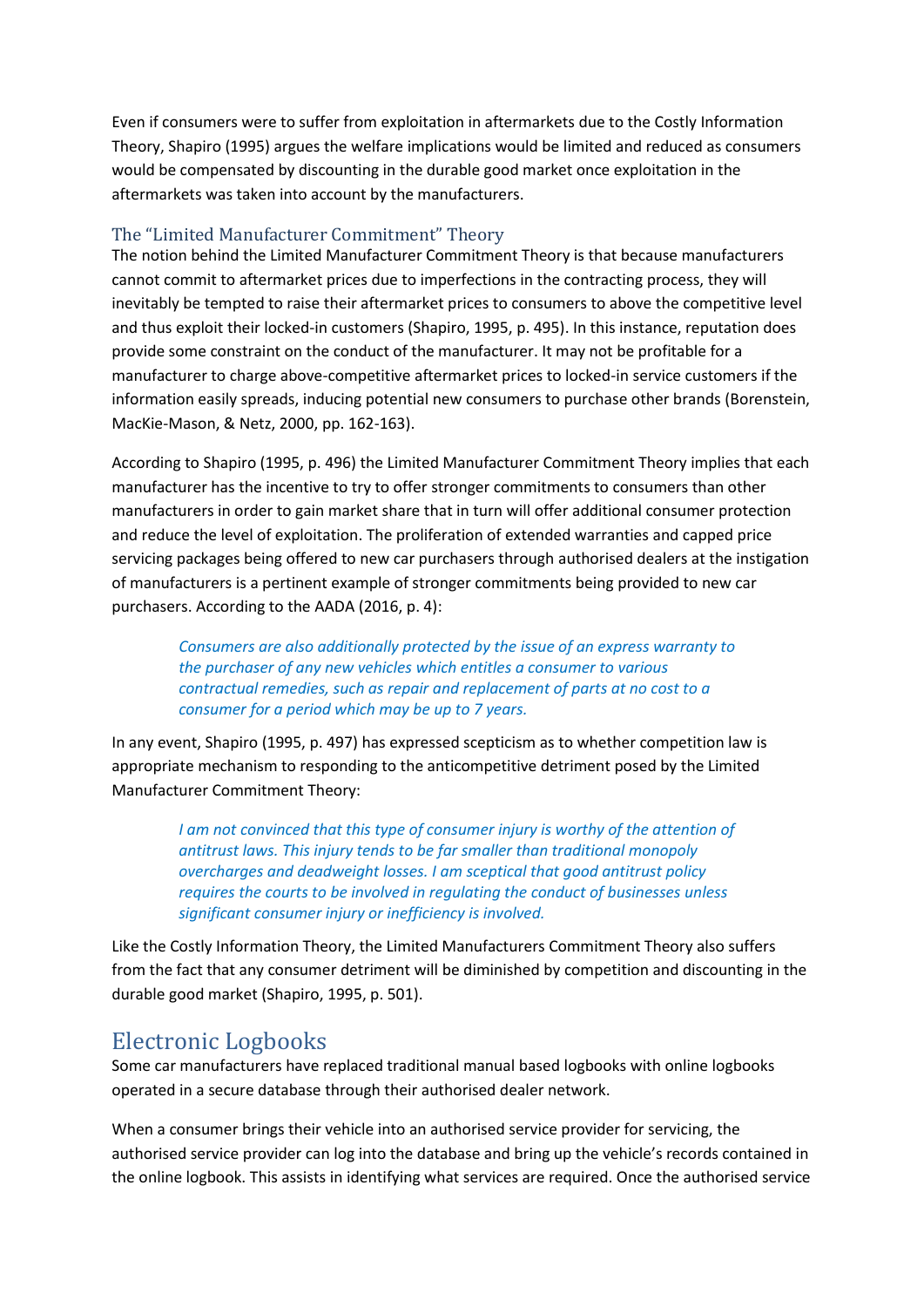provider has completed the service, they will update the online logbook and provide a printout of the service for the consumer.

Unlike manual logbooks, the online logbooks provides a complete service history for vehicles serviced within the authorised dealer network. Manual logbooks typically only contain very limited details on services, and usually only involves a stamp from the service provider certifying the service was completed and a record of whether brake fluid was replaced.

Consumers are able to access the information contained in online logbooks either through logging in on a personalised online account, or through requesting a copy of the service information through an authorised dealer.

The provision of online logbooks is a means through which authorised dealers can provide a differentiated and qualitatively superior record keeping service to customers.

While independent repairers cannot access online logbooks, there is absolutely no attempt to foreclose service and repair markets and exclude independent repairers. This is because consumers still have the freedom to choose servicing from independent repairers if they wish to do so, and can provide independent repairers with access to the information contained in an online logbook.

While independent repairers are not able to update an online logbook, it also does not preclude a consumer from maintaining their own manual logbook of servicing for the purposes of increasing the resale value of a vehicle.

An inability on the part of independent repairers to access an online logbook only raises competition issues in the event that it results in an input foreclosure. Input foreclosure occurs where the upstream division of a vertically integrated entity by denying (i.e. refusing to sell) its input, degrading the quality of the input sold, or discriminating by raising the input price to one or more downstream firms (Salop & Culley, 2014, p. 13). Foreclosure of sources of supply of inputs can affect competition adversely, although the conditions necessary for such harm are stringent (Areeda, Hovenkamp, & Solow, 2006, p. 166). However, according to the authoritative *Antitrust Law*:

*It cannot be emphasised too strongly that "small" foreclosures cannot impair competition. (Areeda, Hovenkamp, & Solow, 2006, p. 167)*

# Application of Existing Competition Law

#### Competition Law and the Rule of Reason Approach

Where OEMs seek to control repair markets and this substantially reduces competition and harms consumers, there are remedies already available under the *Competition and Consumer Act 2010* (CCA) (Productivity Commission, 2020, p. 11). Relevant provisions contained in Part IV of the CCA relating to restrictive trade practices include:

- s. 45 that prohibits making or giving effect to contracts, arrangements or understandings containing a provision which has the purpose, effect or likely effect of substantially lessening competition
- s. 46 where a corporation with a substantial degree of power in a market is not allowed to take advantage of this power by engaging in conduct that has the purpose, effect, or likely effect of substantially lessening competition in a market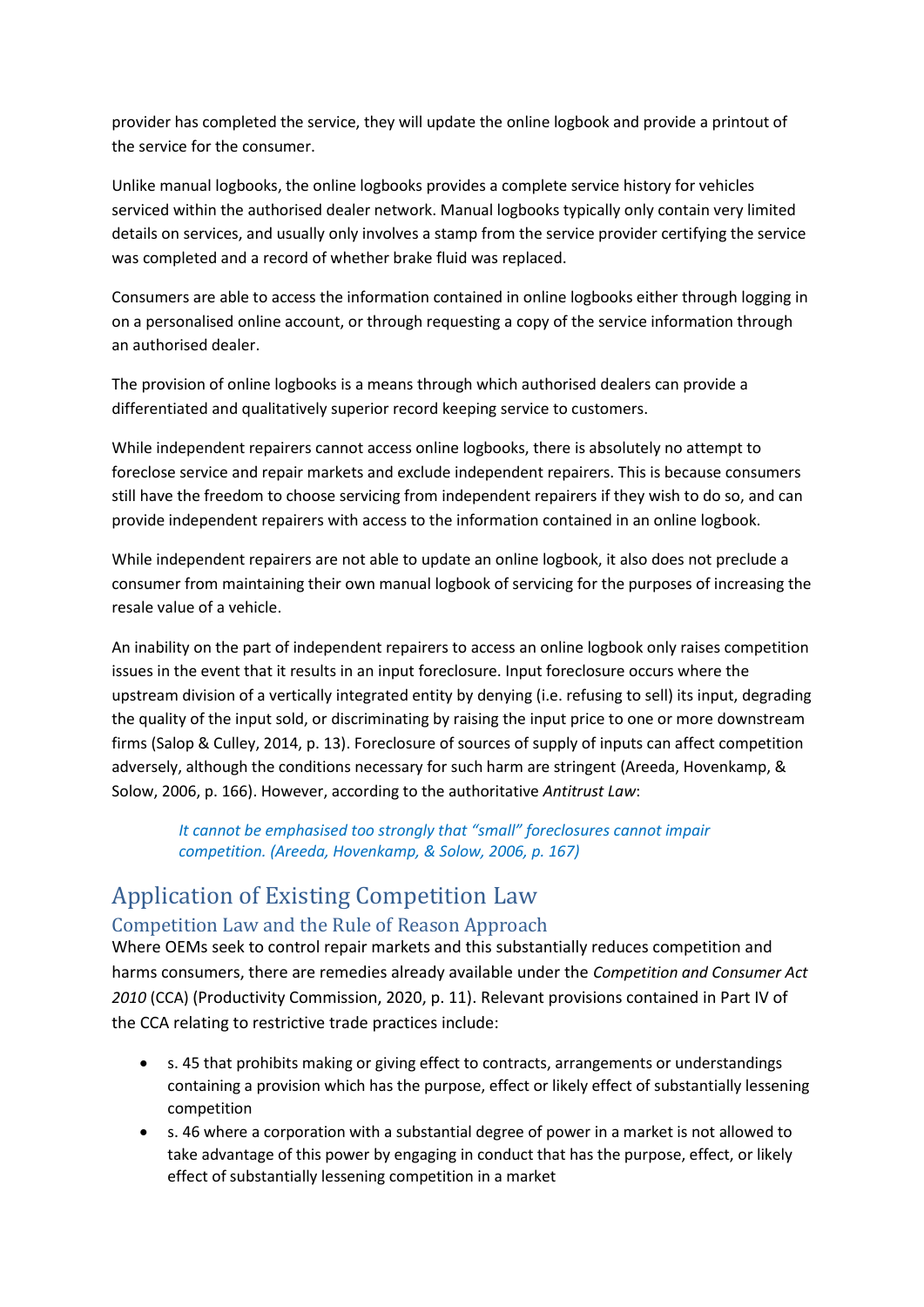• s. 47 prohibits various forms of exclusive dealing where the restriction has the purpose, effect, or likely effect of substantially lessening competition.

In discussing these provisions, the Productivity Commission (2020, p. 11) observes:

*In principle, these provisions cover competition issues in repair markets, although their application in repair markets is challenging and requires demonstration that the conduct has the purpose, effect or likely effect of substantially lessening competition.*

The above statement appears to amount to almost a tacit admission that existing problems that independent repairers may encounter in relation to accessing information and data to repair new cars are not actually likely to raise compliance issues in relation to Part IV of the CCA under a rule of reason approach.

Where a statute imposes severe sanctions for violations, society generally holds that the costs of false positives exceed those of false negative (Arthur, 2000, p. 340). Judge Frank F. Easterbrook (1984, p. 17) of the US Court of Appeals for the Seventh Circuit has declared the challenge for competition law is to create simple rules that filter the category of probably-beneficial practices out of the legal system, leaving to assessment under a rule of reason approach only those with significant risks of competitive injury. The rule of reason requires an assessment and balancing of a restraint's harms, benefits and alternatives (Areeda & Hovenhamp, 2003, p. 391). Under the rule of reason approach, a practice is only condemned if it is found to interfere with competition unreasonably (Posner, 2001, p. 39). According to Judge Easterbrook (1984, pp. 39-40):

*Each filter should be designed to screen out beneficent conduct and pass only practices that are likely to reduce output and increase price…*

*The filters deal with the ingredients of anti-competitive practices. If there is no market power, if the defendant cannot profit by reducing output, or if the conduct fails any of the other tests, there is no substantial competitive problem.*

In order to ameliorate the risk of false positives, it is absolutely critical there are appropriate filters to help separate pro-competitive conduct from anti-competitive conduct.

#### Protecting Competition or Certain Competitors?

Parties are able to obtain legal protection to engage in exclusive dealing conduct that might otherwise breach s. 47 of the CCA through lodging an exclusive dealing notification with the ACCC.

In September 2020 Mitsubishi lodged an exclusive dealing notification with the ACCC (2020) to offer a 10 year or 200,000km (whichever occurs first) warranty to purchasers of new Mitsubishi vehicles on the condition that those consumers acquire aftermarket servicing for their new vehicle exclusively from a Mitsubishi dealer or service centre.<sup>9</sup> The ACCC came to the conclusion that the Notified Conduct was unlikely to have the purpose, effect or likely effect of substantially lessening competition.

When push came to shove on the competitive merits of right to repair and exclusive dealing, and the ACCC faced the prospect of review of its decision making by the Australian Competition Tribunal, the

<sup>9</sup> Under s. 93 of the CCA, a business can obtain legal protection to engage in exclusive dealing conduct that might other breach s. 47 of the CCA by lodging an exclusive dealing notification.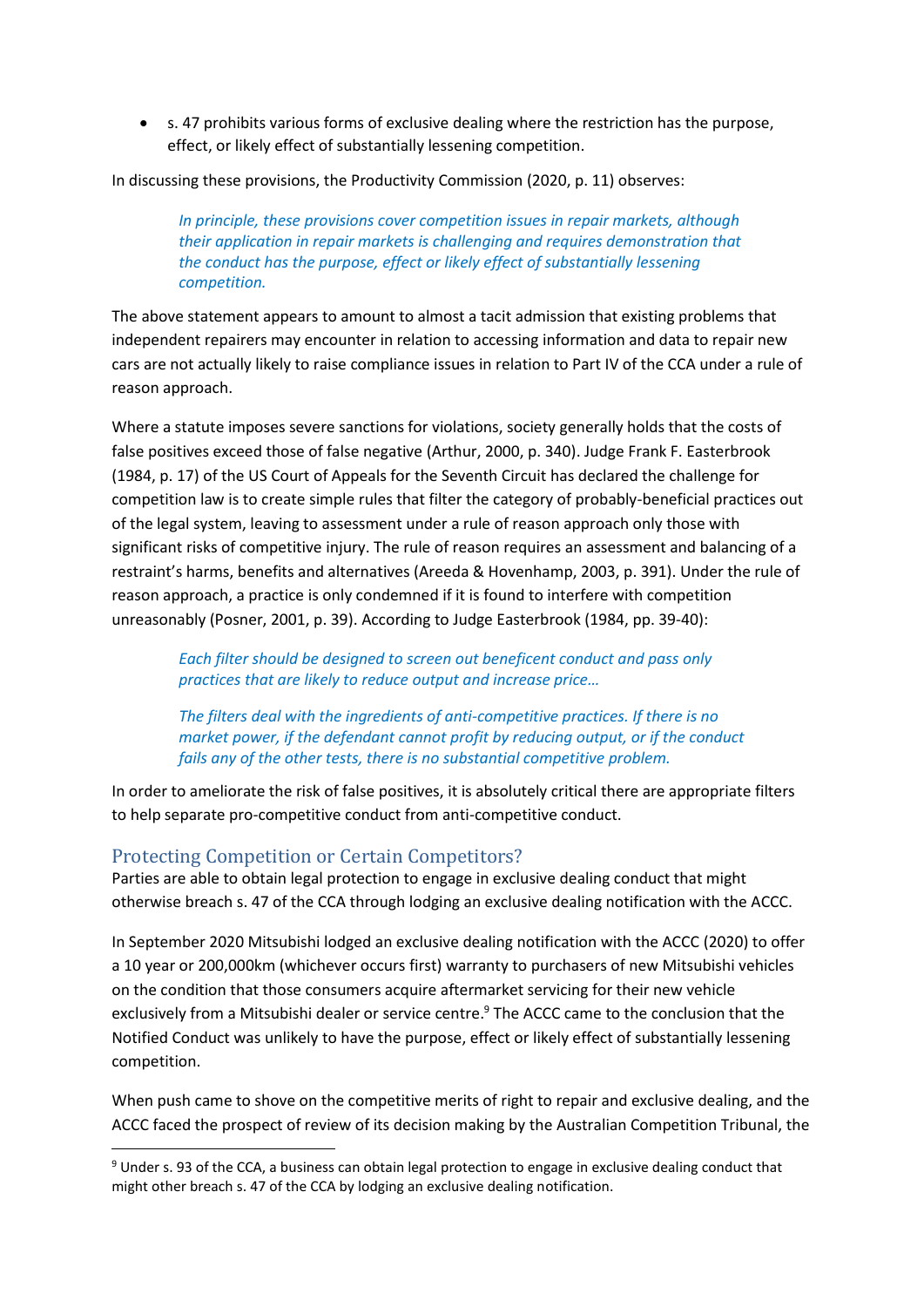ACCC was forced to acknowledged that such exclusive dealing conduct was unlikely to raise compliance issues under s. 47 of the CCA.<sup>10</sup>

Under the existing competition law, a manufacturer has no duty to aid an aftermarket entrant. While a manufacturer has no duty to aid a competitor, a manufacturer does not have unfettered discretion to impede a competitor through technological innovation (Glick & Cameron, 1999, p. 380). Provided that design changes can be justified by either improvements in quality or reductions in costs, then it is arguably the case that a car manufacturer faces no compliance issues in relation to Part IV of the CCA. This is highly unlikely to raise issues for car manufacturers.

In measuring rises in the consumer price index (CPI), so that it can measure 'like' products with 'like' products, the Australian Bureau of Statistics (ABS) makes adjustments to prices when there has been changes in the quality of a product. For motor vehicles, the ABS (2018, p. 32) makes adjustments for quality in relation to safety and fuel efficiency. Because there is a continuing increase in the number of features added to new cars, the ABS has continually adjusted the price of motor vehicles down to take in account the ongoing improvements in the quality of the vehicles.<sup>11</sup> This means that while the cost of vehicles can increase over time, the motor vehicle purchase component of the CPI (CPIMV) has gone through extended periods of decline. This can be seen in Figure 2 below that reveals the quality adjusted cost of motor vehicles in December 2020 was actually lower than it was March 2009.



*Figure 2: Quarterly index numbers for the motor vehicle purchase component of the consumer price index – March 2009 to December 2020*

Source: ABS (Australian Bureau of Statistics, 2021)

 $10$  The giving of a final notice to revoke a notification by the ACCC is subject to review by the Australian Competition Tribunal under s. 101A of the CCA.

<sup>&</sup>lt;sup>11</sup> Although the CPIMV does include the sale of used cars, this relates only on the transfer of ex-government and ex-business to the household sector (Australian Bureau of Statistics, 2018, p. 38), which would be reasonably close substitutes for new cars because they wouldn't be that old.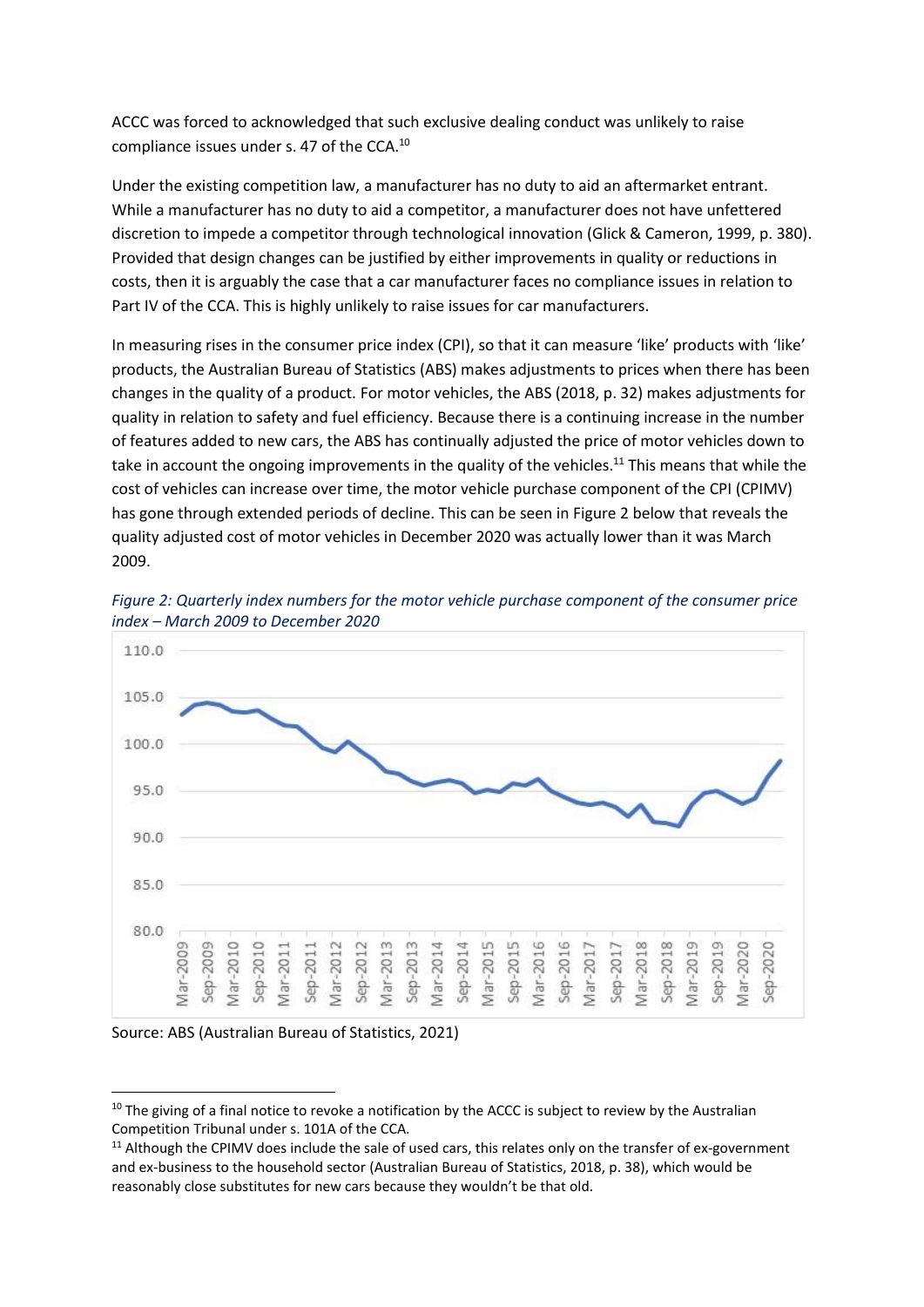If no car manufacturer is likely to face compliance issues under the CCA for withholding servicing and repair information from independent repairers, this raises two distinct possibilities: either there is a gap in the existing restrictive trade practices provisions of the CCA; or the policy intent of right to repair regulation serves some other policy intention.

In arriving at a list of attributes for the application of a workable competition (antitrust) policy, Judge Easterbrook (1986, pp. 1700-1701) has warned:

*No antitrust policy should be based on a belief that courts and other institutions of government can identify the "best" structure of a market. The history of regulation demonstrates that intervention in pursuit of such goals will be unsuccessful or the playground of special interest groups.*

In the absence of anyone making a serious case of a gap in the existing restrictive trade practices provisions of the CCA as they relate to right to repair, this leaves the distinct possibility that right to repair is being pursued at the behest of special interest groups. This would in turn suggest that right to repair regulation, including the proposed Part IVE of the CCA (motor vehicle service and repair information sharing scheme), is being pursued in order to protect certain competitors rather competition.

The High Court has clearly articulated on a number of occasions that the purpose of the CCA (formerly the *Trade Practice Act 1974*) is to protect the competitive process rather than individual competitors. According to the former Chief Justice Gleeson and former Justice Callinan of the High Court in the *Boral* judgement:

*The purpose of the Act is to promote competition, not to protect the private interests of particular persons or corporations. Competition damages competitors. If the damage is sufficiently serious, competition may eliminate a competitor.<sup>12</sup>*

According to former Justices Gaudron, Gummow and Hayne in the *Boral* judgement:

*The structure of Pt IV of the Act does, despite the considerable textual differences, reflect three propositions found in the United States antitrust decisions. The first is that these laws are concerned with "the protection of competition, not competitors". The second … is that "[e]ven an act of pure malice by one business competitor against another does not, without more, state a claim under the federal antitrust laws; those laws do not create a federal law of unfair competition or 'purport to afford remedies for all torts committed by or against persons engaged in interstate commerce'." The third … is that it is in the interest of competition to permit firms with substantial degrees of power in the market (or, in the United States, a dominant position) to engage in vigorous price competition and that it would be a perverse result to render illegal the cutting of prices in order to maintain or increase market share. 13*

<sup>12</sup> *Boral Besser Masonry Limited (now Boral Masonry Ltd) v Australian Competition and Consumer Commission*  [2003] HCA 5 at 87.

<sup>13</sup> [2003] HCA 5 at 160.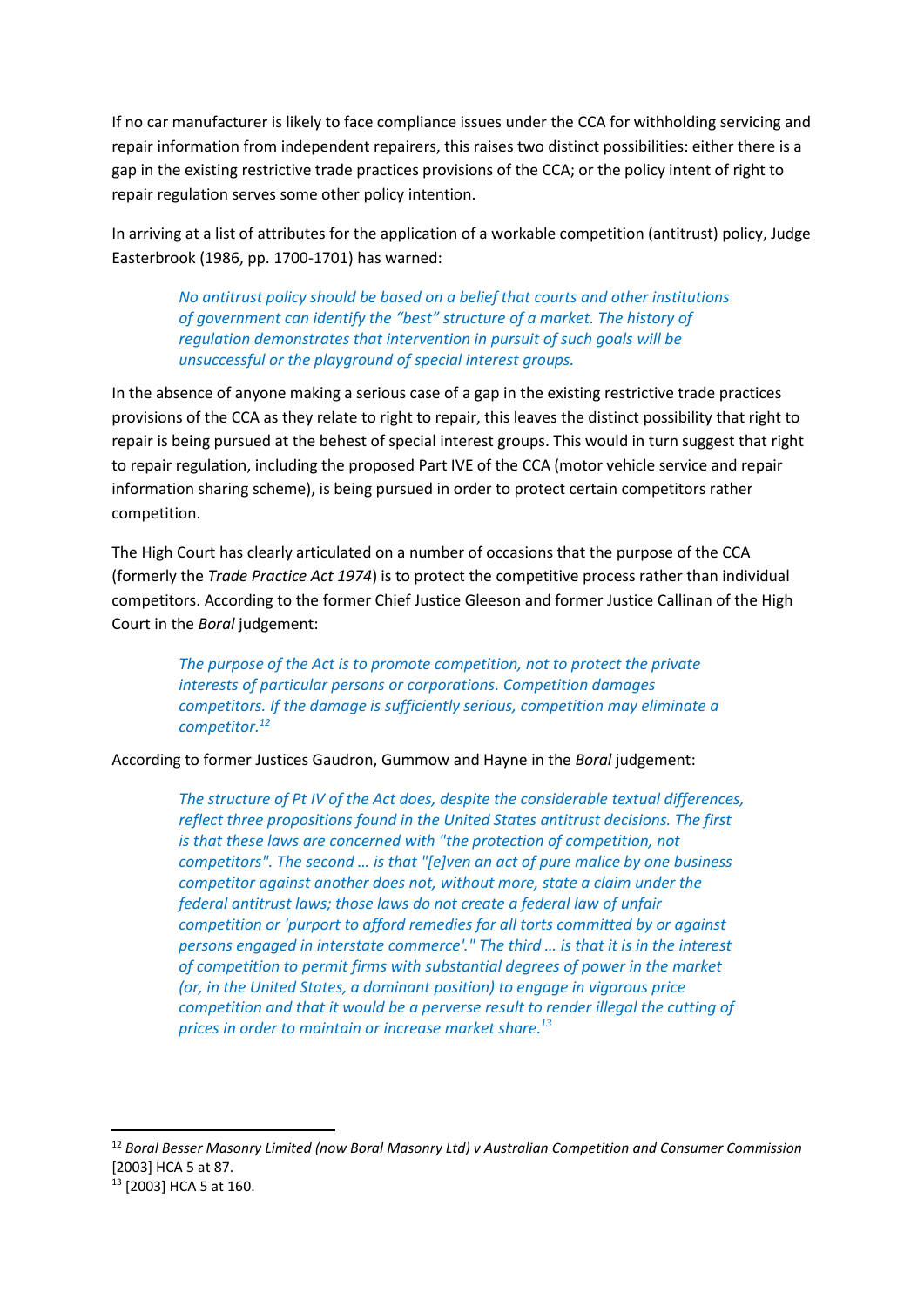# Intellectual Property Protection

Repair and service information and data is knowledge created by vehicle manufacturers during the development of new cars and is their intellectual property. Property rights refers to an owner's right to use a good or asset for consumption and/or income generation (referred to as use rights) (Besley and Ghatak, 2010, p. 4526). A property right includes the right to exclude others.

Intellectual property refers to creations of the mind: inventions; literary and artistic works; and symbols, names and images used in commerce (World Intellectual Property Organization, 2012a, p. 2). Intellectual property rights are like any other property right in that they allow creators, or owners, to benefit from their own work or investment in a creation.

Repair and service information and data is the intellectual property of vehicle manufacturers that is usually referred to as trade secrets. A trade secret is any proprietary knowledge or any confidential information that has value for a company (IP Australia). As a signatory to the Agreement on Trade-Related Aspects of Intellectual Property Rights (TRIPS), Australia must have a legal system for protecting trade secrets from unfair disclosure (Article 39.2).

It has been contended that exclusionary practices in aftermarkets by durable goods manufacturers enhances the returns they receive from exploiting their intellectual property. According to Associate Professor Boylston Herndon (2002, p. 326):

*… the extension of a "parts monopoly" to a "service monopoly" may serve as an efficient means for the manufacturer to capture the returns from its investment in intellectual property.*

Similarly, According to the OECD (Organisation for Economic Co-operation and Development, 2017, p. 2):

#### *Such conduct (often of an exclusionary nature) can be objectively justified by IP and efficiency considerations.*

The promotion of aftermarket competition through the right to repair regulation places an undue emphasis on allocative efficiency and price competition over dynamic efficiency that in turn risks undermining innovation and intellectual property protection.

Efficiency in competition economics is multifaceted encompassing several different concepts. Allocative along with productive efficiency are static concepts of efficiency. Static efficiency refers to holding society's technological know-how constant (Kolasky & Dick, 2003, p. 247). On the other hand, dynamic efficiency refers to the efficiency benefits achieved through research, development, and innovation, including the diffusion of technology to produce new products and processes (Fox, 2008). Dynamic efficiency brings benefits to consumers either through the introduction of improved new products that buyers value more highly ("product innovations"), or through the use of new, lower cost ways of producing existing products ("process innovations") (Commerce Commission, 2003a, p. X)

Competition law is often directed toward the preservation of allocation efficiency. For example, the ACCC (2002, p. 226) has previously stated that the theoretical case for competition laws has been traditionally founded on the need to protect allocative efficiency.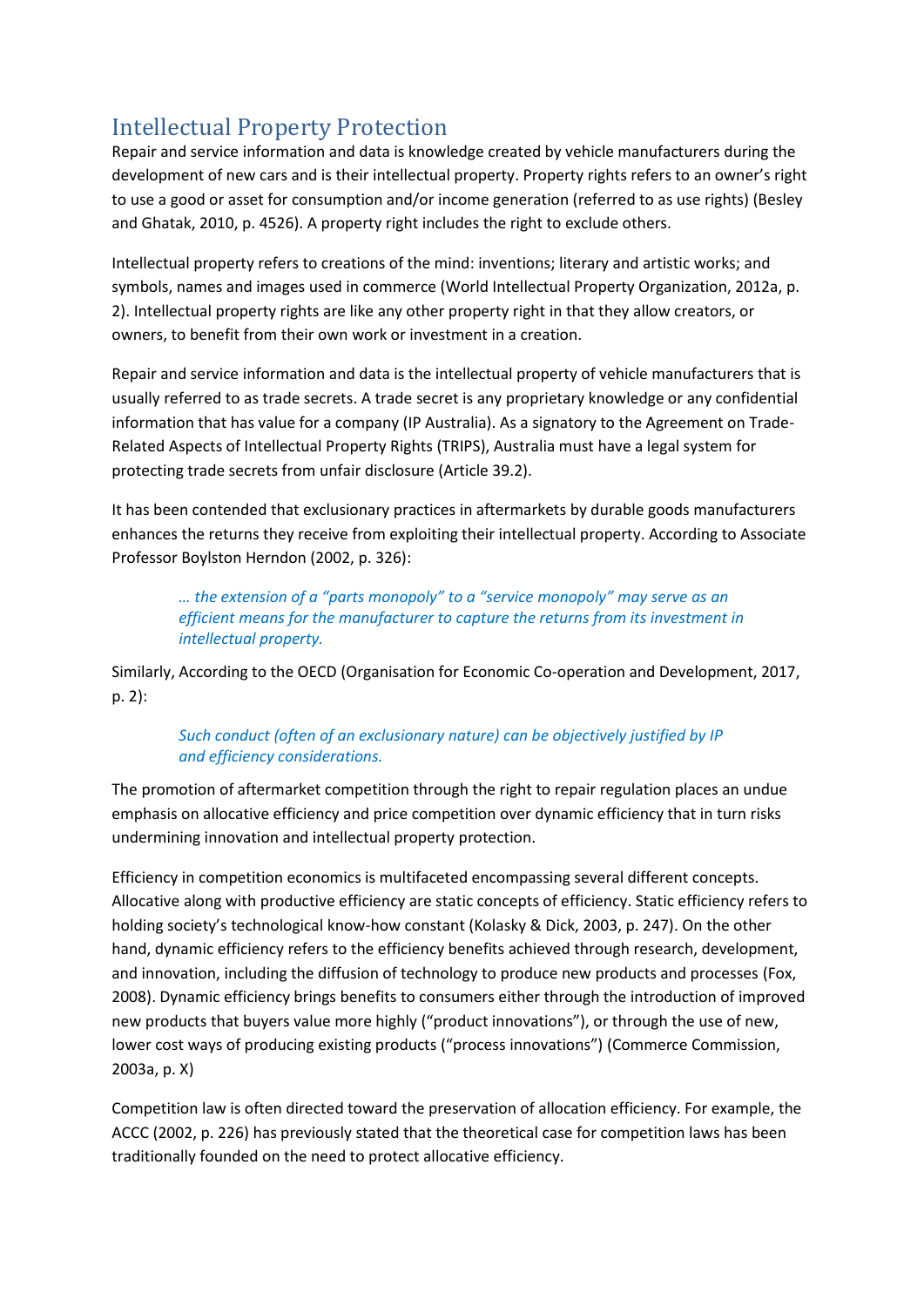Sometimes there are trade-offs between the different concepts of efficiency. For example, the 2009 Nobel Laureate for economics, Oliver Williamson (1968), postulated a trade-off model to assess the societal benefits and detriments of mergers. Under Williamson's *naïve trade-off model*, it is possible for the improved productive efficiency achieved through the creation of a merged firm to outweigh the detrimental consequences through the loss of allocative efficiency from allowing the merger to proceed.

In terms of trade-offs, economists generally place greater emphasis on dynamic efficiency because it is the main driver of economic growth over the longer term. The reason why economies continue to grow despite the diminishing marginal product of capital is due to the cumulative improvements in technique (Romer, 1994). While capital investments by individual firms remain subject to diminishing returns, improvements in the techniques of production through innovation ensure that there is no decline in the marginal product of capital at the aggregate level.

Both economic arguments and empirical studies of the literature have confirmed that dynamic efficiency gains are more important for social welfare than static efficiency gains (Evans & Hughes, 2003, p. 12).

Regulation that delays investment and innovation may delay beneficial effects on future surpluses that can arise from such things as lower costs and new products. In turn, regulation that results in a missing market will result in the loss of the entire consumer and producer surplus (Evans & Hahn, 2010, p. 5). Similarly, a delay induced by regulation will see the total surplus of that market missing for the period of the delay. The entire combined consumer and producer surplus in a market usually dwarfs a traditional deadweight loss triangle (Goolsbee, 2006).

Information can be like any other commodity in that it can be costly to obtain (Productivity Commission, 2005, p. 48). The costs of obtaining information may not just be financial – they may also include the opportunity cost devoting time and effort that could be spent elsewhere (Productivity Commission, 2005, p. 48). Cost of obtaining information can be considered as a transaction cost.

On the other hand, information can have some characteristics of a public good (Productivity Commission, 2005, p. 49). A pure public good has the characteristics of non-rivalry in consumption and being non-excludable. Non-rivalry is where the consumption of one individual does not diminish the amount of product available for other consumers. Non-excludability means that it is not possible to exclude anyone from consuming the product. Information can be used many times over without reducing what is available to others, and it can sometimes be difficult to exclude its use by others.

Information that is easy to replicate has the property of non-rivalry (Shapiro & Varian, 1997, p. 9). However, the question as to whether information has the property of non-excludability is more problematic. Because some forms of information are or can be made excludable and because the returns from some forms of information can be appropriated (there is some degree of excludability), information can be considered an impure public good (Stiglitz, 1999). A public good that becomes excludable is a club good (McNutt, 2000, p. 928).

Because repair and service information and data is information that is potentially easy to replicate on the hand, and potentially excludable on the other, it has the characteristic of a club good. The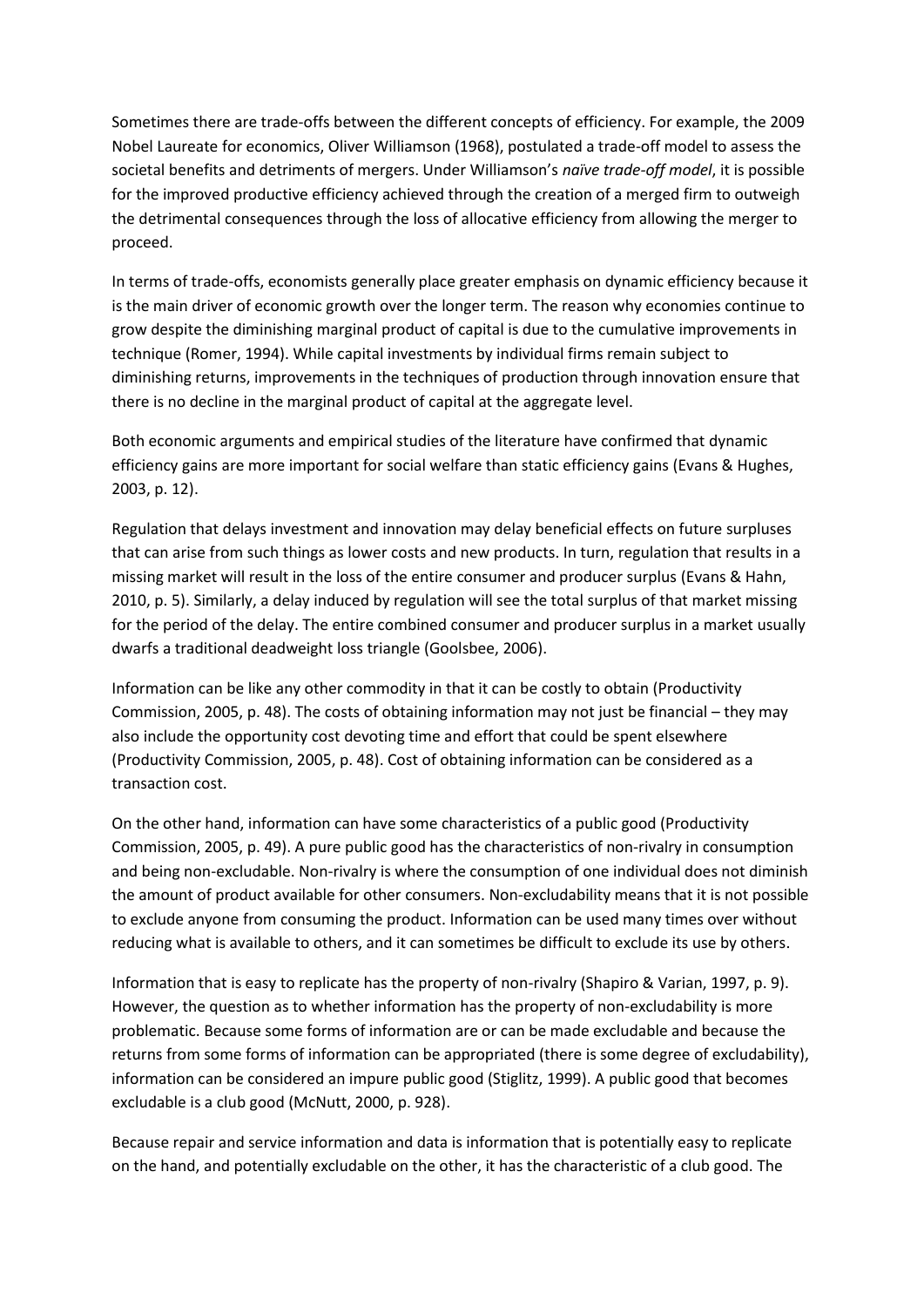thrust of club theory is that the competitive market will function efficiently to provide club goods, so there is no reason that such goods should be publicly provided at all (Scotchmer, 2002, p. 1999). Through excludability individuals who do not contribute to the financing of the club can be prevented, at relatively low cost, of gaining access to the benefits of club membership (Anderson, Shughart II, & Tollison, 2004, p. 176). Essentially, clubs exist to confer benefits on members and to exclude free riders.

Because information, unlike a tangible good, can be used without being used up and can be sold without being given up, it means that information will generally be sold on condition that it must not be shared with others in order to maintain its excludability from free riders.<sup>14</sup> Otherwise, an inability on the part of information creators to protect their information in this manner will act as a disincentive to information creation and deterrent towards innovation, the main driver of economic growth in the long term.

Because repair and service information and data is expensive to create for car manufacturers, excludable and thus marketable to vehicle repairers, it is not a free good and should be used so as to make a contribution towards covering the substantial fixed costs expended in its creation during the vehicle development process.

### Bibliography

- Anderson, G. M., Shughart II, W. F., & Tollison, R. D. (2004). The Economic Theory of Clubs. In C. K. Rowley, & F. Schnieder, *The Encyclopedia of Public Choice* (pp. 175-180). New York: Kluwer Academic Publishers.
- Areeda, P. E., & Hovenhamp, H. (2003). *Antitrust Law, Vol. VII, 2nd Edition.* New York: Aspen Law & Business.
- Areeda, P. E., Hovenkamp, H., & Solow, J. L. (2006). *Antitrust Law, Vol. IVA Second Edition.* New York: Aspen Law & Business.
- Arthur, T. C. (2000). A Workable Rule of Reason: A Less Ambitious Antitrust Role for the Federal Courts. *Antitrust Law Journal, 68*, 337-389.
- Australian Automotive Aftermarket Association. (2020). *AAAA Submission: Mitsubishi Motors Australian Limited (MMAL) Exclusive Dealing Notification.* Melbourne.
- Australian Automotive Dealer Association . (2015). *Australian Automotive Dealer Association Submission into the Consumer Protections and Remedies for Buyers of New Motor Vehicles.* Brisbane.
- Australian Automotive Dealer Association. (2011). *Submission to the Commonwealth Consumer Affairs Advisory Committee (CCAAC) Discussion Paper - 'Sharing of Repair Information in the Automotive Industry'.* Brisbane.
- Australian Automotive Dealer Association. (2016). *AADA Submission to the Australian Consumer Law Review Issues Paper 2016.* Brisbane.
- Australian Automotive Dealer Association. (2016a). *Submission to the New Car Retailing Industry - A Market Study by the ACCC.* Brisbane.

 $14$  The one exception to this is when parties are licensed to distribute the information to other parties on a subscription basis.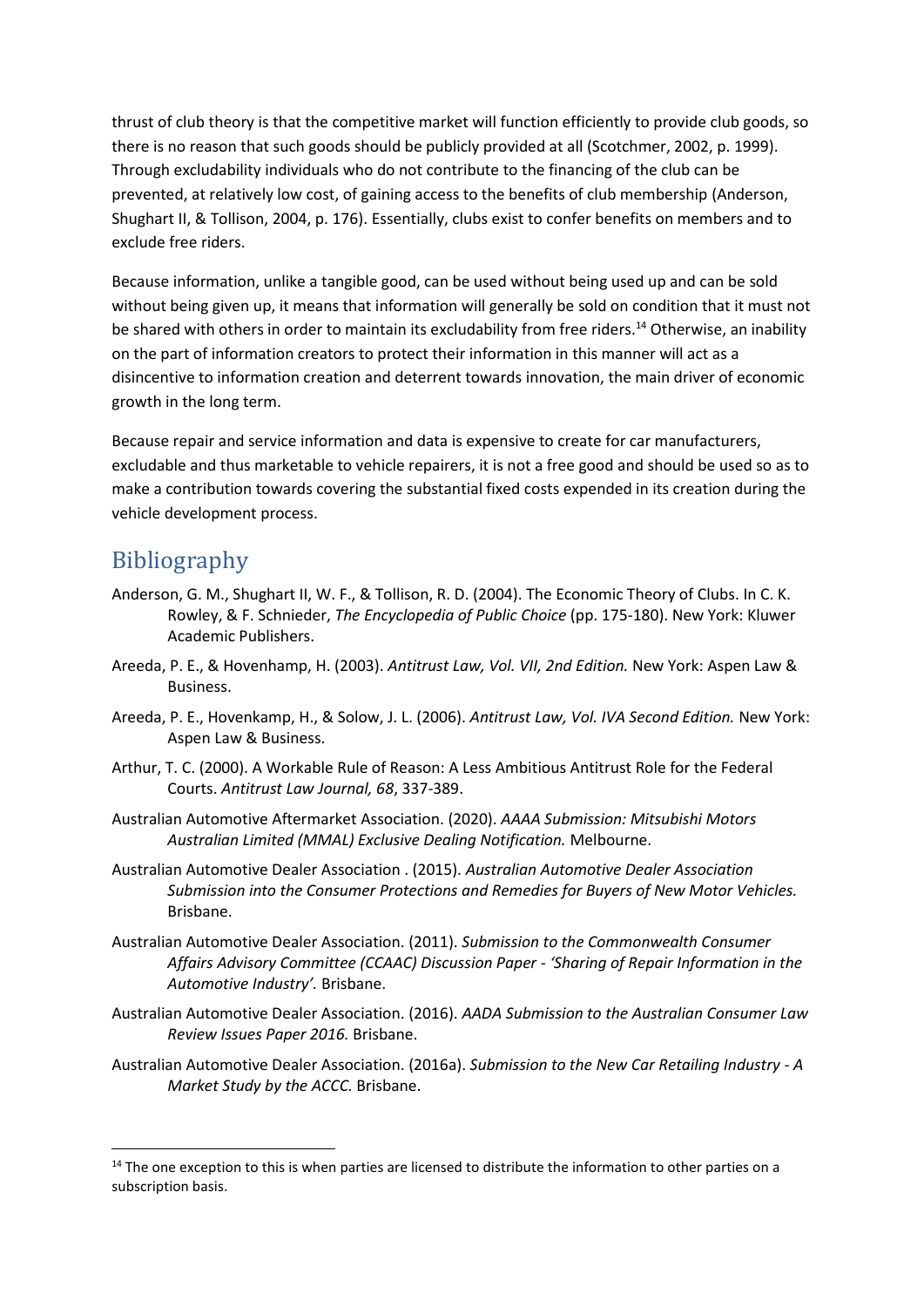- Australian Automotive Dealer Association. (2020). *Submission - Senate Inquiry into the Relationship between Car Manufacturers and Care Dealership Models in Australia.* Canberra.
- Australian Bureau of Statistics. (2018). *Information Paper Consumer Price Index: Concept, Sources and Methods Australia 2017, ABS Cat no. 6461.0.* Canberra.
- Australian Bureau of Statistics. (2021). *Consumer Price Index, Australia, ABS Cat. no. 6401.0.* Canberra.
- Australian Competition and Consumer Commission. (2008). *Report of the ACCC inquiry into the competitiveness of retail prices for standard groceries.* Canberra.
- Australian Competition and Consumer Commission. (2017). *New Car Retailing Industry – a market study by the ACCC.* Canberra.
- Australian Competition and Consumer Commission. (2020). *Statement of Reasons: Notification number: N10000534.* Canberra.
- Australian Competition and Consumer Commmission. (2002). *Submission to the Trade Practices Act review.* Canberra.
- Bauer, J. P. (2007). Antitrust Implications of Aftermarkets. *The Antitrust Bulletin, 52*, 31-51.
- Baumol, W. J. (2005). *Regulation Misled by Misread Theory: Perfect Competition and Competition-Imposed Price Discrimination.* Washington DC: AEI-Brookings Joint Center for Regulatory Studies.
- Baumol, W. J., Bresnahan, T. F., Crandall, R. W., Evans, D. S., Fisher, F. M., Froeb, L. M., . . . Scherer, F. M. (2006). *Leegin Creative Leather Products, Inc., Petitioner, v. PSKS, Inc., Supreme Court of the United States, Brief of Amici Curiae Economists in Support of Petitioner, 3 November.*
- Berkovec, J. (1985). New Car Sales and Used Car Stocks: A Model of the Automobile Market. *The RAND Journal of Economics, 16*, 195-214.
- Blair, R. D., & Cotter, T. F. (1999). An Economic Analysis of Seller and User Liability in Intellectual Property Law. *University of Cincinnati Law Review, 68*, 1-45.
- Borenstein, S., MacKie-Mason, J. K., & Netz, J. S. (1995). Antitrust Policy in Aftermarkets. *Antitrust Law Journal, 63*, 455-482.
- Borenstein, S., MacKie-Mason, J. K., & Netz, J. S. (2000). Exercising Market Power in Proprietary Aftermarkets. *Journal of Economics & Management Strategy, 9*, 157-188.
- Bork, R. H. (1978). *The Antitrust Paradox: A Policy at War with Itself.* New York: The Free Press.
- Boylston Herndon, J. (2002). Intellectual property, antitrust, and the economics of aftermarkets. *Antitrust Bulletin, 47*, 309-344.
- Camden Haven Courier. (2019, June 19). Facts about warranties. *Camden Haven Courier*, p. 36.
- Chang, E. K. (2009). Expanding Definition of Monopoly Leveraging. *University of Miami Business Law Review, 17*, 325-342.
- Church, R., & Ware, R. (2000). *Industrial Organization: A Strategic Approach.* Boston: McGraw-Hill.
- Clarke-Smith, J. M. (2002). The Development of Monopolistic Leveraging Theory and its Appropriate Role in Antitrust Law. *Catholic University Law Review, 52*, 179-205.
- Clough, D. (2001). Law And Economics Of Vertical Restraints In Australia. *Melbourne University Law Review, 25*, 551-622.
- Cohen, W. E. (1996). Competition and Foreclosure in the Context of Installed Base and Compatibility Effects. *Antitrust Law Journal, 64*, 535-569.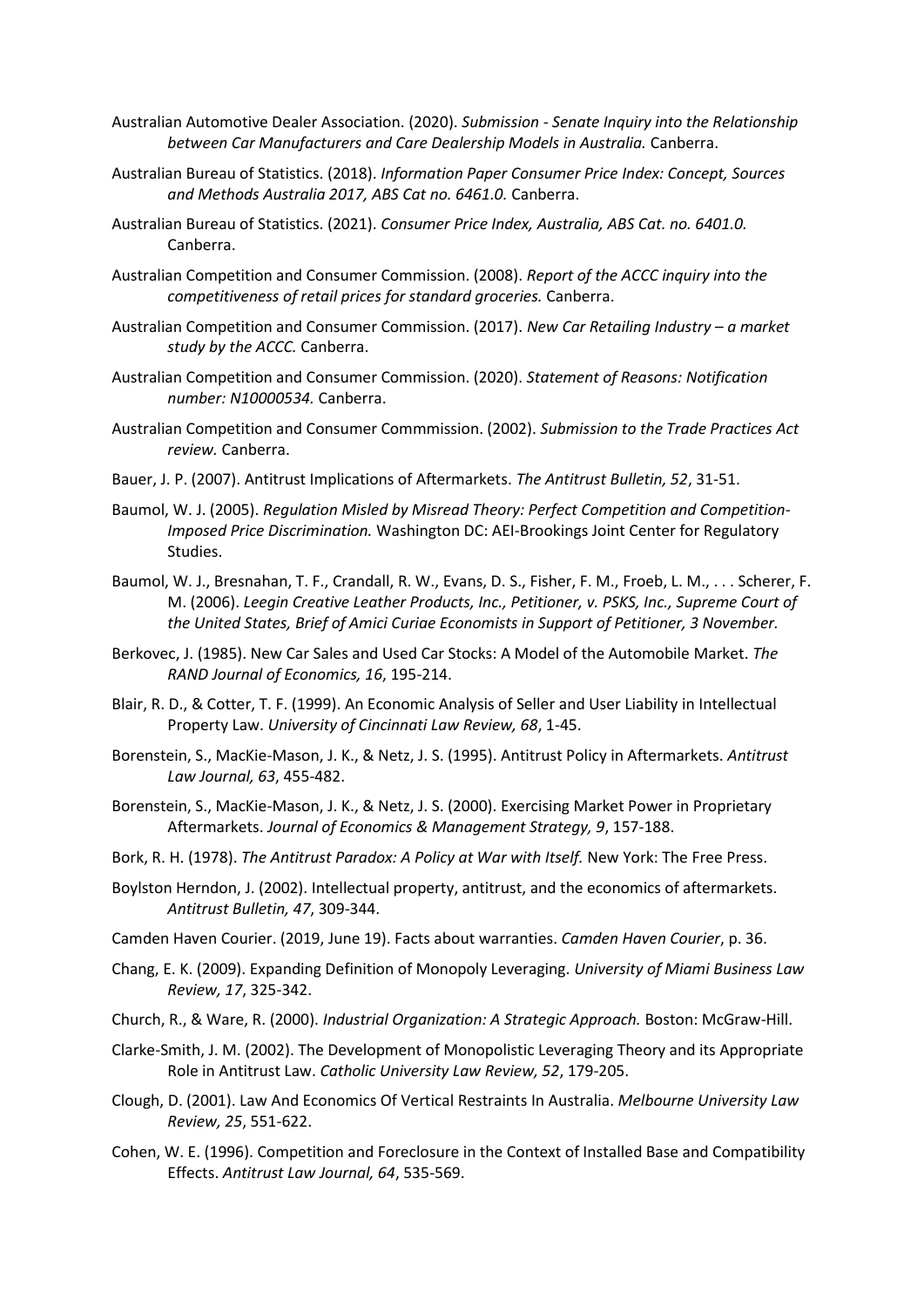- Commerce Commission. (2003). *Report on access to the unbundled elements of Telecom's local loop network and access to the unbundled elements of and interconnection with Telecom's fixed Public Data Network under section 64 and Schedule 3 of the Telecommunications Act 2001.* Wellington.
- Commerce Commission. (2003a). *Final Determination: Proposed Alliance Between Air NZ and Qantas.* Wellington.
- Commonwealth Consumer Affairs Advisory Council. (2011). *Sharing of repair information in the automotive industry: Issues Paper July 2011.* Canberra: The Treasury.
- Commonwealth Consumer Affairs Advisory Council. (2012). *Sharing of repair information in the automotive industry the automotive industry: Final Report 27 November 2012.* Canberra: The Treasury.
- Coppi, L. (2007). Aftermarkets monopolization: the emerging consensus in economics. *The Antitrust Bulletin, 52*, 53-71.
- Costello, M. (2017, July 3). *Honda Australia introduces five-year warranty.* Retrieved from car advice: https://www.caradvice.com.au/563683/honda-australia-introduces-five-year-warranty/
- Dawson, D., Segal, J., & Rendall, C. (2003). *Review of the Competition Provisions of the Trade Practices Act.* Canberra.
- Dowling, J. (2020, September 17). *Mitsubishi launches 10-year warranty, but there's a catch.* Retrieved from car advice: https://www.caradvice.com.au/884298/mitsubishi-launches-10 year-warranty-but-theres-a-catch/
- Easterbrook, F. H. (1984). The Limits of Antitrust. *Texas Law Review, 63*, 1-40.
- Easterbrook, F. H. (1986). Workable Antitrust Policy. *Michigan Law Review, 84*, 1696-1713.
- Elzinga, K. G., & Mills, D. E. (2010). Leegin and Procompetitive Resale Price Mainteance. *Antitrust Bulletin, 55*, 349-379.
- Elzinga, K., & Mills, D. E. (2008). The Economics of Resale Price Maintenance. In W. (. Collins, *III Issues in Competition Law and Policy* (pp. 1841-1858). American Bar Association, Antitrust Section.
- Esteban, S., & Shum, M. (2007). Durable-goods oligopoly with secondary markets: the case of automobiles. *RAND Journal of Economics, 38*, 332-354.
- Evans, L., & Hahn, R. (2010). *Regulating Dynamic Markets: Progress in Theory and Practice.* Wellington: New Zealand Institute for the Study of Competition and Regulation Inc.
- Evans, L., & Hughes, P. (2003). *Competition Policy in Small Distant Open Economies: Some Lessons from the Economic Literature.* Wellington: New Zealand Treasury.
- Farrell, J., & Klemperer, P. (2007). Coordination and Lock-In: Competition with Switching Costs and Network Effects. In M. Armstrong, & J. H. Porter, *Handbook of Industrial Organization* (Vol. 3, pp. 1967-2072). New York: North-Holland.
- Fox, E. M. (2008). The Efficiency Paradox. In R. Pitofsky, *How the Chicago School Overshot the Mark: The Effect of Conservative Economic Analysis on U.S. Antitrust* (pp. 77-88). New York: Oxford University Press.
- Fung, D. (2020). *Capped-price servicing explained: A guide to what's offered, what's covered and the limitations.* Retrieved from car advice: https://www.caradvice.com.au/299662/cappedprice-servicing-faq-whats-offered-whats-covered-and-the-limitations/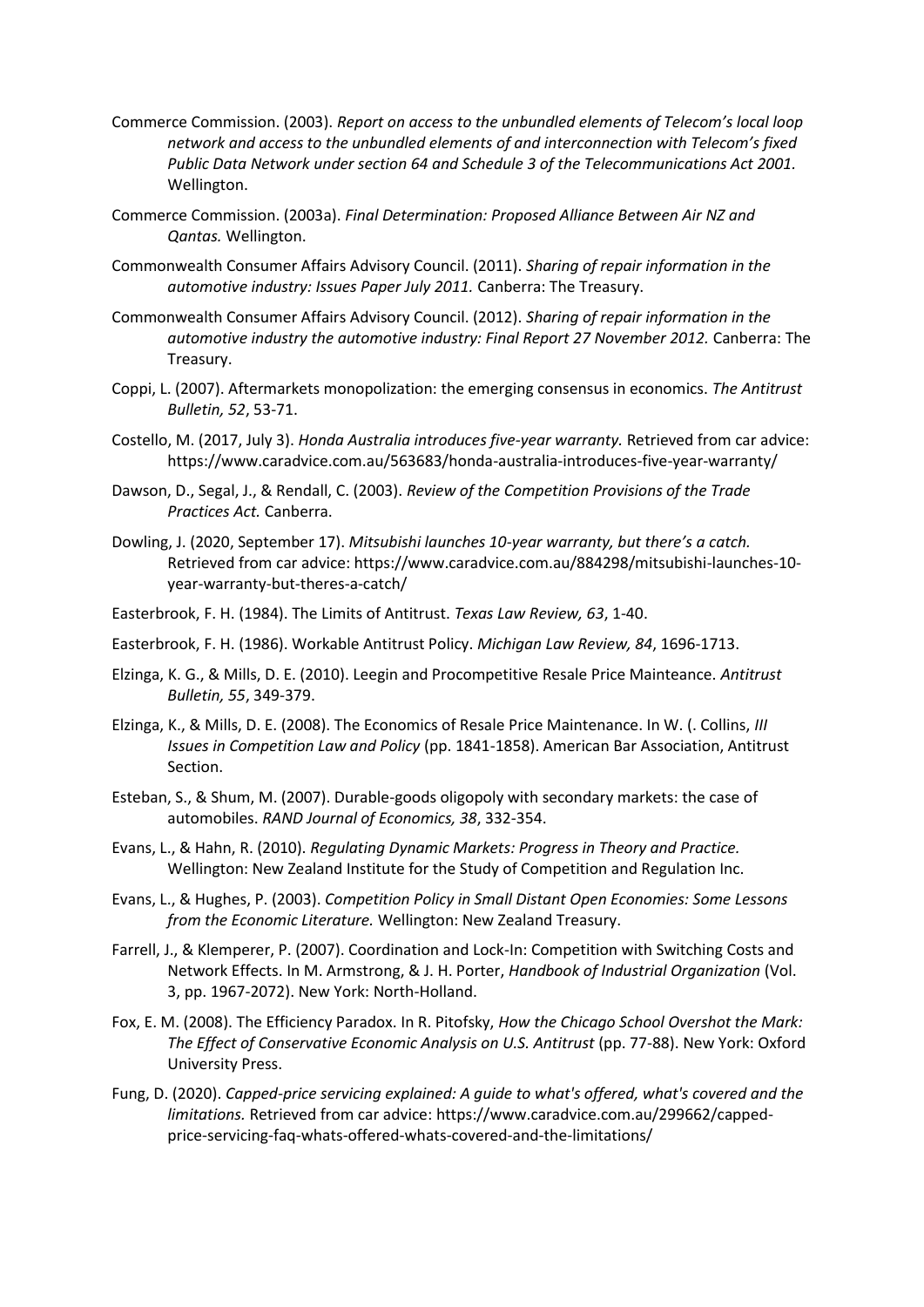- Geradin, D., & Petit, N. (2006). Price Discrimination under EC Competition Law: Another Antitrust Doctrine in Search of Limiting Principles. *Journal of Competition Law and Economics, 2*, 479- 531.
- Gleken, J. I. (2012). The ISO Litigation Legacy of Eastman Kodak Co. v. Image Technical Services:. *Antitrust, 27*, 56-63.
- Glick, M. A., & Cameron, D. J. (1999). When do proprietary aftermarkets benefit consumers? *Antitrust Law Journal, 67*, 357-382.
- Goldfine, D. A., & Vorrasi, K. M. (2004). The Fall of the Kodak Aftermarket Doctrine: Dying a Slow Death in the Lower Courts. *Antitrust Law Journal, 72*, 209-231.
- Goolsbee, A. (2006). *The Value of Broadband and the Deadweight Loss of Taxing New Technology.* Cambridge: National Bureau of Economic Research.
- Grubel, H. G. (1980). International Trade in Used Automobiles and Problems of Economic Development. *World Development, 8*, 781-788.
- Gundlach, G. T. (2007). Aftermarkets, systems, and antitrust: a primer. *The Antitrust Bulletin, 52*, 17- 29.
- Gundlach, G. T., & Foer, A. A. (2007). The Future of Aftermarkets in Systems Competition: An Overview of the American Antitrust Institute's Invitational Symposium. *The Antitrust Bulleton, 52*, 1-15.
- Hahn, R. W. (2006). Introduction. In R. W. Hahn, *Antitrust Policy and Vertical Restraints* (pp. 1-9). Washington D.C.: AEI-Brookings Joint Center for Regulatory Studies.
- Hawker, N. W. (2011). Automotive Aftermarkets: A Case Study in Systems Competition. *The Antitrust Bulletin, 56*, 57-79.
- Hovenkamp, H. (2005). *The Antitrust Enterprise: Principle and Execution.* Cambridge, Massachusetts: Harvard University Press.
- IP Australia. (n.d.). *Types of IP*. Retrieved November 5, 2016, from IP Australia: https://www.ipaustralia.gov.au/understanding-ip/getting-started-with-ip/types-of-ip
- Jeremic, S. (2019, November 13). If cap fits, wear and tear covered. *The West Australian*, p. 10.
- Jeremic, S. (2019a, March 13). Korean to roll dice on warranties. *The West Australia*, p. 10.
- Jeremic, S. (2019b, April 3). Nissan finally joins warranty war. *The West Australian*, p. 3.
- Kaplow, L. (1985). Extension of Monopoly Power Through Leverage. *Columbia Law Review, 85*, 515- 556.
- Kaysen, C., & Turner, D. F. (1959). *Antitrust Policy: An Economic and Legal Analysis.* Cambridge: Harvard University Press.
- King, R. P. (1992). Management and Financing of Vertical Coordination in Agriculture: An Overview. *American Journal of Agricultural Economics, 74*, 1217-1218.
- King, S. (2011, June 12). *Surcharging on credit cards.* Retrieved July 7, 2011, from Core Economics: http://economics.com.au/?p=7509
- Klein, B. (1993). Market Power in Antitrust: Economic Analysis after Kodak. *Supreme Court Economic Review, 3*, 43-92.
- Klein, B., Crawford, R. G., & Alchian, A. A. (1978). Vertical Integration, Appropriable Rents, and the Competitive Contracting Process. *Journal of Law and Economics, 21*, 297-326.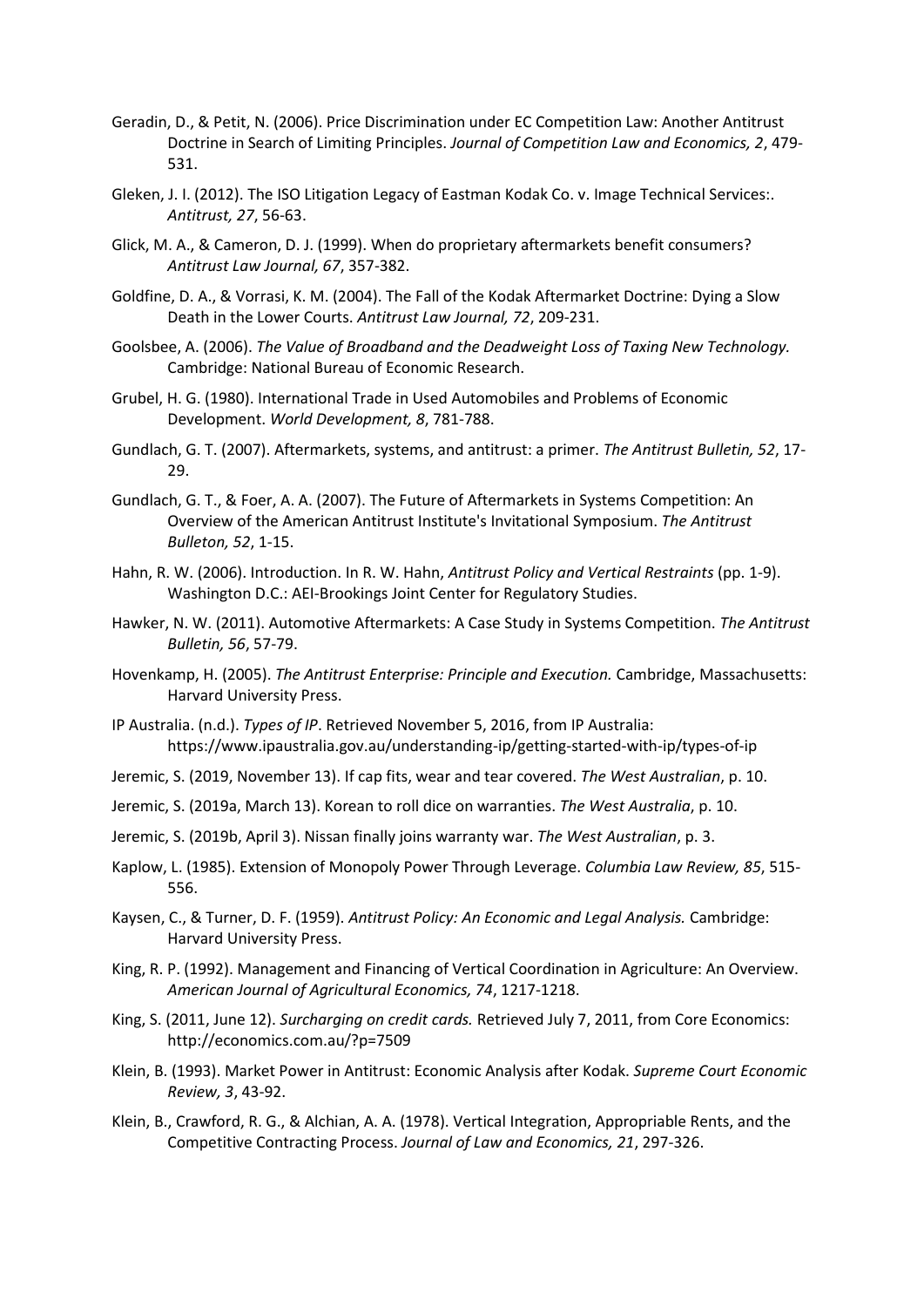- Kolasky, W. J., & Dick, A. R. (2003). The Mergers Guidelines and the Integration of Efficiencies into Antitrust Review of Horizontal Mergers. *Antitrust Law Journal, 71*, 207-251.
- Landes, W. M., & Posner, R. A. (1987). Trademark Law: An Economic Perspective. *Journal of Law and Economics, 30*, 265-309.
- Landes, W. M., & Posner, R. A. (1988). The Economics of Trademark Law. *The Trademark Reporter, 78*, 267-306.
- MacKie-Mason, J. K., & Metzler, J. (2009). Links between Markets and Aftermarkets: Kodak. In J. E. Kwoka, & L. J. White, *The Antitrust Revolution: Economics, Competition, and Policy* (5 ed., pp. 558-583). New York: Oxford University Press.
- McNutt, P. (2000). Public Goods and Club Goods. In B. Bouckaert, & G. deGeest, *Encyclopedia of Law and Economics, Volume I, The History and Methodology of Law and Economics* (pp. 927-951). Cheltenham: Edward Elgar.
- Nalebuff, B. (2003). *Bundling, Tying, and Portfolio Effects: Part 1 - Conceptual Issues.* London: Department of Trade and Industry.
- Organisation for Economic Co-operation and Development. (2017). *Competition issues in aftermarkets - Background note by the Secretariat.* Paris.
- Pashigian, P. B., Bowen, B., & Gould, E. (1995). Fashion, Styling, and the Within-Season Decline in Automobile Prices. *Journal of Law and Economics, 38*, 281-309.
- Posner, R. A. (2001). *Antitrust Law, Second Edition.* Chicago: The University of Chicago Press.
- Productivity Commission. (2005). *The Private Cost Effectiveness of Improving Energy Efficiency.* Report no. 36, Canberra.
- Productivity Commission. (2014). *Australia's Automotive Manufacturing Industry.* Inquiry Report No. 70, Canberra.
- Productivity Commission. (2020). *Right to Repair: Productivity Commission Issues Paper.* Canberra.
- Romer, P. A. (1994, July-August). Beyond Classical and Keynesian Macroeconomic Policy. *Policy Options*.
- Rose, J. (1999). The ACCC and the Market Power of the Oil Majors Part 2. *Trade Practices Law Journal, 7*, 74-87.
- Salop, S. C., & Culley, D. P. (2014). *Potential Competitive Effects of Vertical Mergers: A How-To Guide for Practitioners.* Washington D.C.: Georgetown University Law Center.
- Schiraldi, P. (2011). Automobile replacement: a dynamic structural approach. *RAND Journal of Economics, 42*, 266-291.
- Scotchmer, S. (2002). Local Public Goods and Clubs. In A. J. Auerbach, & M. Feldstein, *Handbook of Public Economics, Volume 4* (pp. 1997-2042). Amsterdam: Elsevier Science B.V.
- Shapiro, C. (1995). Aftermarkets and consumer welfare: Making Sense of Kodak. *Antitrust Law Journal, 63*, 483-511.
- Shapiro, C., & Teece, D. J. (1994). Systems competition and aftermarkets: an economic analysis of Kodak. *The Antitrust Bulletin, 39*, 135-162.
- Simon, H. A. (2000). Bounded Rationality in Social Science: Today and Tomorrow. *Mind & Soceity, 1*, 25-39.
- Varian, H. R. (1996). Differential Pricing and Efficiency. *First Monday, 1(2)*(5 August).